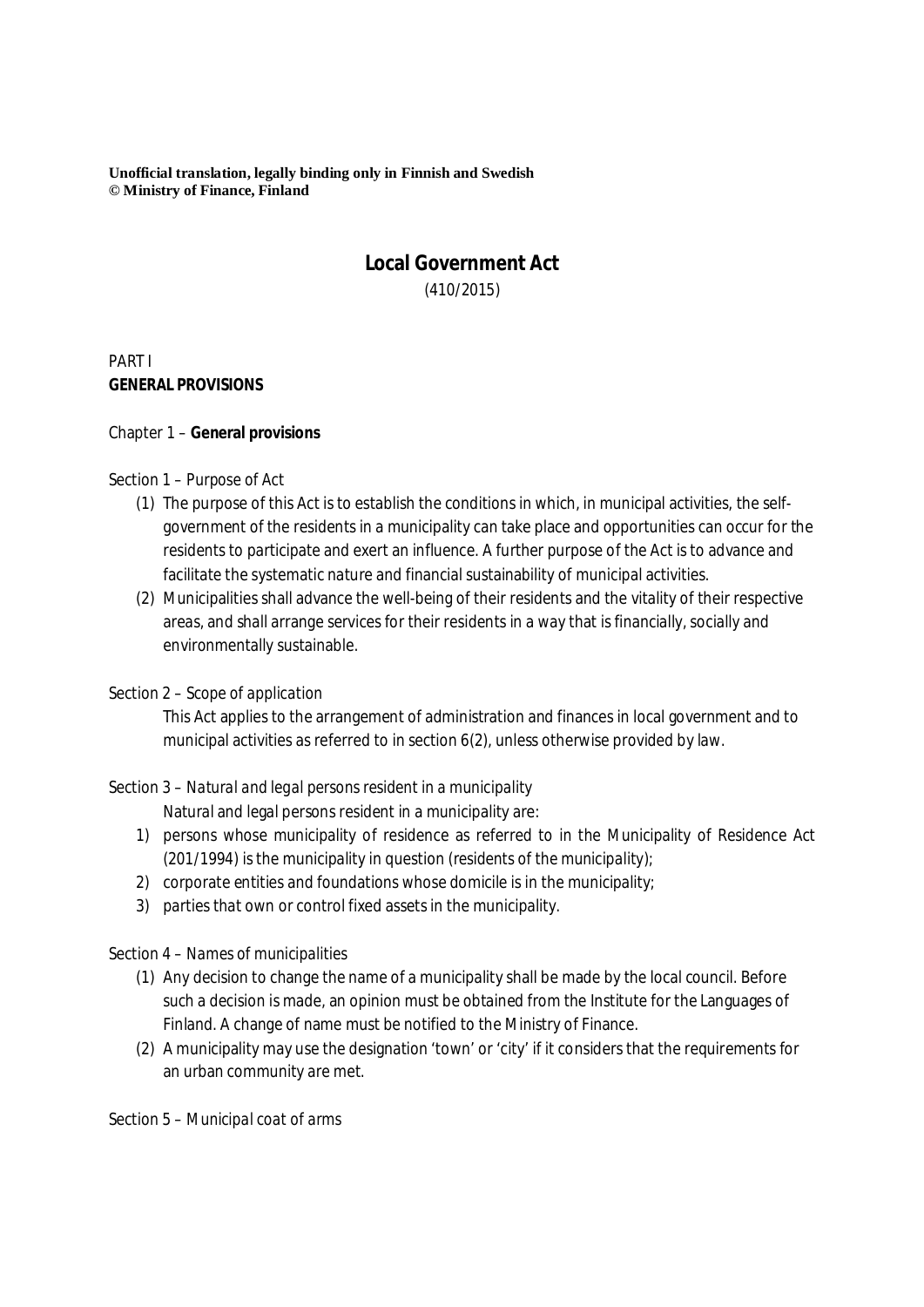- (1) A municipality may have a coat of arms that has been approved by the local council. Before the coat of arms is approved, the municipality must obtain an opinion from the National Archives.
- (2) Use of the coat of arms shall be overseen by the local executive or other municipal authority specified in the administrative regulations.

## Section 6 – *Local authority corporation and municipal activities*

- (1) A *local authority subsidiary* is a corporate entity in which a municipality exercises the control referred to in section 5 of Chapter 1 of the Accounting Act (1336/1997). The municipality and its subsidiaries together constitute a *local authority corporation*. The provisions of this Act concerning local authority subsidiaries also apply to foundations that fall within the sphere of the municipality's control.
- (2) *Municipal activities* comprise the activities of the municipality and local authority corporation, the municipality's involvement in cooperation between municipalities, and other activities based on ownership, agreement and financing.

Chapter 2 – **Functions and service arranging responsibility of municipalities**

### Section 7 – *Functions of municipalities*

- (1) Municipalities shall perform functions that they choose for themselves by virtue of their selfgoverning status and shall arrange the functions provided for them separately by law. The law also specifies when functions have to be arranged in cooperation with other municipalities (*statutory joint responsibility*).
- (2) Municipalities may, on the basis of an agreement, also perform public functions other than those which pertain to their self-governing status.

## Section 8 – *Service arranging responsibility of municipalities*

- (1) Municipalities may arrange the functions provided for them by law themselves or may agree on transferring service arranging responsibilities to another municipality or a joint municipal authority. In the case of statutory joint responsibility, the service arranging responsibility will lie with the other municipality or the joint municipal authority.
- (2) In the performance of the functions, the municipality or joint municipal authority with service arranging responsibility shall be responsible for the following in respect of the services and other actions being arranged:
- 1) equality of availability;
- 2) definition of need, quantity and quality;
- 3) method of provision;
- 4) monitoring of provision;
- 5) exercise of the powers of public authority.
- (3) Municipalities shall be responsible for the financing of their functions, even if the service arranging responsibility has been transferred to another municipality or a joint municipal authority.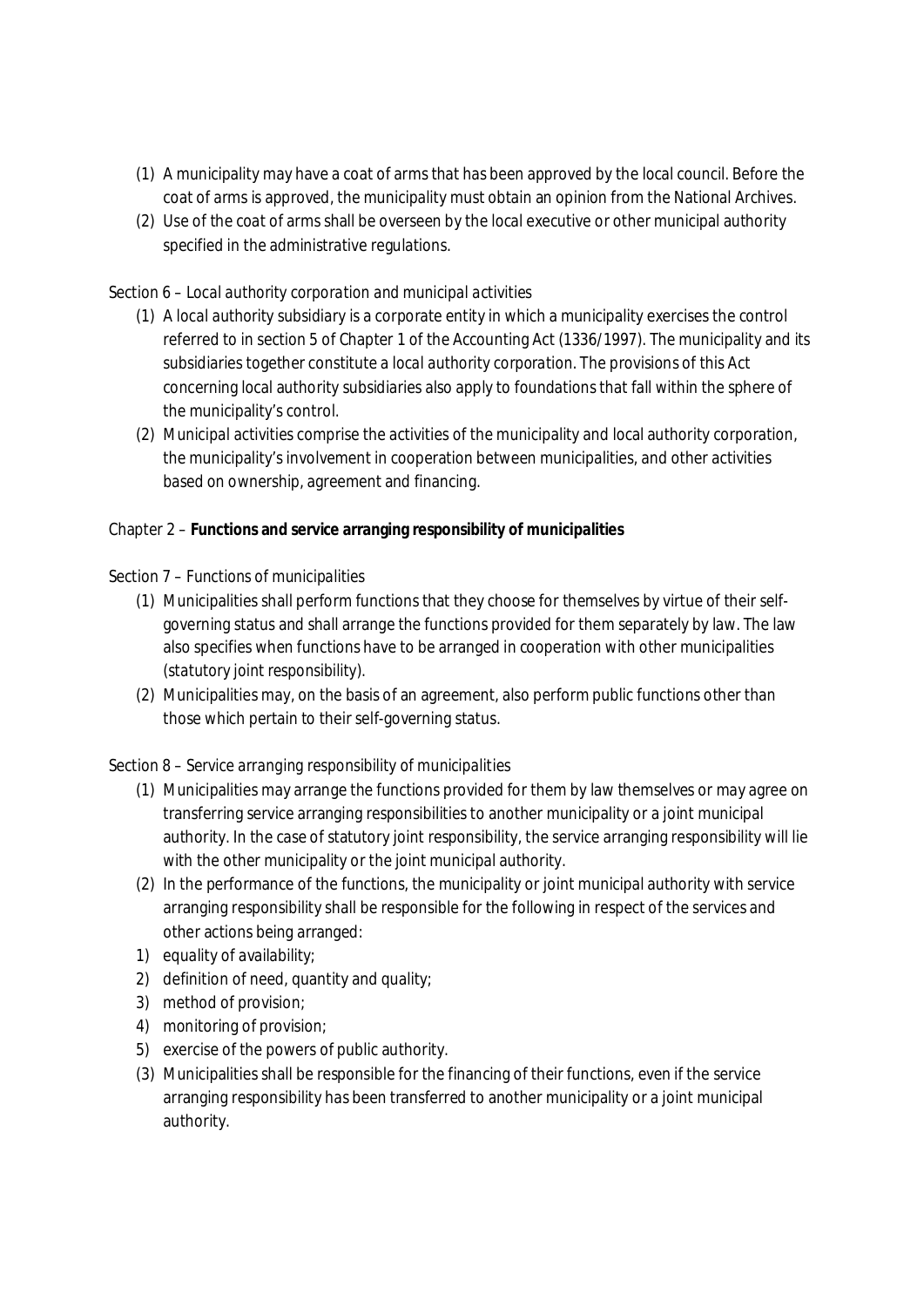#### Section 9 – *Provision of services*

- (1) Municipalities or joint municipal authorities may themselves provide the services for which they have a service arranging responsibility, or they may acquire these from another services provider on the basis of an agreement. Provisions on the use of service vouchers shall be laid down separately.
- (2) Municipalities may, however, assign a public administrative function to a party other than a public authority only if this is provided separately by law.
- (3) When municipalities or joint municipal authorities acquire services provided by law from another services provider, they retain the service arranging responsibility referred to in section 8(2). In addition, the services provider's responsibility for the services is determined in accordance with the provisions of this Act or those laid down elsewhere, and on the basis of what is agreed between the municipality or joint municipal authority and the services provider.

Chapter 3 – **Relationship between central and local government**

### Section 10 – *Monitoring municipalities and oversight of legality*

- (1) The Ministry of Finance shall monitor the activities and finances of municipalities in general and ensure that their self-governing status is taken into account whenever legislation concerning local government is drafted.
- (2) If a complaint on the grounds of procedural error is made, the Regional State Administrative Agency may investigate whether the municipality has acted in accordance with legislation in force.

### Section 11 – *Negotiation process between central and local government*

The negotiation process between central and local government shall consider the legislation on local government, central government measures that are far-reaching and important in principle concerning the activities, finances and administration of local government, and the coordination of central and local government finances, as laid down in sections 12 and 13. In the negotiation process the municipalities shall be represented by the Association of Finnish Local and Regional Authorities.

### Section 12 – *Programme for local government finances*

- (1) A programme for local government finances shall be prepared as part of the negotiation process between central and local government*.* Preparation of the programme for local government finances shall form part of the preparatory work for the general government fiscal plan and the central government's budget proposal.
- (2) The programme for local government finances shall include the part of the general government fiscal plan that deals with local government finances. Provisions on the general government fiscal plan are laid down in and under the Act on the Implementation of the Treaty on Stability,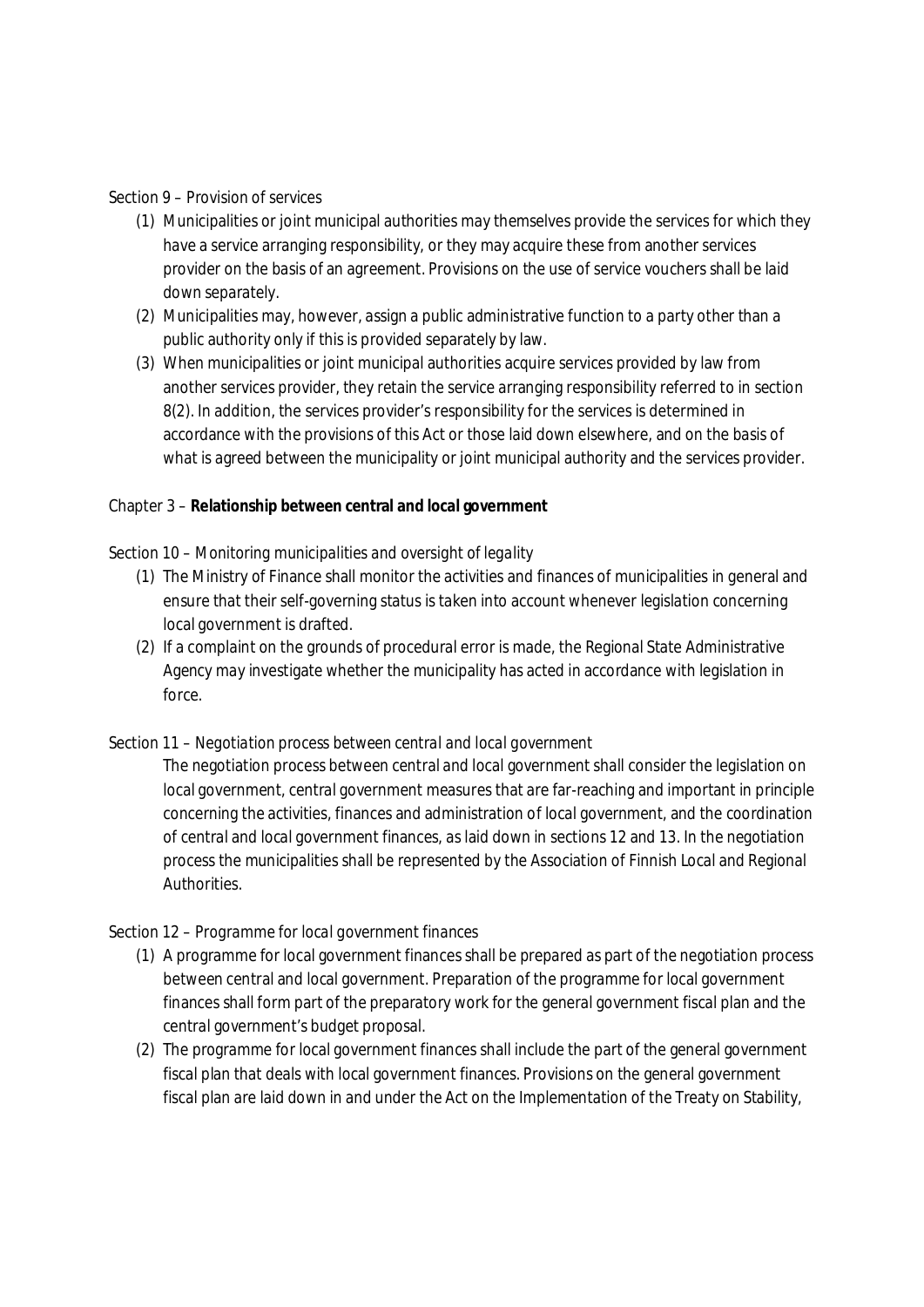Coordination and Governance in the Economic and Monetary Union and on Multi-annual Budgetary Frameworks (869/2012).

- (3) The programme for local government finances shall include an assessment of the adequacy of funding for meeting the duties of municipalities (*principle of adequate financial resources*). The programme shall contain an assessment of changes in the municipalities' operating environment and demand for services, and in the functions of local government, and shall provide an estimate of the trend in local government finances. Local government finances shall be assessed as a whole, as part of general government finances and in terms of different groups of municipalities. The assessment shall distinguish between the statutory and other functions of municipalities and shall assess the cost-effectiveness of the activities of municipalities.
- (4) An assessment of the trend in local government finances and of the impact of the central government's budget on local government finances shall be made in connection with the central government's budget proposal.
- (5) The programme for local government finances shall be prepared by the Ministry of Finance together with the Ministry of Social Affairs and Health, the Ministry of Education and Culture, the Ministry of the Environment, the Ministry of Transport and Communications, the Ministry of Employment and the Economy and, if necessary, other ministries. The economic forecasts and the assessment of the trend in local government finances, which form the basis for the programme for local government finances, shall be prepared by the Ministry of Finance. The Association of Finnish Local and Regional Authorities shall participate in the preparation of the programme for local government finances.

### Section 13 – *Advisory Committee on Local Government Finances and Administration*

- (1) The negotiation process between central and local government shall include consideration of matters concerning the activities, finances and administration of local government by the Advisory Committee on Local Government Finances and Administration, which operates in conjunction with the Ministry of Finance.
- (2) The Advisory Committee's task shall be to monitor and assess the trend in local government finances, and ensure that the programme for local government finances is taken into account in the drafting of legislation and decisions concerning local government. Provisions on the more detailed tasks of the Advisory Committee and its composition and sub-committees shall be laid down by government decree.

## PART II

**DEMOCRACY AND EXERTING INFLUENCE**

### Chapter 4 – **Local councils**

### Section 14 – *Duties of local councils*

(1) Municipalities shall have a local council, which shall be responsible for the municipality's activities and finances and shall exercise the municipality's power of decision.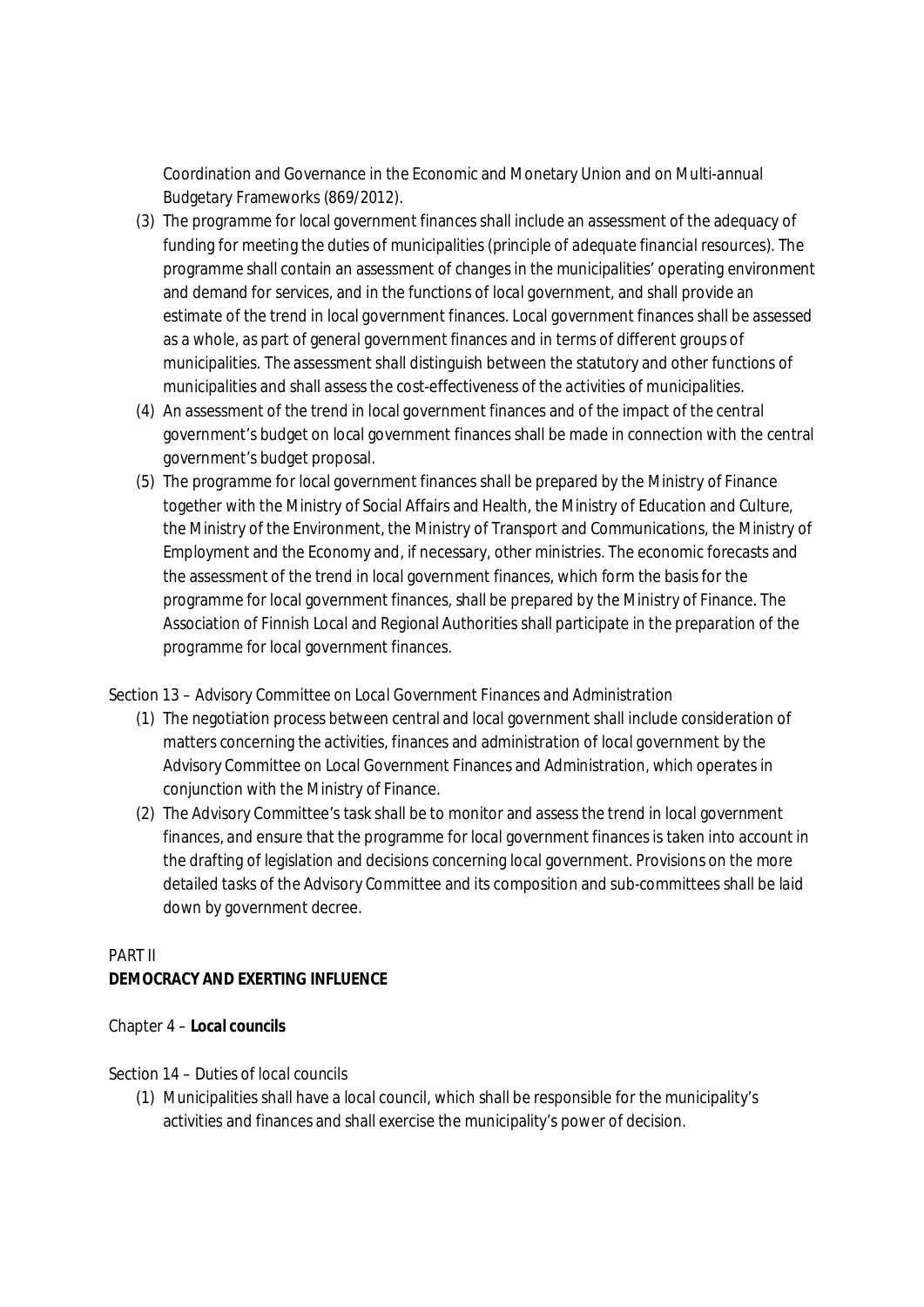- (2) The local council shall decide on:
- 1) the municipal strategy;
- 2) the administrative regulations;
- 3) the budget and the financial plan;
- 4) the ownership policy principles and the corporate governance principles applying to the local authority corporation;
- 5) the operating and financial objectives set for municipally owned companies ;
- 6) the principles for managing assets and for investment activities;
- 7) the principles for internal control and risk management;
- 8) the general principles concerning payments charged for services and for other tasks performed;
- 9) the granting of a guarantor's undertaking or other security for another party's debt;
- 10) the election of members to the decision-making bodies, unless otherwise provided hereafter;
- 11) the principles concerning the financial benefits of elected officials;
- 12) the appointment of auditors;
- 13) the approval of the financial statements and the granting of discharge from liability.
- 14) other matters that are laid down for the decision of the local council.

### Section 15 – *Local elections*

- (1) Local councillors and deputy councillors shall be elected to the local council in local elections held within the municipality. The term of the local council shall be four years, and this shall begin at the start of June in the election year.
- (2) Local elections shall be direct, proportional and by secret ballot. All eligible voters have an equal right to vote.
- (3) Provisions on holding local elections are laid down in the Election Act (714/1998) and the Act on Local Authority Boundaries (1698/2009).

### Section 16 – *Number of local councillors*

(1) The number of local councillors shall be decided by the local council. The number of local councillors elected shall be an odd number based on the population of the municipality, as follows:

| Population         | Minimum number of<br>local councillors |
|--------------------|----------------------------------------|
| no more than 5,000 | 13                                     |
| $5,001 - 20,000$   | 27                                     |
| 20,001-50,000      | 43                                     |
| 50,001-100,000     | 51                                     |
| 100,001-250,000    | 59                                     |
| 250,001-500,000    | 67                                     |
| more than 500,000  |                                        |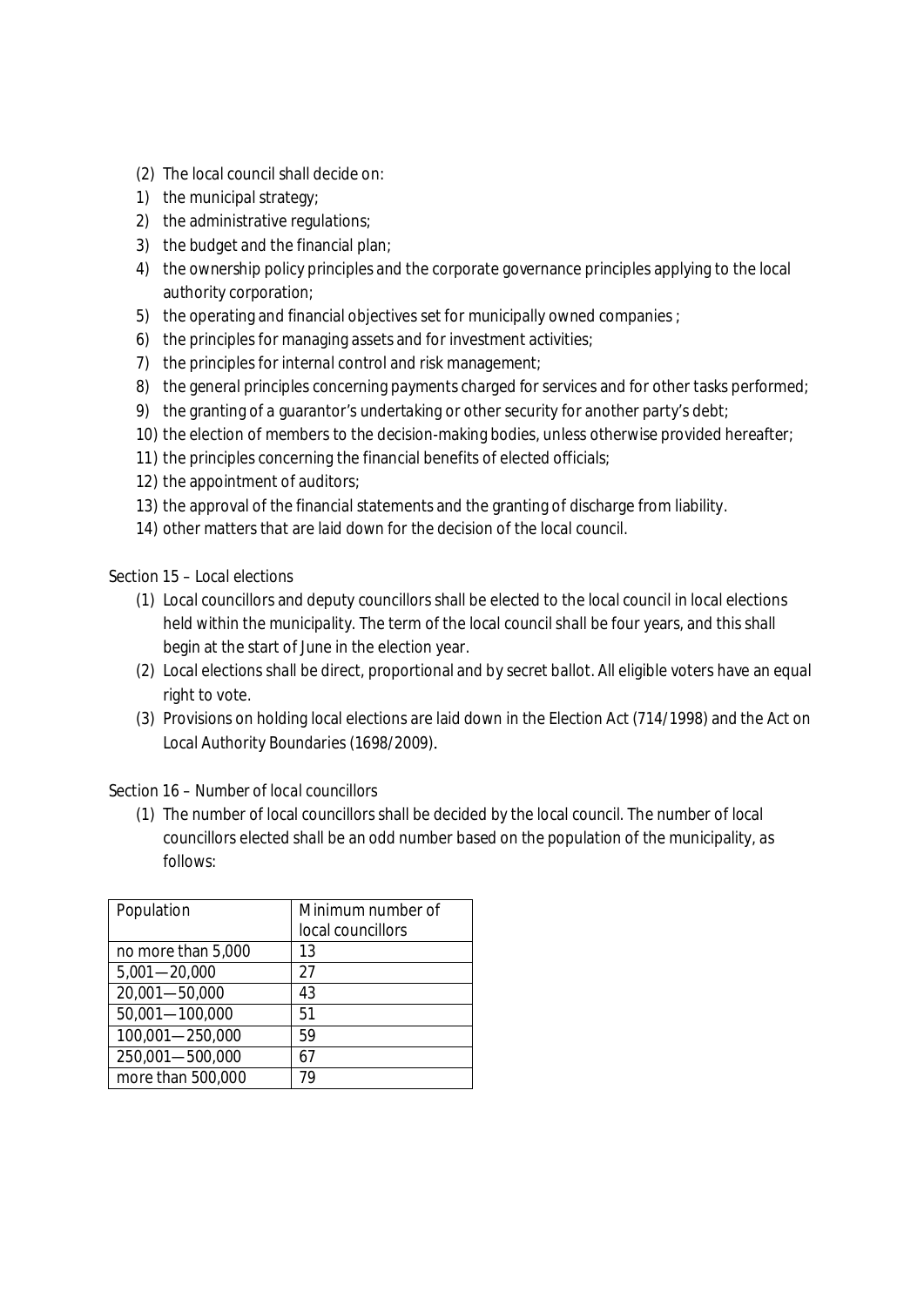- (2) Unless the local council makes a decision about the number of local councillors, the number of local councillors elected shall be the minimum laid down by law. A local council decision about a larger number than the minimum, or a change to a previous decision, must be notified to the Ministry of Justice by the end of the year preceding the election year. A local council decision on the number of local councillors may be put into effect before it has attained legal force. However, action to put the decision into effect is not permitted if an administrative court forbids this.
- (3) The population figures referred to in this section shall be based on the information held in the Population Information System referred to in the Act on the Population Information System and the Certificate Services of the Population Register Centre (661/2009) at the end of the 30<sup>th</sup> day of November in the year preceding the election year.

## Section 17 – *Deputy councillors*

- (1) The same number of deputy councillors as there are local councillors, though a minimum of two, shall be elected for the local councillors from among the first unelected candidates of each electoral alliance, party or joint list that featured in the local elections. An elected local councillor who was the candidate of a constituency association not on a joint list shall have no deputy councillor.
- (2) If a local councillor is found to have forfeited his or her eligibility for election, has been relieved of his or her post or has died, the local council chairperson shall invite in his or her place for the remainder of the term the deputy councillor who is next in line from the electoral alliance, party or joint list in question.

## Section 18 – *Chairperson and deputy chairpersons*

- (1) Local councils shall elect from their members a chairperson and the necessary number of deputy chairpersons for the council's term of office, unless the council has decided that their term will be shorter than that of the council. The chairperson and deputy chairpersons shall be elected during the same election procedure.
- (2) The chairperson and deputy chairpersons of the local council shall have the right to attend and speak at meetings of the local executive.

## Section 19 – *Local council groups and support of their activities*

- (1) Local councillors may form local council groups for the purpose of conducting council business. A local council group may be established by even one individual councillor.
- (2) To improve the operational preconditions for local council groups, municipalities may provide financial support for their internal activities and for measures by which local council groups can promote opportunities for the residents of the municipality to participate and exert an influence. When granting support, the purpose of the support must be specified. The amount of support for each local council group must be notified in the municipality's financial statements.

Chapter 5 – **Right of participation of municipality's residents**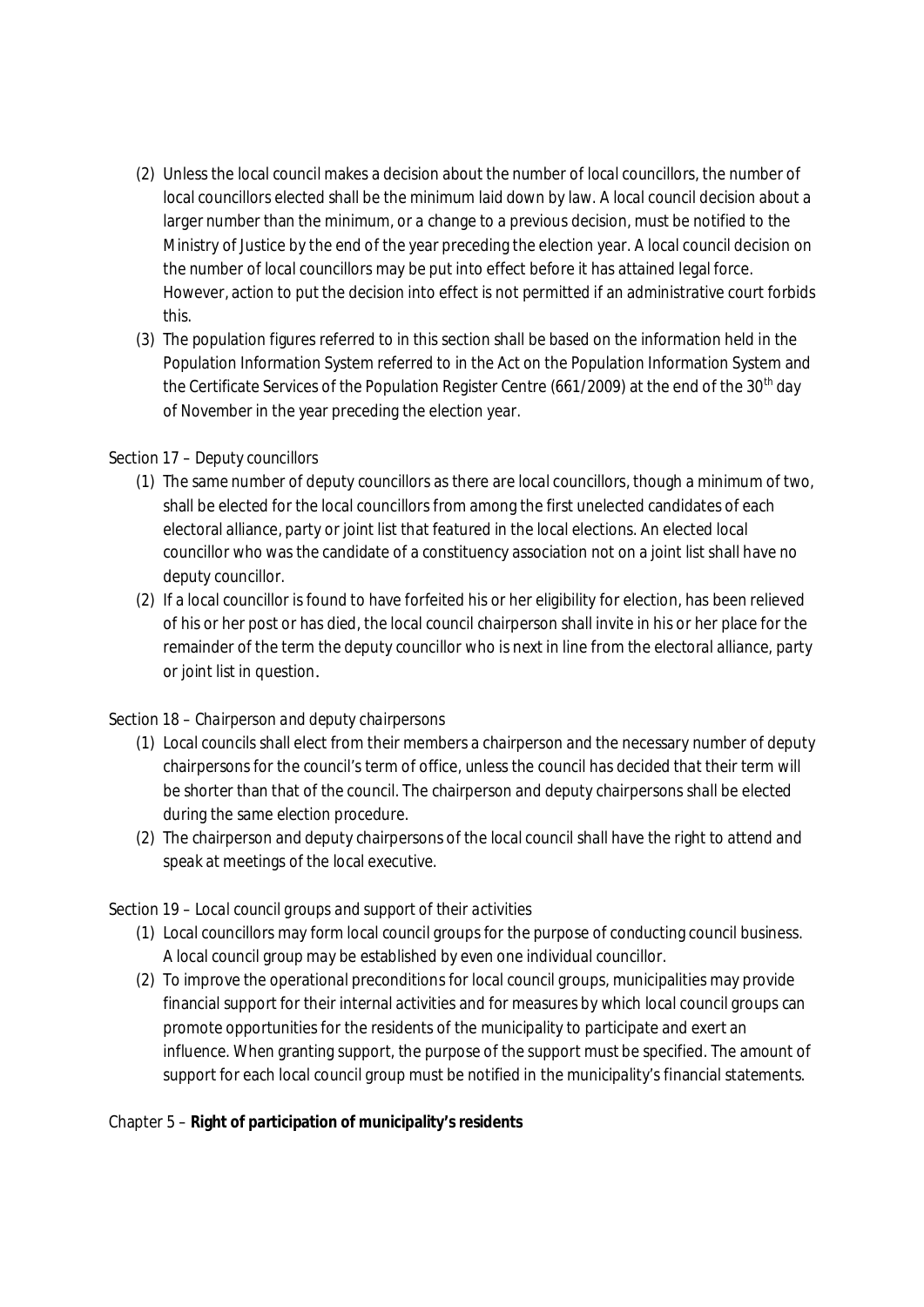### Section 20 – *Right to vote in local elections*

- (1) Citizens of Finland or of other European Union Member States or Iceland or Norway who are at least 18 years old on the day of the election and whose municipality of residence as referred to in the Municipality of Residence Act is the municipality in question, according to information held in the Population Information System at the end of the  $51<sup>st</sup>$  day before the election day, have the right to vote in local elections held in the municipality. Other foreigners meeting the requirements laid down above shall also have the right to vote in local elections if, at the time referred to, they have had a municipality of residence in Finland for two years.
- (2) Persons employed by the European Union or by an international organisation operating in Finland, and the family members of such persons, who are at least 18 years old on the day of the election and whose place of residence is in the municipality in question, according to information held in the Population Information System at the end of the  $51<sup>st</sup>$  day before the election day, also have the right to vote in local elections, provided that:
- 1) the information about them has been deposited at their request in the Population Information System in the manner laid down in the Act on the Population Information System and the Certificate Services of the Population Register Centre;
- 2) they have informed the Local Register Office in writing no later than the  $52<sup>nd</sup>$  day before the election day, and before 4.00 pm, of their desire to exercise their right to vote in local elections, or have not cancelled in writing a notification which they provided earlier.

### Section 21 – *Right to vote in local referenda*

- (1) The right to vote in a referendum held in a municipality shall be subject to the provisions of section 20 on the right to vote in local elections.
- (2) The right to vote in a local referendum concerning a sub-area of a municipality shall pertain only to persons whose place of residence is in that part of the municipality.

### Section 22 – *Opportunities to participate and exert influence*

- (1) A municipality's residents and service users have the right to participate in and influence the activities of the municipality. Local councils must ensure that there are diverse and effective opportunities for participation.
- (2) Participation and exerting influence can be furthered especially by:
- 1) arranging opportunities for discussion and for views to be presented, and setting up local resident panels;
- 2) finding out residents' opinions before taking decisions;
- 3) electing representatives of service users to municipal decision-making bodies;
- 4) arranging opportunities to participate in the planning of the municipality's finances;
- 5) planning and developing services together with service users;
- 6) supporting independent planning and preparation of matters by residents, organisations and other corporate entities.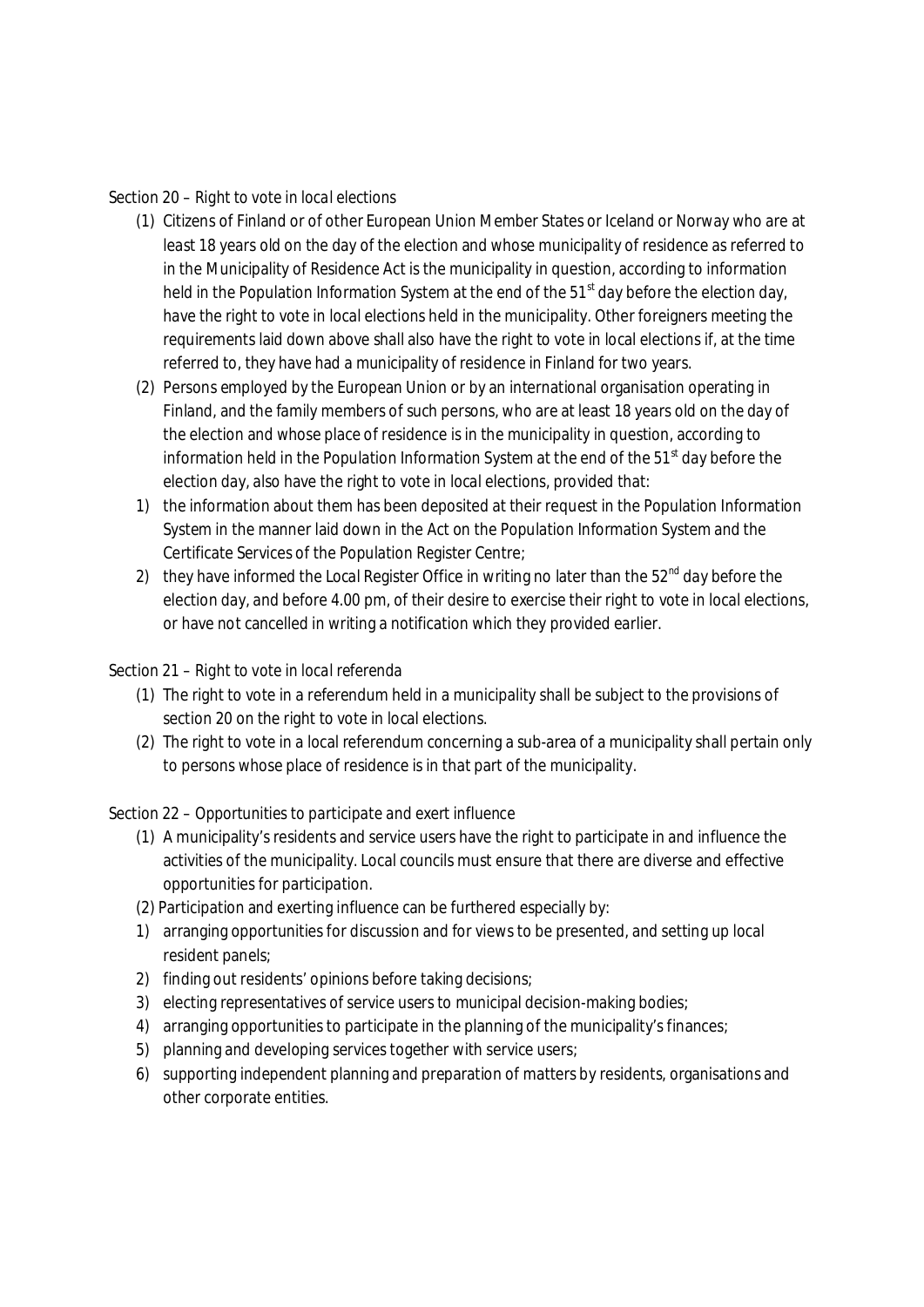### Section 23 – *Right of initiative*

- (1) The residents of a municipality and the corporate entities and foundations operating in the municipality have the right to submit initiatives on matters concerning the municipality's activities. Action undertaken as a result of an initiative must be notified to those who submitted the initiative.
- (2) If those submitting an initiative referred to in subsection 1 constitute at least two per cent of the municipality's residents, the matter must be considered within six months of it being initiated.
- (3) Service users also have the right to submit initiatives in matters concerning the municipal service in question.
- (4) At least once a year, the local council must be informed of all the initiatives submitted on matters within its purview and of the actions taken as a result.

### Section 24 – *Local referenda*

- (1) Local councils may decide to hold a referendum on a matter concerning the municipality. No appeal is permitted against a local council decision to hold a local referendum.
- (2) Referenda shall be non-binding and indicative.
- (3) A referendum may be undertaken on a matter concerning all or a sub-area of the municipality. A sub-area of a municipality shall be one or more of the voting districts referred to in the Election Act.
- (4) All eligible voters have an equal right to vote. Voting shall be by secret ballot. Provisions on holding referenda are also laid down in the Act on the Procedure for Holding Municipal Consultative Referenda (656/1990).

### Section 25 – *Referendum initiatives*

Residents constituting at least four per cent of those persons resident in the municipality who are at least 15 years old may submit a referendum initiative. The local council must decide without delay on whether to hold the referendum referred to in the initiative.

### Section 26 – *Youth councils*

- (1) To secure the opportunity for young people to participate and exert an influence, the local executive must set up a youth council or similar group representing young people's views (*youth council*) and ensure the operational preconditions for it. A youth council can be shared by two or more municipalities.
- (2) Youth councils must be given the opportunity to influence the planning, preparation, execution and monitoring of the activities of the municipality's different areas of responsibility in matters of importance to the well-being, health, education, living environment, housing or mobility of the municipality's residents and also in other matters that the youth council considers to be significant for children and young people. Youth councils must be involved in the municipality's work to develop children's and young people's participation and the opportunities for their views to be presented.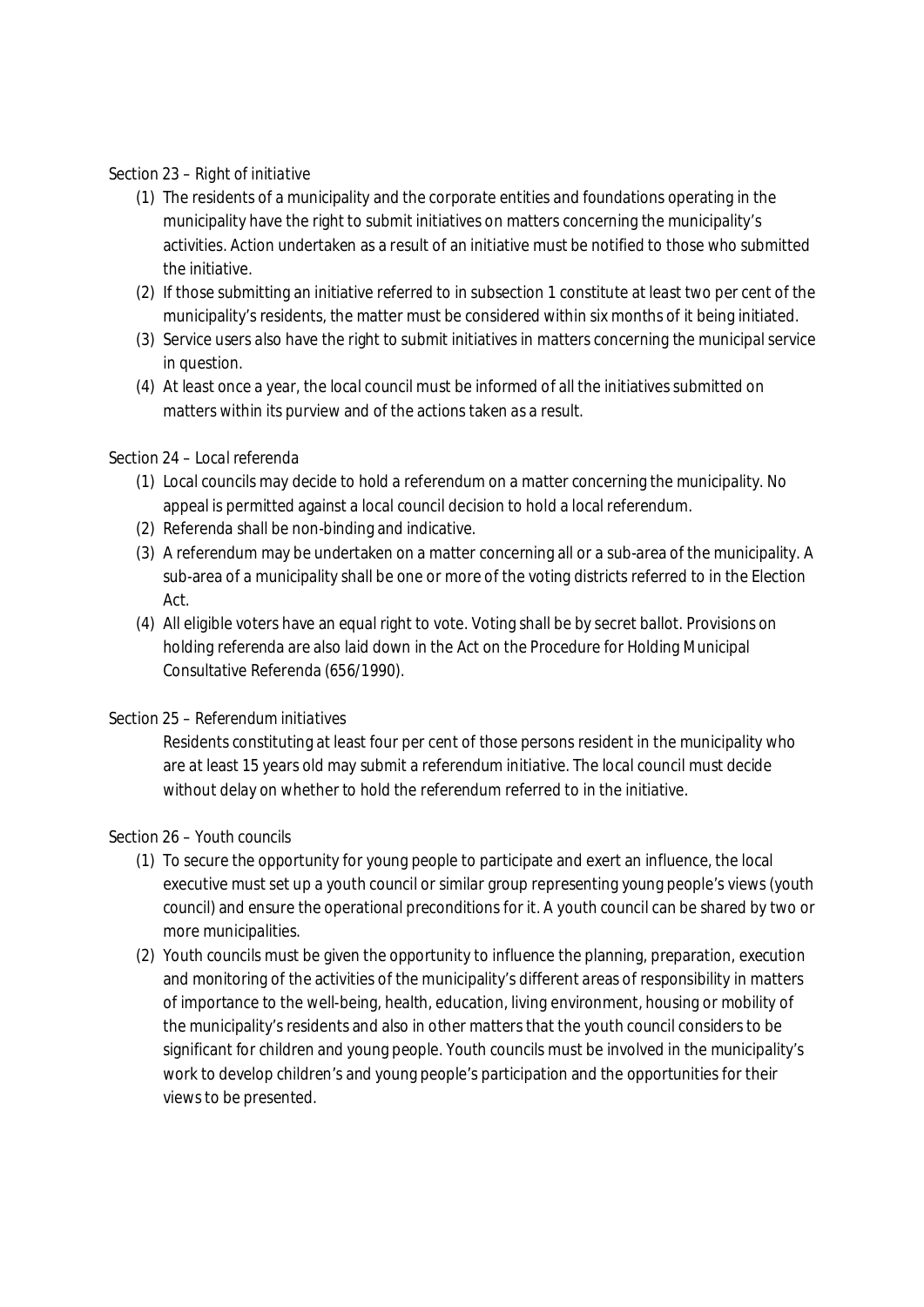(3) Provisions on the participation of children and young people and on opportunities for their views to be presented are laid down in section 8 of the Youth Act (72/2006).

### Section 27 – *Older people's councils*

- (1) To secure the opportunity for older people to participate and exert an influence, the local executive must set up an older people's council and ensure the operational preconditions for it. An older people's council can be shared by two or more municipalities.
- (2) The older people's council must be given the opportunity to influence the planning, preparation and monitoring of the activities of the municipality's different areas of responsibility in matters of importance to older people's well-being, health, inclusion, living environment, housing, mobility or coping with daily activities, or in terms of the services they need.

### Section 28 – *Disability councils*

- (1) To secure the opportunity for people with disabilities to participate and exert an influence, the local executive must set up a disability council. A disability council can be shared by two or more municipalities. People with disabilities and their relatives and disability organisations must be adequately represented on the disability council. The local executive must ensure the operational preconditions for the disability council.
- (2) The disability council must be given the opportunity to influence the planning, preparation and monitoring of the activities of the municipality's different areas of responsibility in matters of importance to the well-being, health, inclusion, living environment, housing or mobility of people with disabilities or to their coping with daily activities, or in terms of the services they need.

### Section 29 – *Communications*

- (1) Residents, service users, organisations and other corporate entities must be informed about the municipality's activities. The municipality must provide sufficient information on the services it arranges, the municipality's finances, matters under preparation in the municipality, plans concerning these, the processing of these matters, the decisions taken and their effects. Municipalities must provide information on how to participate in and influence the preparation of decisions.
- (2) Municipalities must ensure that the necessary information about preparatory work concerning matters for consideration by decision-making bodies is given out in a public information network once the meeting agenda is ready in order to satisfy the general need for information. In their online communications, municipalities must ensure that information which is required to be kept secret is not released in a public information network and that privacy protection is observed in handling personal data.
- (3) In communications, clear and comprehensible language must be used and the needs of the municipality's different groups of residents must be taken into account.

PART III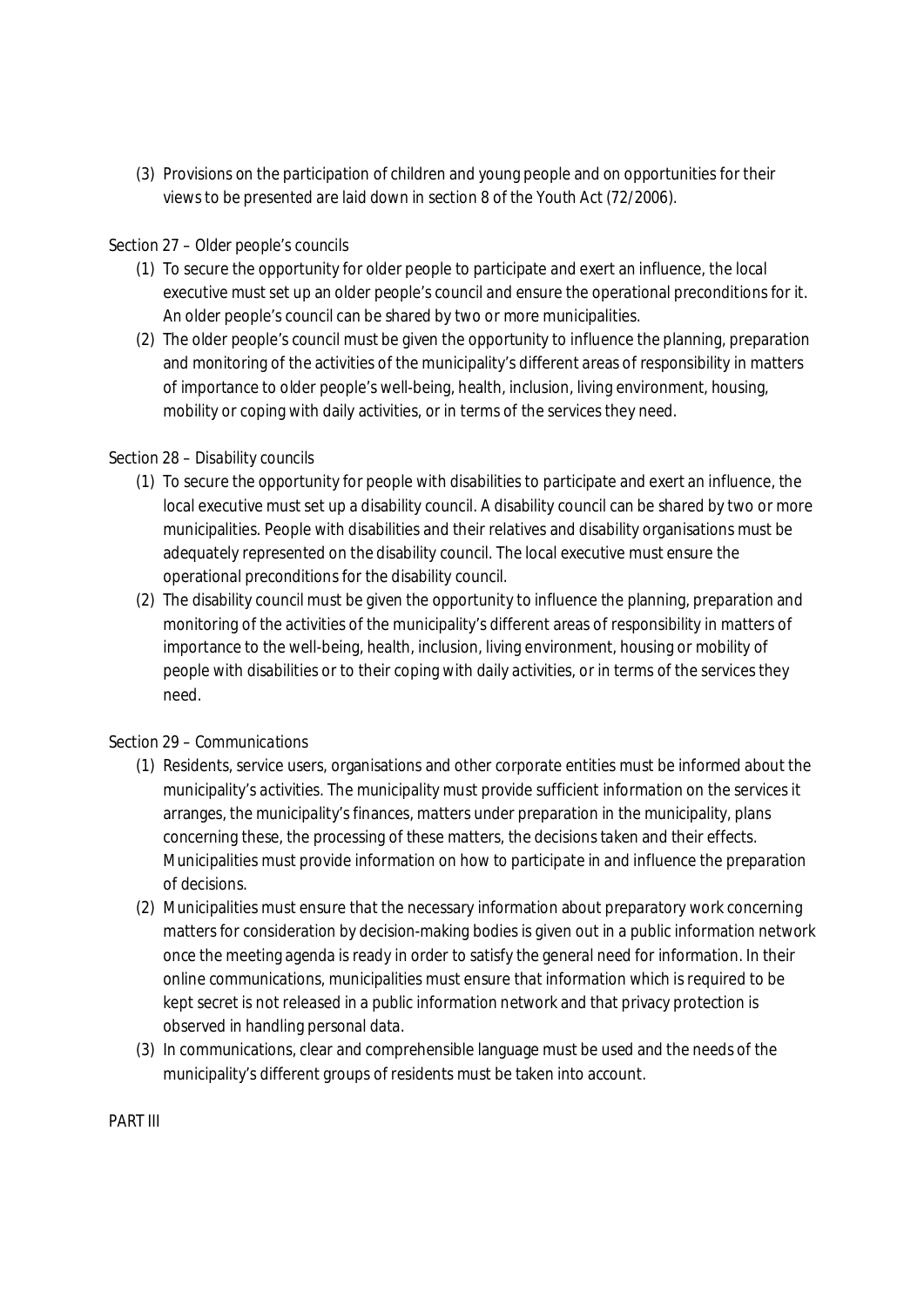### **DECISION-MAKING BODIES AND MANAGEMENT**

Chapter 6 – **Municipal decision-making bodies**

Section 30 – *Municipal decision-making bodies*

- (1) Each municipality must have a local council, a local executive and a local authority audit committee.
- (2) The local council may also establish:
- 1) local authority committees to operate under the local executive, or, alternatively, standing committees for managing functions of a permanent nature;
- 2) management boards for managing a municipally owned company or for a particular function;
- 3) sub-committees for the local executive, for a local authority committee, for a standing committee or for a management board.
- (3) A commission may be set up by the local executive or, if so decided by the local council, by some other decision-making body in order to perform a specified task.
- (4) Bilingual municipalities shall set up a separate decision-making body for the administration of education for each language group, or a joint decision-making body divided into sub-committees for the language groups. The members of the decision-making body or sub-committee must be elected from among persons who are part of the language group in question.
- (5) Sub-committees of the local executive or of a local authority committee, standing committee or management board shall be subject to the provisions on the decision-making body under which they operate.

## Section 31 – *Composition of decision-making bodies*

- (1) The local council may decide that:
- 1) only local councillors and deputy councillors can be elected to the local executive or a local authority committee, in which case the local authority committee may be called a standing committee (*standing committee model*);
- 2) those elected as chairpersons of local authority committees or standing committees shall be members of the local executive (*chairperson model*);
- 3) all or some of the members of a management board shall be elected by a decision-making body other than the local council;
- 4) all or some of the members of a management board shall be elected according to principles specified by the council on the basis of a proposal from the municipality's residents, its personnel or service users; and
- 5) for a decision-making body other than that referred to in section 30(4) in a bilingual municipality, a sub-committee will be set up for each language group and the members of the sub-committee elected from among persons who are part of the language group in question.
- (2) A deputy member of a decision-making body may also be a member of a sub-committee. The local council may decide that persons other than members and deputy members of the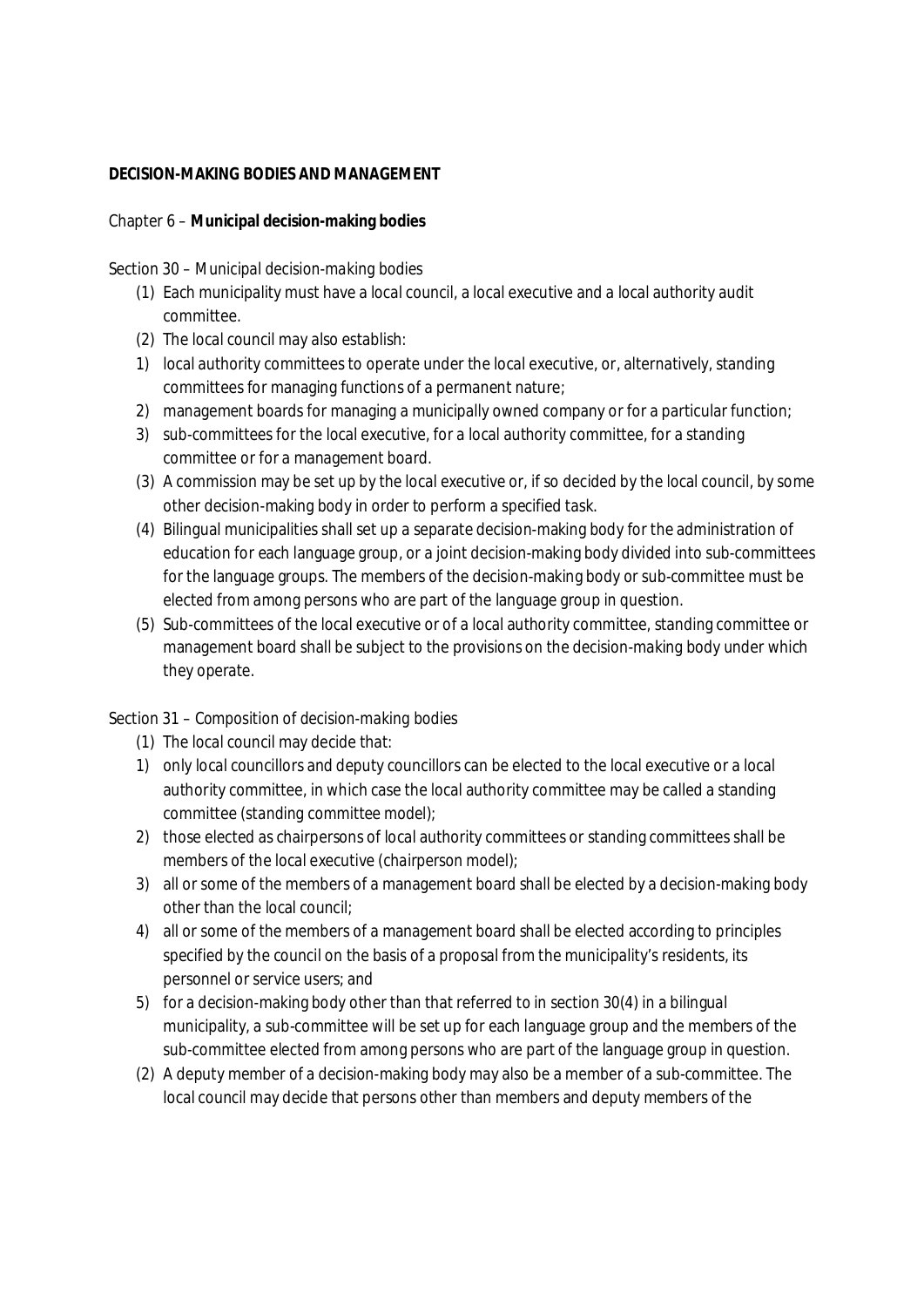decision-making body can be elected as members of a sub-committee, but not as its chairperson.

- (3) Members of decision-making bodies shall have personal deputies elected for them, who shall be subject to the provisions concerning ordinary members.
- (4) Separate provisions shall be issued regarding equality between women and men in electing members of decision-making bodies.

# Section 32 – *Term and election of members of decision-making bodies*

- (1) The members of decision-making bodies shall be elected for the term of the local council, unless the council has decided that their term will be shorter than that of the council or provisions hereafter state otherwise. When a decision-making body elects the members of a subcommittee, it shall also decide on the term of these members. A commission referred to in section 30(3) above shall be established for no longer than the term of the decision-making body setting it up.
- (2) The members of the local executive, local authority audit committee, other local authority committees and standing committees shall be elected at a June meeting of the local council.

# Section 33 – *Chairperson and deputy chairpersons of decision-making bodies*

- (1) The local council, or other decision-making body responsible for the task, shall elect a chairperson and a necessary number of deputy chairpersons for the decision-making body from among those elected as members. The chairperson and deputy chairpersons shall be elected during the same election procedure, unless the local council has decided on the chairperson model.
- (2) The local council may decide whether its chairperson, the local executive's chairperson and deputy chairpersons, and the chairpersons of local authority committees and standing committees may serve as full-time or part-time elected officials.

## Section 34 – *Removal of elected officials before the end of their term*

- (1) The local council may remove the elected officials it has elected to a decision-making body of the municipality or of a joint municipal authority or to a joint municipal decision-making body before the end of their term if all or some of them do not enjoy the confidence of the council. A removal decision shall apply to all the elected officials of the decision-making body.
- (2) The local council may remove the chairperson and deputy chairperson of the council and of decision-making bodies it has appointed before the end of their term if all or some of them do not enjoy the confidence of the council. A removal decision shall apply to the chairperson and deputy chairpersons together.
- (3) The local council may remove the mayor and deputy mayor before the end of their term if they do not enjoy the confidence of the council.
- (4) The matter shall be initiated at the proposal of the local executive or if at least a quarter of local councillors submit an initiative to this effect.

Section 35 – *Council ad hoc committees*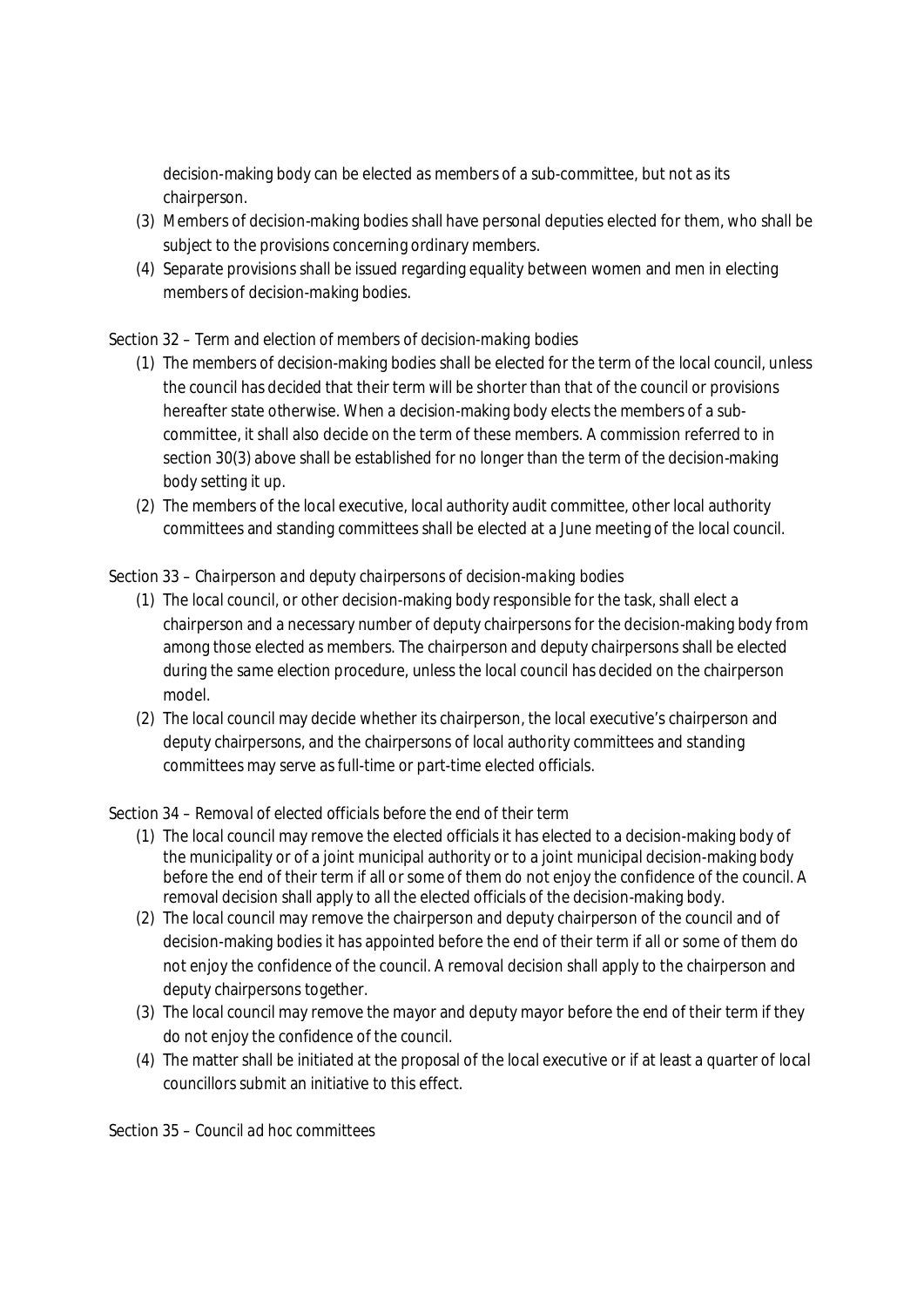- (1) When a matter concerning the removal of elected officials as referred to in section 34 or the dismissal of the chief executive or his or her transfer to other duties as referred to in section 43 has been initiated, the local council may establish an ad hoc committee to perform the preparatory work on the matter. The members of an ad hoc committee must be local councillors or deputy councillors.
- (2) An ad hoc committee may also be established for the purpose of issuing an opinion or for the auditing of administration.
- (3) In matters that are subject to preparation by a council ad hoc committee, the ad hoc committee shall obtain an opinion from the local executive.

## Section 36 – *Sub-area decision-making bodies*

- (1) The local council may establish sub-area local authority committees or sub-area management boards to further the opportunities of residents in a sub-area of a municipality to exert an influence. The local council may decide that all or some of the members of a sub-area decisionmaking body will be elected on the basis of a proposal by residents of the sub-area in question.
- (2) The function of a sub-area decision-making body is to influence the municipality's decisionmaking and to develop the sub-area. A sub-area decision-making body must be given the opportunity to provide a statement during the preparation of the municipal strategy and the budget and financial plan, and in matters in which the decision could have a significant impact on the living environment, employment or other circumstances of the municipality's residents and service users.
- (3) Provisions on the other duties and powers of sub-area decision-making bodies shall be given in the administrative regulations.

Chapter 7 – **Local authority management and the local executive**

### Section 37 – *Municipal strategy*

- (1) Each municipality must have a municipal strategy in which the local council determines the longterm objectives for the municipality's activities and finances. The municipal strategy must take into account:
- 1) advancement of the well-being of the municipality's residents;
- 2) the arrangement and provision of services;
- 3) the service objectives laid down in acts on the functions of municipalities;
- 4) ownership policy;
- 5) personnel policy;
- 6) opportunities for the residents of the municipality to participate and exert an influence;
- 7) development of the living environment and vitality of the area.
- (2) The municipal strategy must be based on an assessment of the municipality's current situation and of the future changes in the operating environment and the impact of these on the performance of the municipality's functions. The municipal strategy must also define the process of assessment and monitoring of the strategy's implementation.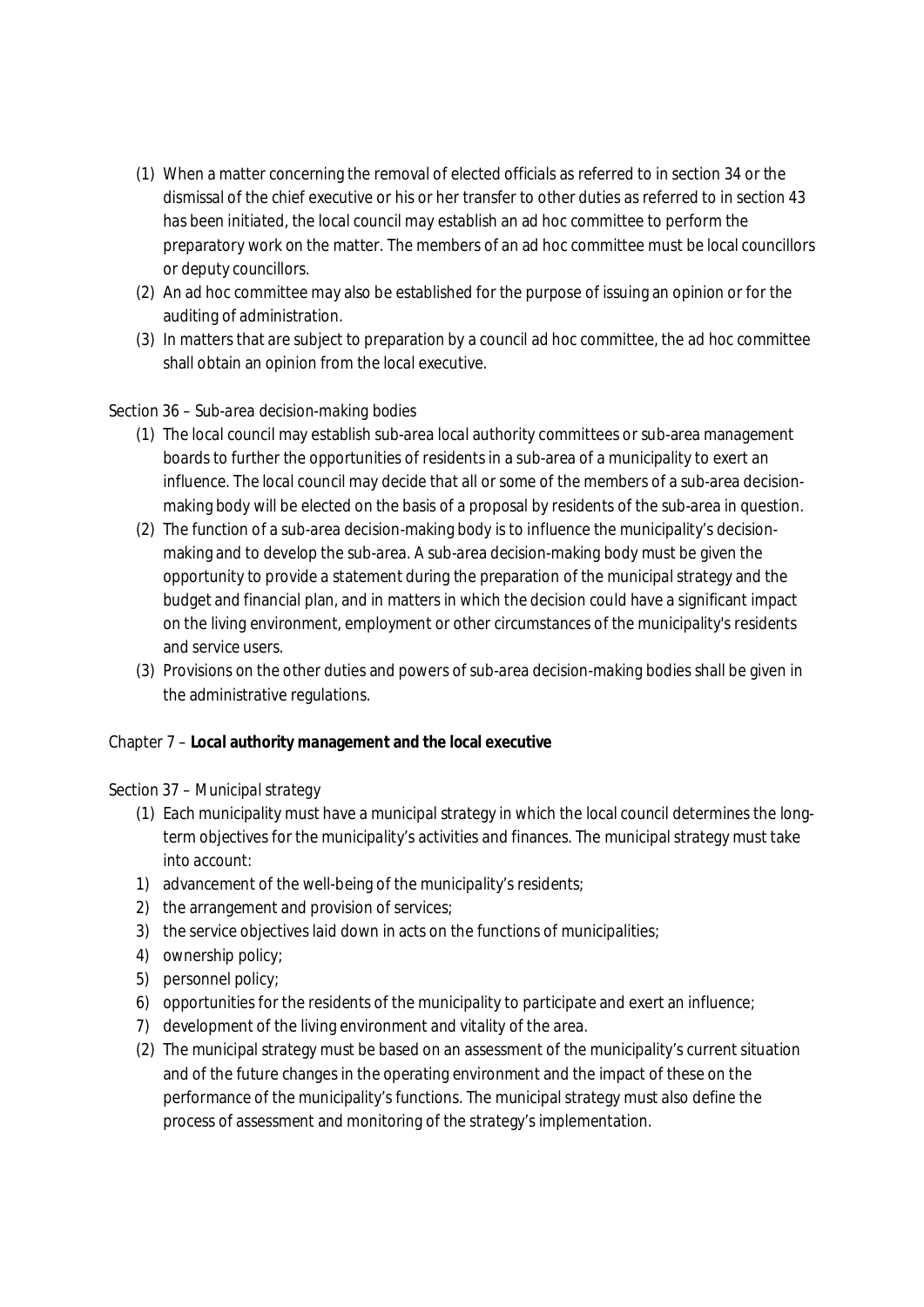(3) Provisions on taking the municipal strategy into account in the preparation of the municipality's budget and financial plan are laid down in section 110. The municipal strategy shall be reviewed at least once during the term of the local council.

### Section 38 – *Local authority management*

- (1) The municipality's activities shall be managed in accordance with the municipal strategy approved by the local council.
- (2) The local executive shall manage the municipality's activities, administration and finances.
- (3) The administration, financial management and other activities of a municipality shall be directed by a chief executive, who will operate subordinate to the local executive. The local council may decide that the municipality is to be led by a mayor instead of a chief executive.

### Section 39 – *Duties of local executive*

The local executive must:

- 1) be responsible for the municipality's administration and financial management;
- 2) be responsible for the preparation and implementation of the local council's decisions and for overseeing the legality of these;
- 3) oversee the municipality's interests and, unless otherwise specified in the administrative regulations, represent the municipality and exercise its right to be heard;
- 4) represent the municipality as employer and be responsible for the municipality's personnel policy;
- 5) be responsible for coordinating the municipality's activities;
- 6) be responsible for ownership policy in regard to the municipality's activities;
- 7) see to the arrangement of the municipality's internal control and risk management.

### Section 40 – *Chairperson of local executive*

The chairperson of the local executive shall manage the political collaboration required for the local executive's duties to be carried out. Provisions on the other duties of local executive chairpersons shall be given in the administrative regulations.

### Section 41 – *Chief executive*

- (1) A chief executive shall be elected by the local council. A chief executive may be elected either for an indefinite or a fixed period and shall have a public-service employment relationship with the municipality.
- (2) If in the election of a chief executive, no-one receives more than half of the votes cast, a new election shall be held between the two candidates who received the most votes. In this election the candidate chosen will be the one receiving the most votes.
- (3) The chief executive is entitled to exercise the right to be heard on behalf of the local executive and to obtain information and view documents from municipal authorities, unless the provisions on secrecy require otherwise.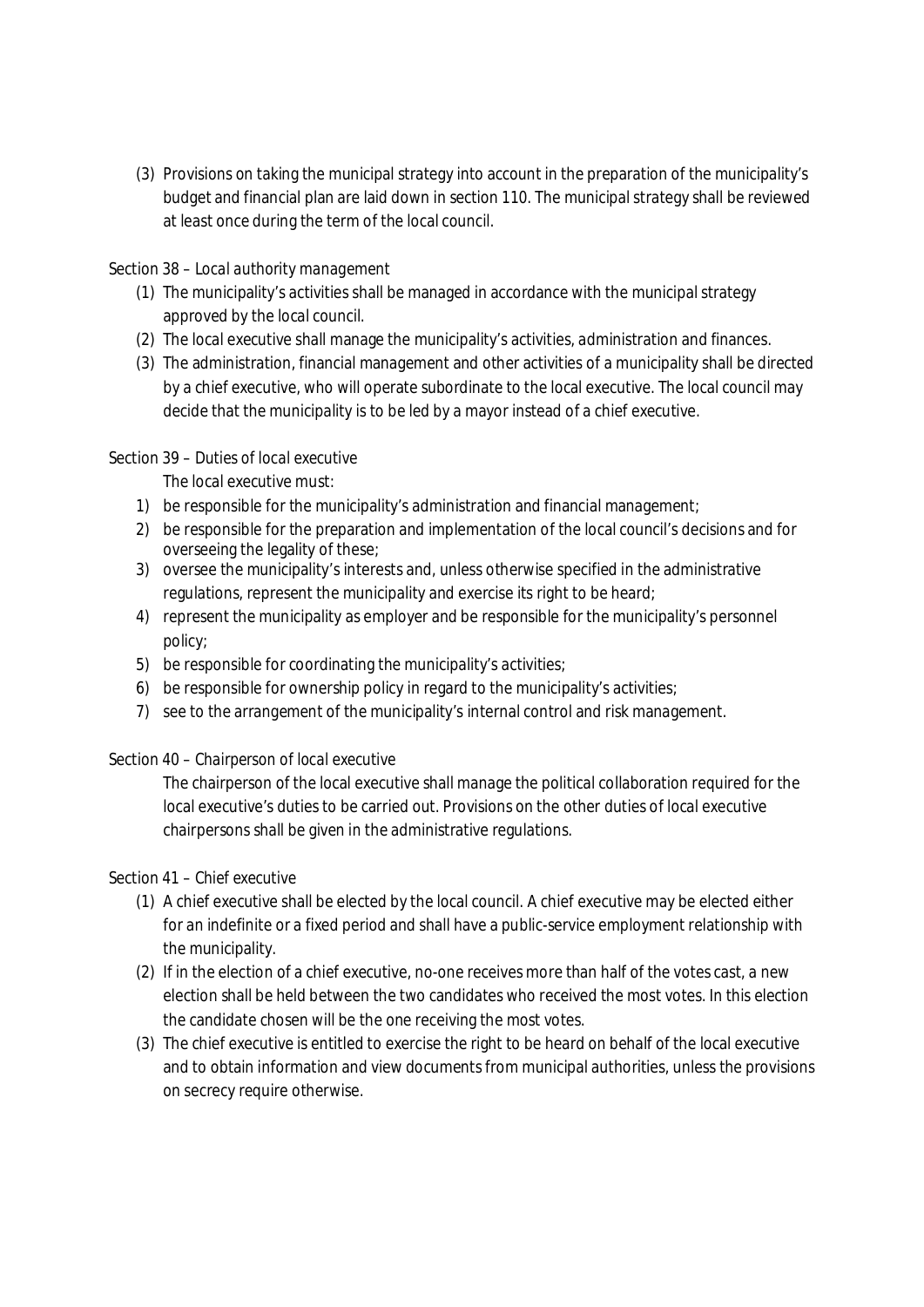(4) If a mayor is elected for the municipality or if at the start of a mayor's term the post of chief executive is occupied, the local council shall decide on transferring the chief executive to another public post or to a contractual employment relationship that is suitable for him or her. A fixed-term chief executive shall be transferred to another public post or to a contractual employment relationship for the remainder of the fixed term. A chief executive transferred to another public post or to a contractual employment relationship shall have the right to receive the benefits pertaining to it in a form that is not less advantageous than the benefits pertaining to the public post of chief executive.

### Section 42 – *Management contract*

- (1) The municipality and chief executive must conclude a management contract in which the requirements for managing the municipality are agreed.
- (2) The management contract may include provisions on the division of responsibilities between the chief executive and the chairperson of the local executive in managing the municipality, taking into account what is provided in the administrative regulations.
- (3) The management contract may include provisions on the procedure by which disputes concerning management of the post of chief executive are to be resolved in place of the procedure laid down in section 43. The management contract may include agreement on severance compensation payable to the chief executive, in which case the contract shall be subject to the approval of the local council.

### Section 43 – *Dismissal of chief executive or transfer to other duties*

- (1) A local council may dismiss the chief executive or transfer him or her to other duties if the chief executive no longer enjoys the confidence of the council.
- (2) The matter shall be initiated at the proposal of the local executive or if at least a quarter of local councillors submit an initiative to this effect. When the matter is being prepared, the chief executive must be notified of the basis for the loss of confidence and must be given an opportunity to be heard.
- (3) For the decision referred to in subsection 1 above to be taken, it must be supported by two thirds of all the local councillors. The decision can be put into effect immediately. The chief executive can be relieved of his or her duties at the same time.

### Section 44 – *Mayor*

- (1) A mayor shall be an elected official of the municipality and shall serve as chairperson of the local executive.
- (2) A mayor shall be elected by the local council. Persons who are not eligible for election to the local executive or a local authority committee may nevertheless be elected mayor. The local council may decide that the mayor has to be a local councillor of the municipality in question. Persons elected mayor do not forfeit their eligibility for election to the local council.
- (3) A mayor may be elected for no more than the term of the local council, and the mayor's term shall continue until a new mayor or a chief executive is elected.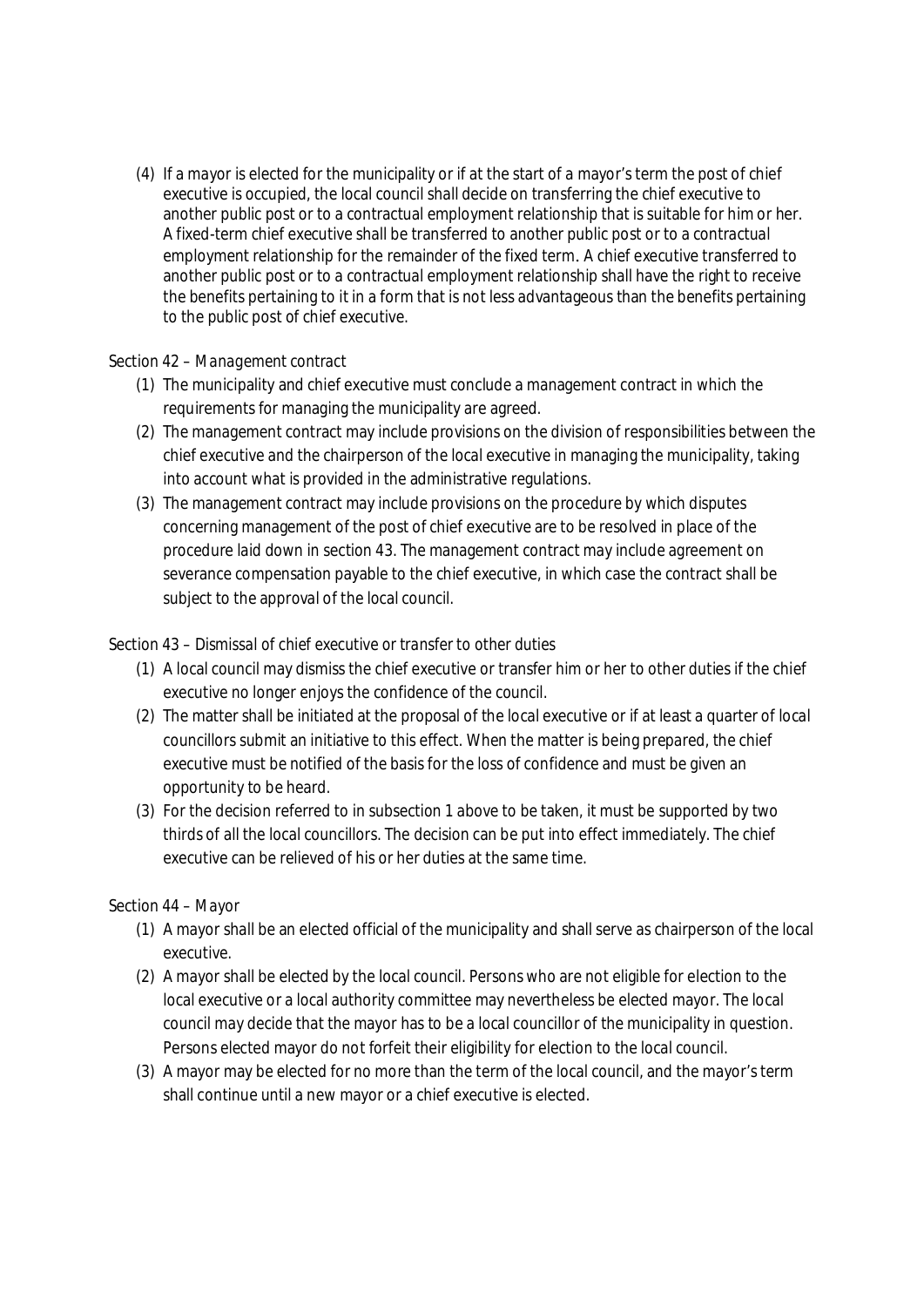- (4) The election of a mayor shall be held before the election of the local executive. If in the election no-one receives more than half of the votes cast, a new election shall be held between the two candidates who received the most votes. In this election the candidate chosen will be the one receiving the most votes.
- (5) The mayor is entitled to exercise the right to be heard on behalf of the local executive and to obtain information and view documents from municipal authorities, unless the provisions on secrecy require otherwise.

## Section 45 – *Deputy mayor*

- (1) In addition to a mayor, a municipality may have deputy mayors. A deputy mayor is an elected official whose election, eligibility for election and term are subject to the provisions of section 44(2–3) concerning mayors.
- (2) The duties of deputy mayor shall be specified in the municipality's administrative regulations. The election for a deputy mayor operating as chairperson of a local authority committee shall be held before the election of the local authority committee.

### Section 46 – *Ownership policy*

- (1) Ownership policy refers to the measures with which the municipality as owner or as member municipality contributes to the administration and operation of companies and other corporate entities.
- (2) The measures may be connected with matters such as memorandums of association, provisions of articles of association, other agreements, personal appointments, issuing of instructions to persons representing the municipality in different corporate entities, and other aspects of exercising the municipality's control.

# Section 47 – *Activities of local authority subsidiaries and corporate governance principles applying to local authority corporation*

- (1) Ownership policy is used to ensure that the operation of local authority subsidiaries takes into account the overall interests of the local authority corporation.
- (2) The composition of the board of directors of a local authority subsidiary must take into consideration the financial and business expertise required for the sector in which the corporate entity is operating.
- (3) The corporate governance principles applying to the local authority corporation shall apply to the ownership policy for local authority subsidiaries and, as applicable, for associated entities.
- (4) The corporate governance principles applying to the local authority corporation shall include necessary provisions on at least the following:
- 1) the planning and control of the local authority corporation's finances and investments;
- 2) the arrangement of oversight of the local authority corporation and of reporting and risk management;
- 3) provision of information and securing the right to information of elected officials of the municipality;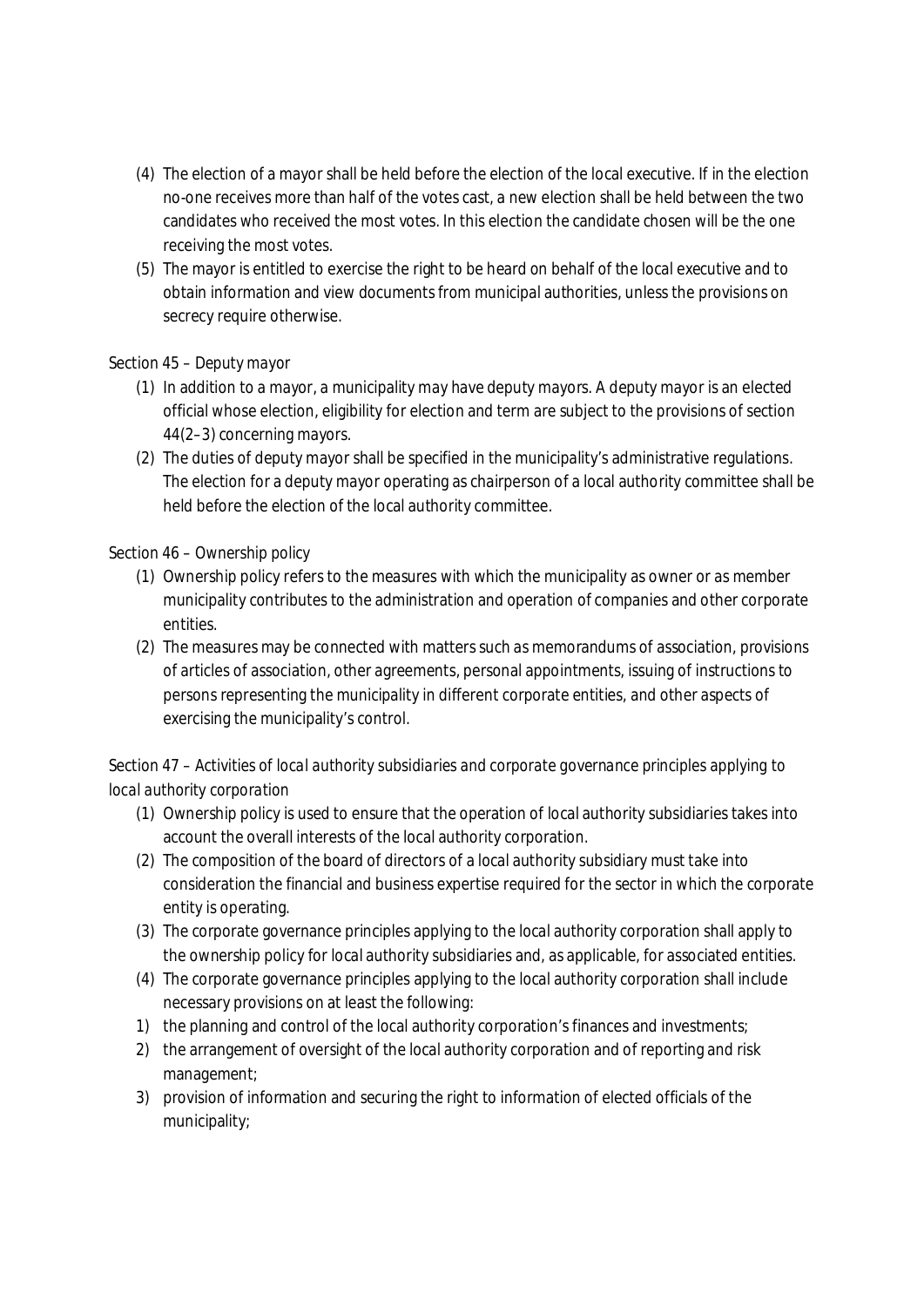- 4) the obligation to obtain the views of the municipality in a matter prior to decision-making;
- 5) the internal services of the local authority corporation;
- 6) the composition and designation of local authority subsidiaries' boards of directors;
- 7) good administrative and management practices for local authority subsidiaries.

### Section 48 – *Local authority corporation management*

- (1) The local authority corporation management shall comprise the local executive, the chief executive or the mayor, and other municipal authorities specified in the administrative regulations. The administrative regulations shall include provisions on the duties of the local authority corporation's management and on the division of powers.
- (2) The local authority corporation management shall be responsible for implementing ownership policy in the local authority corporation and for arranging oversight of the local authority corporation, unless otherwise specified in the administrative regulations.

Chapter 8 – **Cooperation between municipalities**

### Section 49 – *Forms of cooperation*

- (1) Municipalities and joint municipal authorities may perform functions jointly by making an agreement to this effect.
- (2) Forms of intermunicipal cooperation governed by public law are joint decision-making bodies, joint public posts, agreements on managing official duties, and joint municipal authorities.
- (3) Forms of cooperation between joint municipal authorities governed by public law are joint public posts, agreements on managing official duties, and business-based joint municipal authorities.

### Section 50 – *Relationship between cooperation and Act on Public Contracts*

- (1) If a municipality agrees, in accordance with section 8, on the transfer to another municipality or a joint municipal authority of the service arranging responsibility for a function prescribed for municipalities by law, the Act on Public Contracts (348/2007) will not apply.
- (2) Neither the Act on Public Contracts nor the Act on Public Contracts by Contracting Authorities in the Water, Energy, Transport and Postal Services Sectors (349/2007) shall apply to cooperation between municipalities if this cooperation concerns procurement by a municipality or joint municipal authority, in the manner referred to in section 10 of the Act on Public Contracts, from an affiliated unit of its own, from an affiliated enterprise or joint enterprise referred to in section 19 of the Act on Public Contracts by Contracting Authorities in the Water, Energy, Transport and Postal Services sectors, or if the cooperation is not otherwise subject to the aforementioned acts.

Section 51 – *Joint decision-making bodies*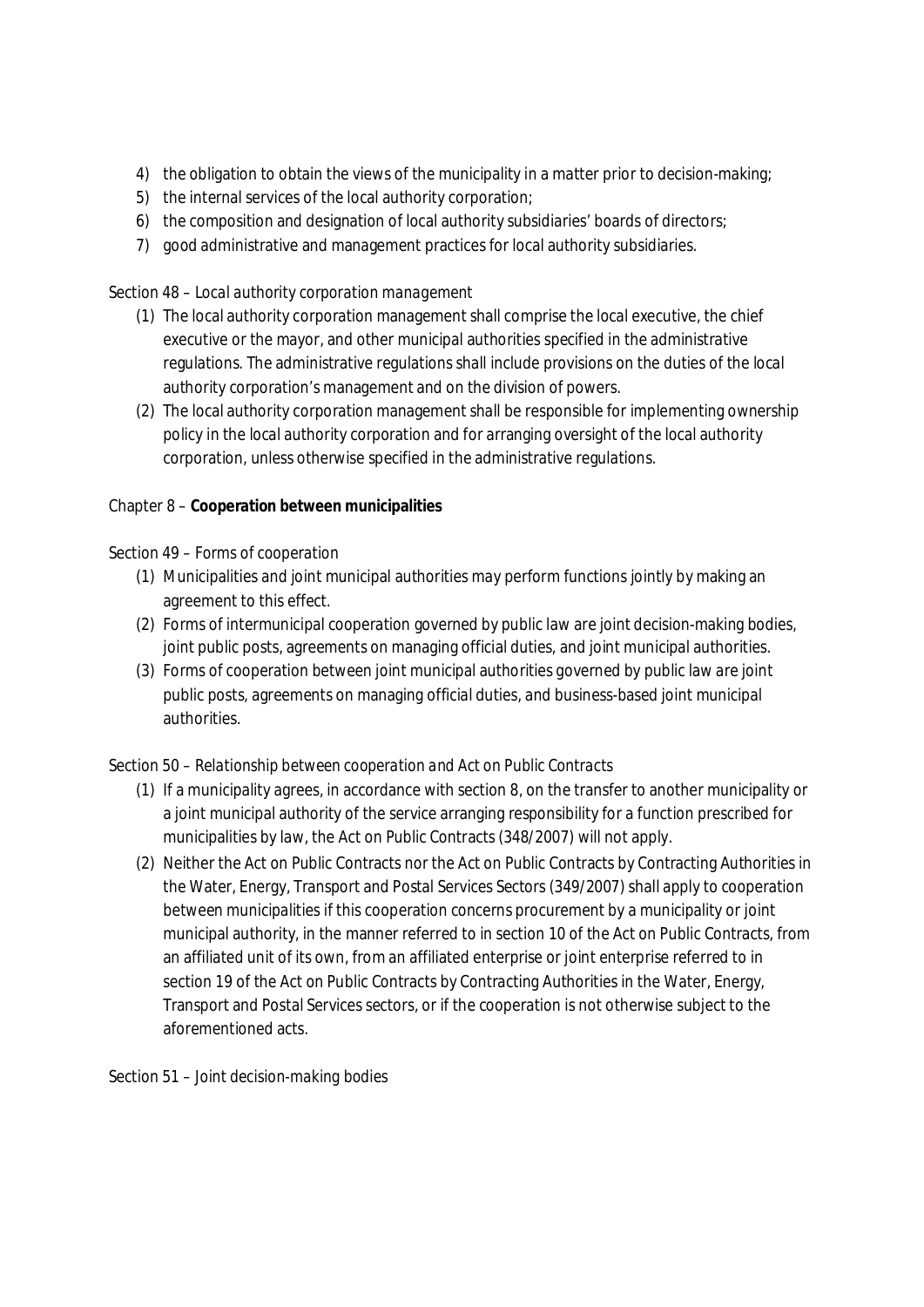- (1) A municipality may carry out a function on behalf of one or more municipalities, and these municipalities shall have a joint decision-making body responsible for managing the function. The municipality carrying out the function is referred to as the host municipality.
- (2) The municipalities may agree that the non-host municipalities will elect a proportion of the members of the joint decision-making body. In the case of statutory joint responsibility, each municipality shall have at least one member elected by it in the decision-making body.

# Section 52 – *Agreement on joint decision-making body*

- (1) An agreement on a joint decision-making body must cover at least the following:
- 1) the functions of the joint decision-making body and if necessary the transfer of service arranging responsibility referred to in section 8;
- 2) the composition of the joint decision-making body and the right of the non-host municipalities to elect members to the decision-making body;
- 3) the cost principles and division of costs;
- 4) the validity period and termination of the agreement.
- (2) The agreement may also state that the host municipality's local executive is not entitled to take up a matter for consideration that is for the decision of the joint decision-making body.

## Section 53 – *Joint public posts*

- (1) Municipalities and joint municipal authorities may establish joint public posts by taking corresponding decisions to this effect.
- (2) The holder of the joint public post shall have a public-service employment relationship with all the municipalities and joint municipal authorities in question.
- (3) The municipalities and joint municipal authorities in the arrangement must agree on at least which municipality or joint municipal authority is to be responsible for seeing to the employer's obligations and on the cost principles and division of costs.

## Section 54 – *Agreement on managing official duties*

- (1) A function allotted by law to municipalities, joint municipal authorities or a municipal authority in which power can be delegated to a local government officer can, by agreement, be assigned to a local government officer in another municipality or joint municipal authority for him or her to manage subject to liability for acts in office.
- (2) The agreement must include the necessary provisions on at least the function's content, monitoring the performance of the function, the cost principles and division of costs, and the validity period and termination of the agreement.

## Section 55 – *Joint municipal authorities*

(1) A joint municipal authority shall be established by an agreement (*charter*) between the municipalities concerned that has been approved by their local councils. The official Finnish and Swedish names of the joint municipal authority must include the words 'kuntayhtymä' and 'samkommun', respectively (meaning 'joint municipal authority').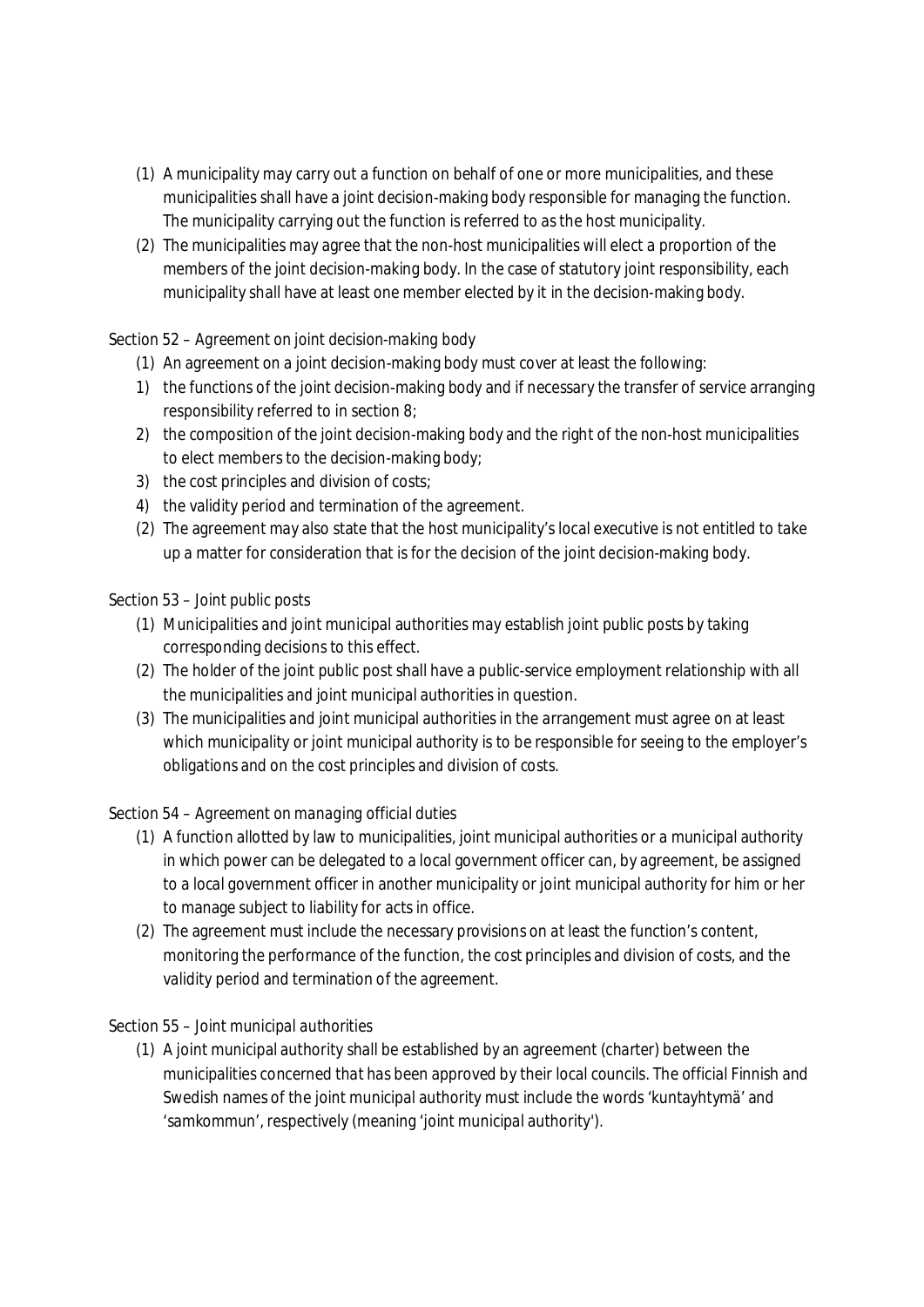- (2) A joint municipal authority is a legal person that can acquire rights and make commitments and can exercise the right to be heard in courts of law and by other public authorities.
- (3) Provisions on business-based joint municipal authorities are laid down in section 65. Businessbased joint municipal authorities are subject to the provisions concerning joint municipal authorities.

### Section 56 – *Charter of joint municipal authority*

- (1) A charter must include agreement on at least the following:
- 1) the joint municipal authority's name, domicile and member local authorities;
- 2) the functions of the joint municipal authority and if necessary the transfer of service arranging responsibility referred to in section 8;
- 3) the number of representatives in the authority's general assembly or members of the joint municipal authority council or other decision-making body exercising the highest power of decision, and the basis for voting rights;
- 4) the other decision-making bodies of the joint municipal authority, and their functions, power of decision and method by which they are convened;
- 5) which joint municipal authority decision-making body will oversee the interests of the joint municipal authority, represent it and enter into agreements on its behalf, and the manner in which the right to sign for the joint municipal authority will be decided;
- 6) the member municipalities' share of the joint municipal authority's assets and responsibility for its debts, and other matters concerning the finances of the joint municipal authority;
- 7) the auditing of the joint municipal authority's administration and finances;
- 8) the position of any member municipality resigning from the joint municipal authority and of the member municipalities continuing to operate;
- 9) how the joint municipal authority would be dissolved and its affairs wound up;
- 10) the procedure by which a deficit of the joint municipal authority would be covered in a situation where the member local authorities have not approved an agreement under section 119(2) on balancing the joint municipal authority's finances;
- 11) the system for monitoring the finances and activities, and reporting to the member local authorities.
- (2) A charter can also include agreement that members and deputy members of a joint municipal authority's decision-making bodies other than its general assembly have to be local councillors of the member municipalities, and that a qualified majority is required for taking decisions in certain matters specified in the charter.

### Section 57 – *Amending a charter*

(1) Unless otherwise agreed in the charter, a charter may be amended if this is supported by at least two thirds of the member municipalities and their population total represents at least half of the combined population of all the member municipalities.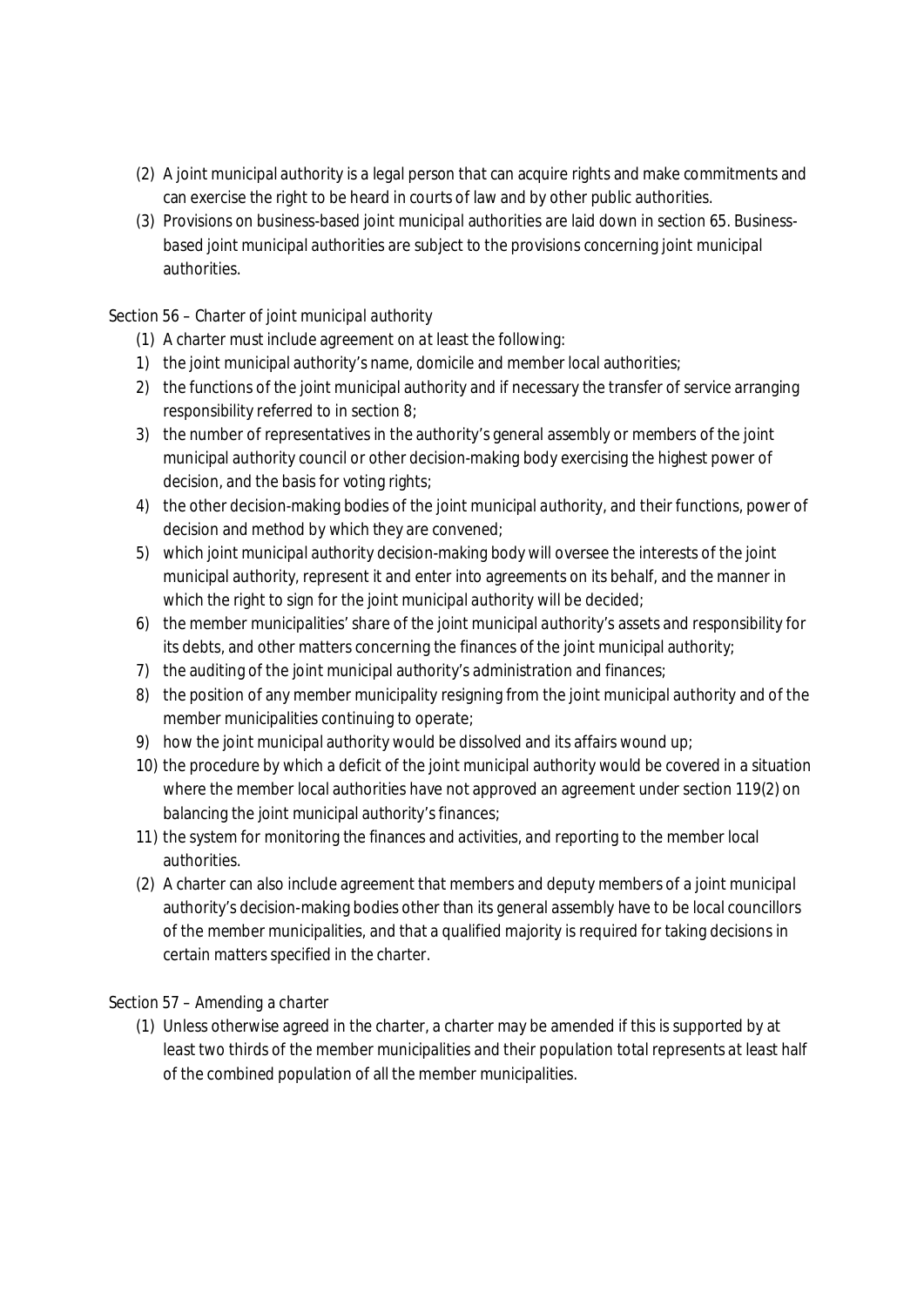(2) In the case of statutory joint responsibility, a member local authority cannot, however, be required to take part in performing new, optional functions or to contribute to the costs incurred in these functions, without its consent.

## Section 58 – *Decision-making bodies of joint municipal authorities*

- (1) A joint municipal authority's power of decision shall be exercised by the joint municipal authority council or the general assembly. In a joint municipal authority with a single decisionmaking body as referred to in section 61 below, the power of decision is divided between the member municipalities and the joint municipal authority's decision-making body in the manner agreed in the charter.
- (2) A joint municipal authority can also have other decision-making bodies agreed in the charter.
- (3) The composition of a joint municipal authority's decision-making bodies other than those referred to in subsection 1 must be adjusted to correspond to the proportion of votes received within the joint municipal authority's area in local elections by the different groups represented on the local councils of member municipalities, in accordance with the proportionality principle laid down in the Election Act.

### Section 59 – *Joint municipal authority council*

- (1) Joint municipal authority councils shall be subject to the provisions laid down on local councils.
- (2) The members of a joint municipal authority council shall be elected by the municipalities in the manner agreed in the charter.

## Section 60 – *General assembly*

- (1) If a joint municipal authority's power of decision is exercised by a general assembly, the assembly must convene at least twice a year.
- (2) Each member municipality's local executive or other decision-making body of the member municipality as decided by its local council shall elect a general assembly representative separately for each meeting.
- (3) The general assembly's duties shall include at least the following:
- 1) decide on the budget and financial plan of the joint municipal authority;
- 2) approve the administrative regulations of the joint municipal authority;
- 3) elect the decision-making bodies of the joint municipal authority;
- 4) determine the principles concerning the financial benefits of elected officials;
- 5) appoint the auditors;
- 6) decide on approving the financial statements and granting discharge from liability.
- (4) Public access to the general assembly shall be subject to the provisions of section 101 on the openness of local council meetings. The provisions of section 97 on the disqualification of local councillors shall apply to the disqualification of general assembly representatives.

### Section 61 – *Joint municipal authority with a single decision-making body*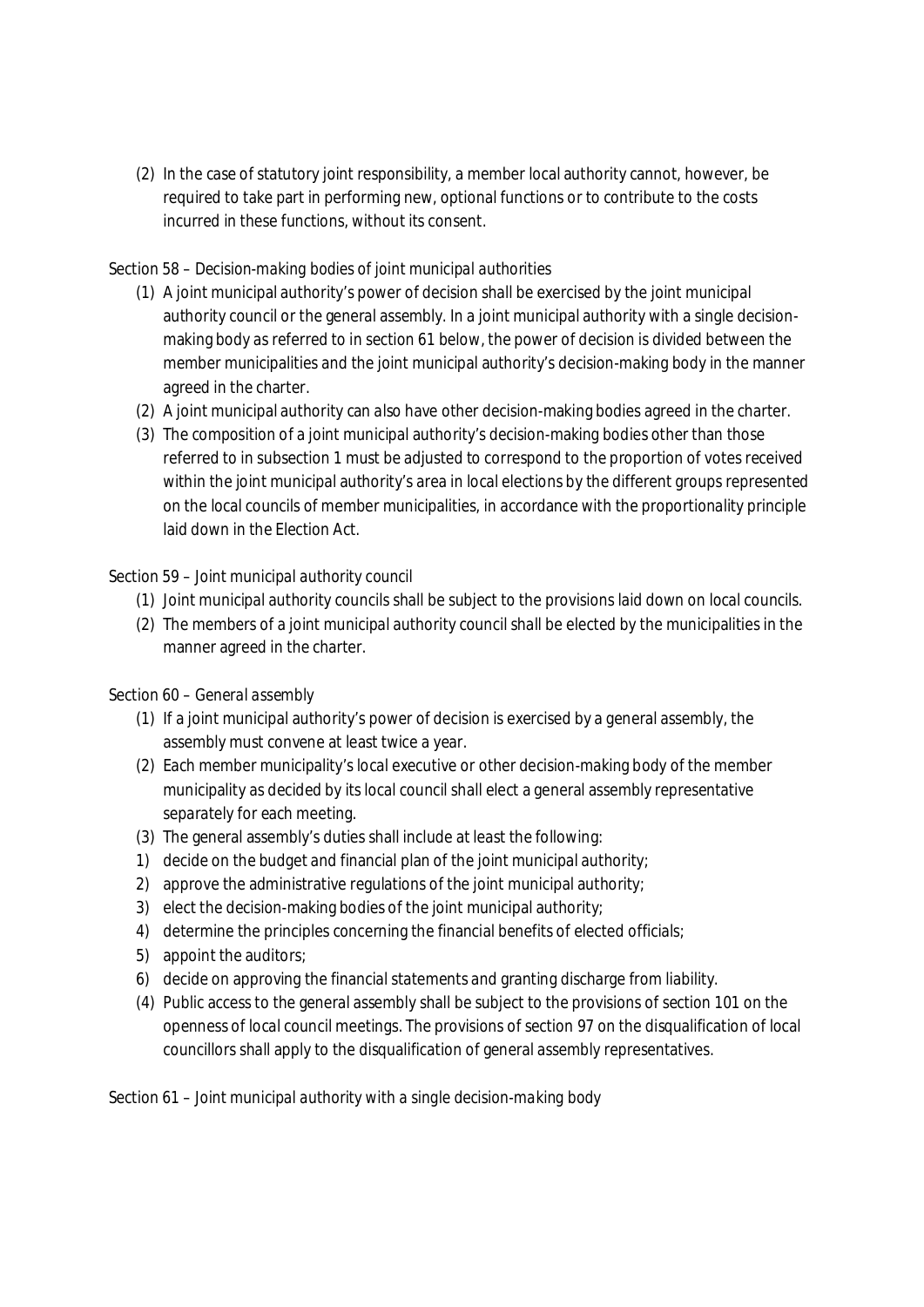- (1) In cooperation other than statutory joint responsibility, municipalities may decide that the joint municipal authority shall have only one decision-making body. The power of decision in the joint municipal authority will then be divided between the member local authorities and the decisionmaking body of the joint municipal authority in the manner agreed in the charter. The decisionmaking body shall be responsible for the joint municipal authority's activities, administration and financial management.
- (2) In a joint municipal authority with a single decision-making body, the member local authorities must do at least the following:
- 1) elect members to the decision-making body referred to in subsection 1;
- 2) elect the members of the local authority audit committee and appoint a firm of authorised public accountants;
- 3) decide on discharge from liability as agreed in the charter.
- (3) The charter concerning a joint municipal authority with a single decision-making body must include agreement as referred to in section 56 and agreement on how the joint municipal authority's decision-making is to be arranged in situations where the member local authorities have not made corresponding decisions in a matter pertaining to the member local authorities' power of decision.

### Section 62 – *Withdrawal from a joint municipal authority*

Member municipalities can withdraw from a joint municipal authority. Unless otherwise agreed in the charter, withdrawal shall take place at the end of the calendar year, and the member municipality shall submit the withdrawal notification at least one year before this.

### Section 63 – *Resolution of disputes arising from an agreement*

Disputes arising from a cooperation agreement shall be resolved as administrative disputes in an administrative court as provided in the Administrative Judicial Procedure Act (586/1996).

Section 64 – *Application of provisions on municipalities in a joint municipal authority*

- (1) Joint municipal authorities shall be subject to the provisions on municipalities laid down in sections 2, 6, 7, 10, 14, 18, 19, 22, 23 and 29, in Chapter 6, in sections 39, 40, 46, 47 and 48, and in Chapters 9–16.
- (2) The provisions of section 10(2) do not apply to statutory joint responsibility among municipalities.
- (3) The provisions of section 34 on local councils shall apply to joint municipal authority councils and general assemblies. In a joint municipal authority with no joint municipal authority council, matters shall be initiated on the basis of a proposal by the local executive of the joint municipal authority or by a member municipality.
- (4) The dismissal or transfer to other duties of a senior local government officer in a joint municipal authority shall be subject to the provisions of section 43 on chief executives. For a decision to be valid, it must be supported by two thirds of the combined maximum number of votes of the member municipalities as set out in the charter.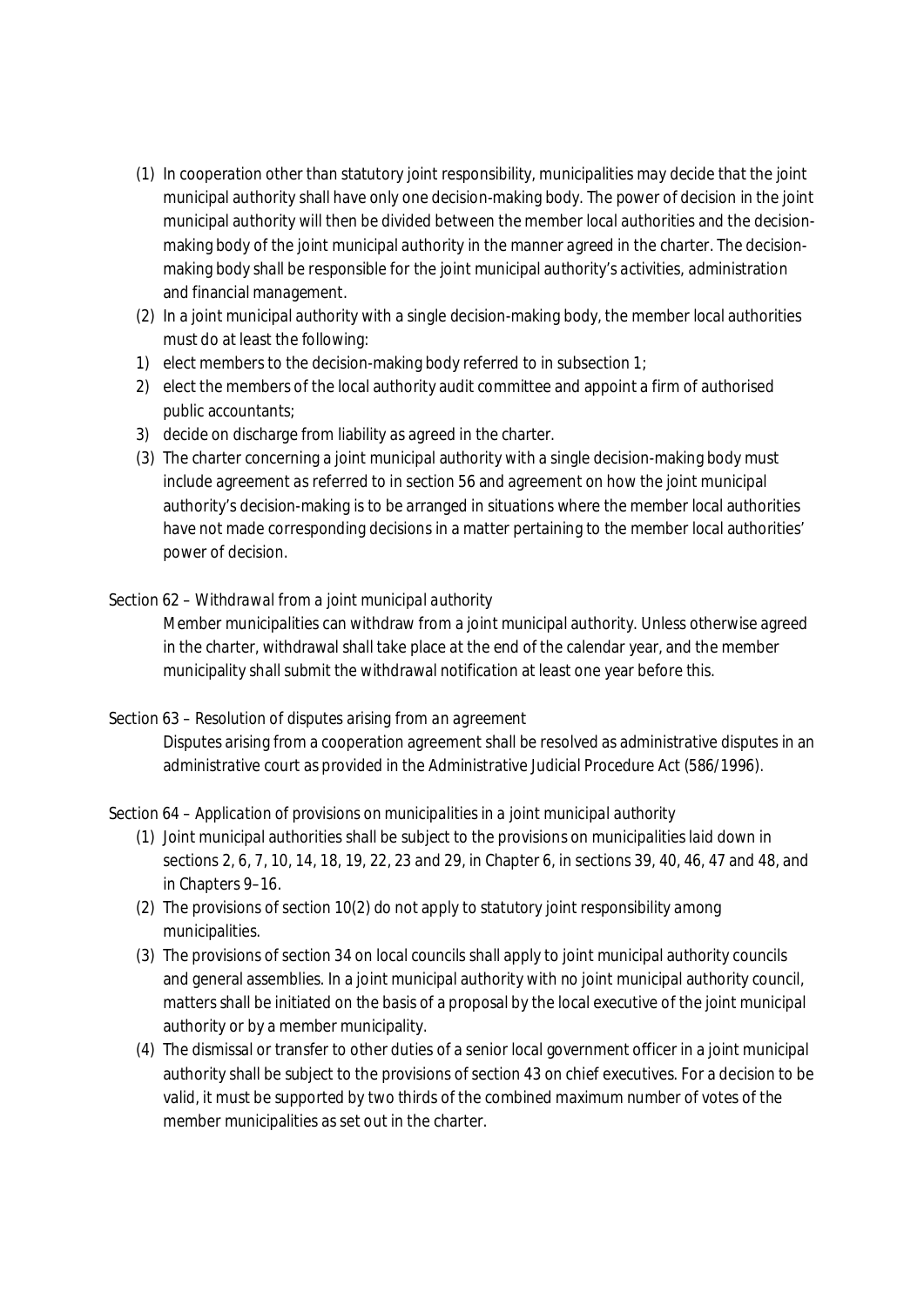(5) Management contracts made between a joint municipal authority and senior local government officers in the joint municipal authority shall be subject to the provisions of section 42 on management contracts. The management contract may include provisions on the procedure by which disputes concerning management of the post of senior local government officer in the joint municipal authority are to be resolved in place of the procedure laid down in section 43. The management contract may include agreement on severance compensation payable to the senior local government officer, in which case the contract shall be subject to the approval of the decision-making body exercising the highest power of decision in the joint municipal authority.

### Chapter 9 – **Municipally owned companies**

### Section 65 – *Municipally owned companies and their functions*

- (1) A municipally owned company can be established by a municipality or a joint municipal authority for the purpose of conducting a task to be managed in accordance with business principles, unless otherwise provided hereafter. A municipally owned company shall operate as part of the municipality or joint municipal authority. Establishing a municipally owned company requires a separately made decision.
- (2) A municipally owned company established by a municipality shall be called a municipal company and a municipally owned company established by a joint municipal authority shall be called a joint municipal company. The company's official Finnish and Swedish names must include the words 'liikelaitos' and 'affärsverk', respectively (meaning '(municipally owned) company'). A joint municipal authority established jointly by municipalities and joint municipal authorities for the purpose of maintaining a municipally owned company shall be called a business-based joint municipal authority. The official Finnish and Swedish names of such a company must include the words 'liikelaitoskuntayhtymä' and 'affärsverkssamkommun', respectively (meaning 'businessbased joint municipal authority').
- (3) The names municipal company, joint municipal company and business-based joint municipal authority can be used only by municipally owned companies that are established as companies in accordance with this Act.
- (4) The functions of a municipal or joint municipal company shall be specified in the administrative regulations. The functions of a business-based joint municipal authority must be agreed in its charter. If the members of a business-based joint municipal authority include a joint municipal authority, the charter of the business-based joint municipal authority must include agreement on how amendments would be made to the charter. Business-based joint municipal authorities shall be subject to the provisions on joint municipal authorities in this Act, unless otherwise laid down in this Chapter.

### Section 66 – *General assembly of a business-based joint municipal authority*

(1) The power of decision of a business-based joint municipal authority shall be exercised by a general assembly. The general assembly representative of a joint municipal authority that is a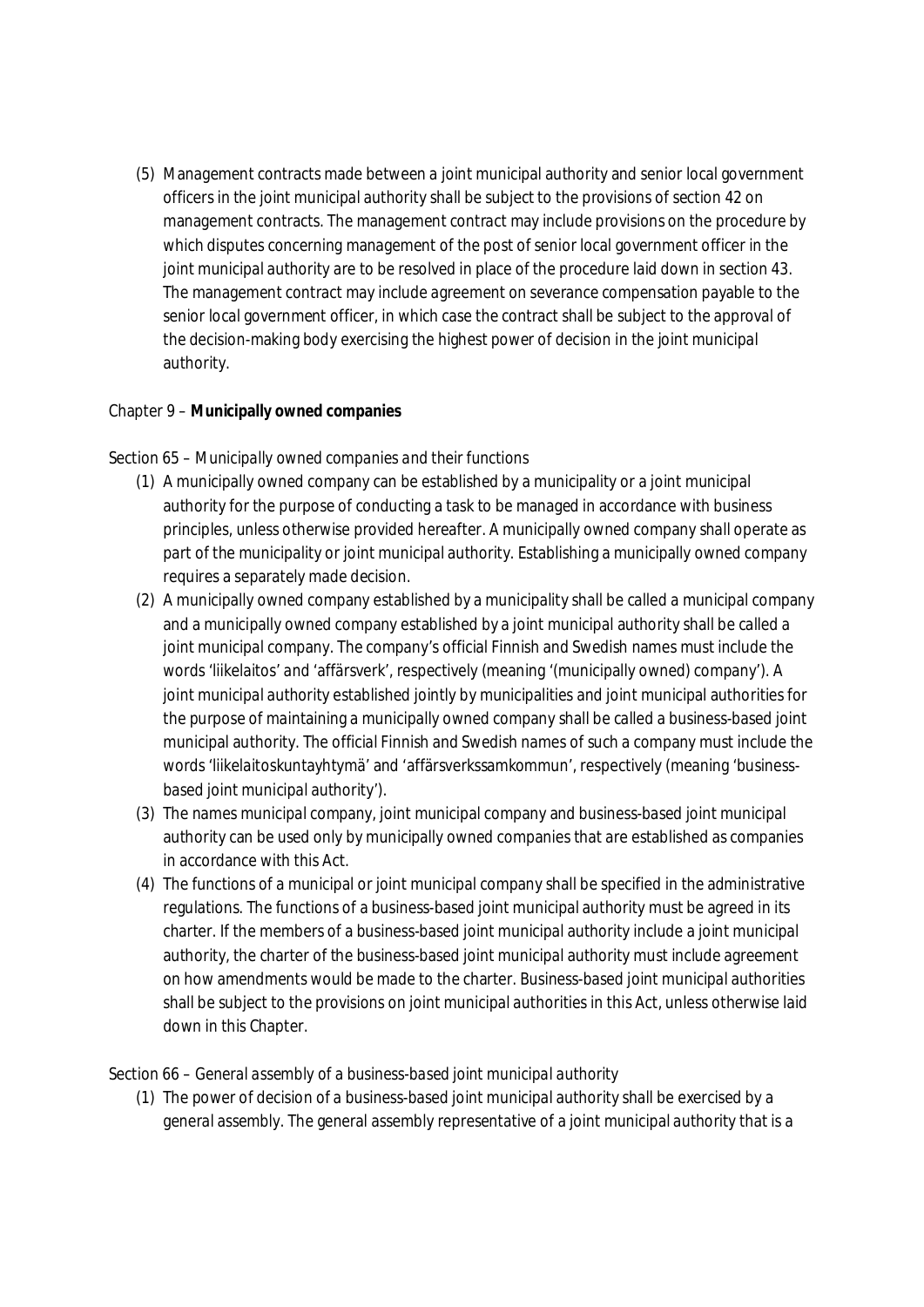member of a business-based joint municipal authority shall be elected by the joint municipal authority's decision-making body referred to in section 56(1)(5).

(2) The general assembly's duties shall be subject to the provisions of sections 60(3)(1–2) and  $60(3)(4-6)$  on general assembly duties. The duties of the business-based joint municipal authority's general assembly shall also include electing the authority's management board, local authority audit committee and other decision-making bodies whose election has not been transferred to a management board in the administrative regulations.

### Section 67 – *Management board*

- (1) A municipally owned company shall have a management board.
- (2) The management board shall guide and oversee the activities of the company. The management board shall be responsible for appropriately arranging the company's administration and operations and internal control and risk management.
- (3) The management board shall:
- 1) decide on the development of the municipally owned company's operations within the limits of the operating and financial targets set by the local council or the general assembly, and monitor and report on the achievement of these targets;
- 2) approve the municipally owned company's budget and financial plan by the end of the year in accordance with the binding targets and the expenditure and income items set by the local council or the general assembly;
- 3) draw up financial statements for the municipally owned company;
- 4) appoint and dismiss the municipally owned company's director, unless otherwise specified in the administrative regulations;
- 5) decide on the municipally owned company's capital expenditure and other long-term expenditures, unless otherwise specified in the administrative regulations;
- 6) decide who is authorised to sign on behalf of the municipally owned company;
- 7) oversee the municipally owned company's interests and, unless otherwise specified in the administrative regulations, represent the municipality and exercise its right to be heard within the company's area of responsibility.
- (4) Other duties of the management board shall be specified in the administrative regulations.
- (5) The duties of the management board of a business-based joint municipal authority shall be subject to the provisions concerning the local executive of a joint municipal authority under section 64. Matters of a business-based joint municipal authority other than those dealt with by its general assembly shall be decided by the management board, unless the matter is dealt with by the director under section 68 or unless powers have been delegated to the director or another public authority.
- (6) The provisions of section 58(3) shall not apply to the composition of management boards of municipally owned companies.

Section 68 – *Director*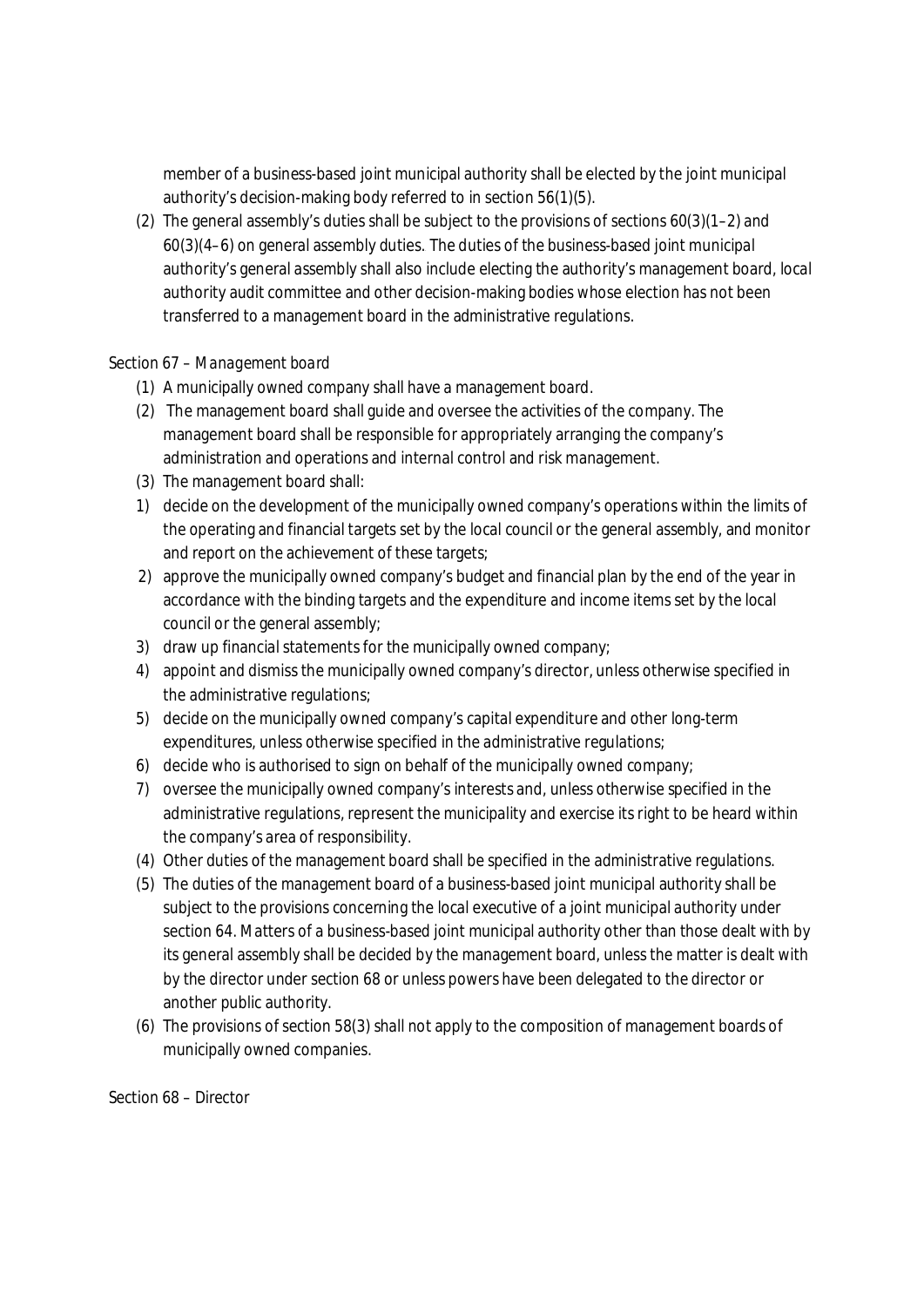- (1) A municipally owned company shall have a director, who shall be in a public-service employment relationship with the municipality or joint municipal authority. The director shall manage and develop the operations of the company in a role subordinate to the management board.
- (2) The director is entitled to exercise the power of decision on behalf of the management board, unless otherwise specified in the administrative regulations.

# PART IV **ELECTED OFFICIALS AND PERSONNEL**

### Chapter 10 – **Elected officials**

## Section 69 – *Municipality's elected officials*

- (1) The elected officials of a municipality are its local councillors and deputy councillors, the members elected to municipal decision-making bodies, the members elected by the municipality to decision-making bodies of joint municipal authorities, and other persons elected to positions of trust in the municipality. However, where local government officers and employees of a municipality are elected as members of a municipal decision-making body on the basis of their duties, they shall not be considered elected officials of the municipality.
- (2) Elected officials must promote the interests of the municipality and its residents and act with dignity in their position of trust in a manner befitting the task.
- (3) The provisions concerning a municipality's elected officials shall apply to anyone elected by the municipality to a central government position of trust.

## Section 70 – *Consent to and resignation from a position of trust*

- (1) Only persons who have consented to take up the position may be elected to a position of trust. Only persons who have submitted written consent to take up the position of local councillor may be proposed as candidates for election to the local council.
- (2) Elected officials and persons standing as candidates for a position of trust other than that of local councillor must, at the request of the council or relevant decision-making body, present information on factors that may be of significance in assessing their eligibility for election.
- (3) A resignation from a position of trust may be made if there is a valid reason. The decisionmaking body that elected the official shall decide whether to accept the resignation. The local council shall decide whether to accept the resignation of local councillors and deputy councillors.

### Section 71 – *General eligibility for election*

Persons eligible for election to a position of trust in a municipality are those:

1) whose municipality of residence is the municipality in question;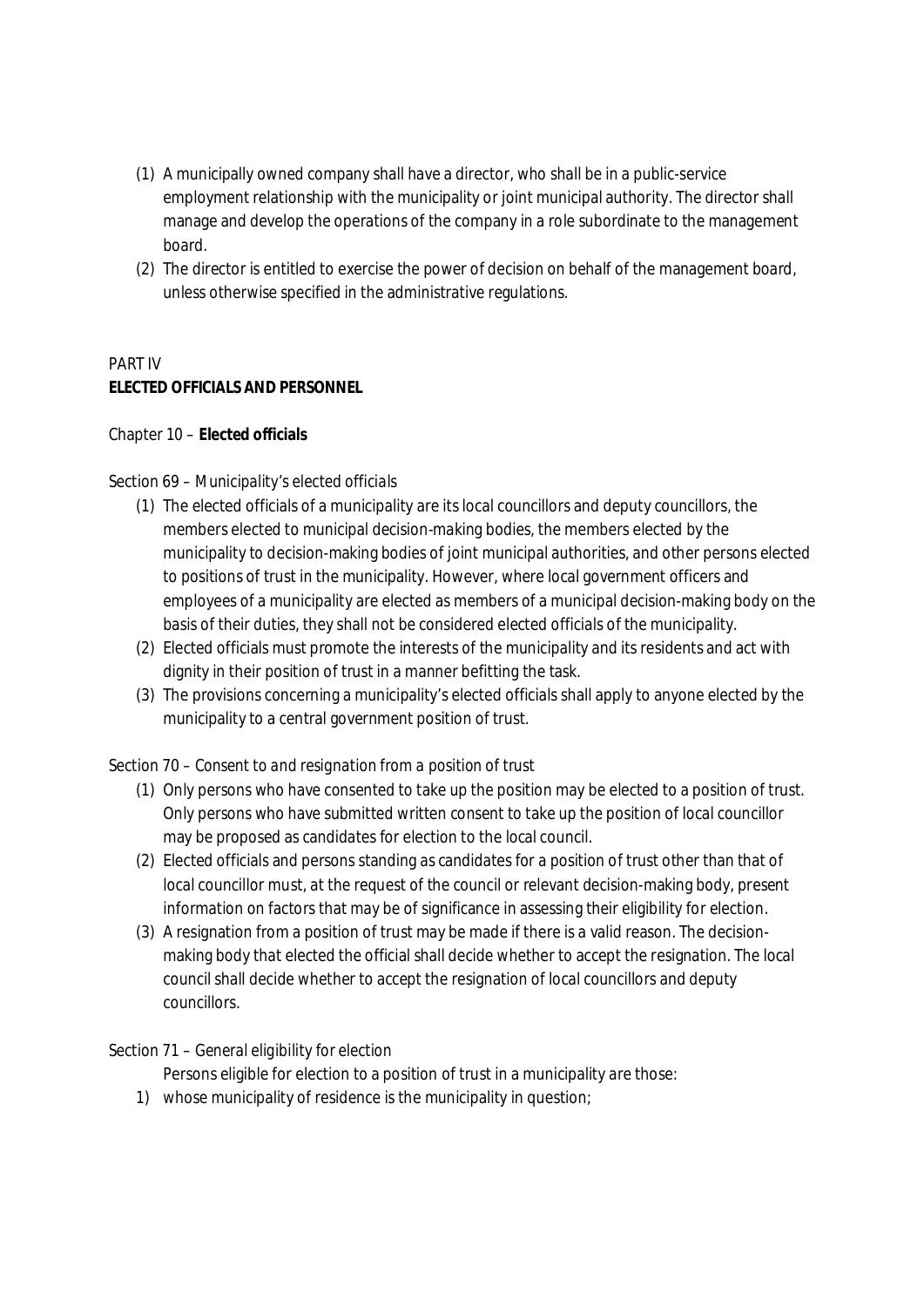- 2) who, in the year when local councillors are being elected or when an election is being held for some other position of trust, have the right to vote in local elections in one of the municipalities; and
- 3) who have not been declared legally incompetent.

## Section 72 – *Eligibility for election to local council*

- (1) The following are not eligible for election to a local council:
- 1) public servants in central government who perform supervisory tasks concerned directly with local government administration;
- 2) persons employed by the municipality who are in a senior position within an area of responsibility of the local executive or of a local authority committee, or in a comparable position of responsibility;
- 3) persons employed by a corporate entity or foundation under the control of the municipality who, in terms of their position, are comparable to persons employed by the municipality as referred to in paragraph 2;
- 4) in the case of local councils of member municipalities of a joint municipal authority, persons employed by the joint municipal authority who, in terms of their position, are comparable to persons employed by the municipality as referred to in paragraph 2.
- (2) Persons in the employment relationships referred to above are eligible for election as local councillors if this employment relationship ends before the local councillors' term begins.

## Section 73 – *Eligibility for election to local executive*

- (1) Persons eligible for election to the local executive shall be those who are eligible for election to the local council, though with the exception of:
- 1) persons employed by the municipality who are directly subordinate to the local executive;
- 2) persons employed by a corporate entity or foundation under the control of the municipality who operate within the area of responsibility of the local executive;
- 3) persons employed by the municipality who, as presenting officer for a local authority committee or otherwise, are responsible for preparatory work on matters considered by the local executive;
- 4) persons who are members of the board of directors or of a comparable decision-making body, or in a position of leadership or responsibility or a comparable position, in a corporate entity engaged in business activities or a foundation if decisions on matters normally dealt with by the local executive could well cause this entity substantial advantage or disadvantage.
- (2) The chairperson of the board of directors or of a comparable decision-making body of a corporate entity that oversees personnel interests in the municipality concerned shall not be eligible for election to the local executive. Neither are persons eligible for election if, as negotiators for a corporate entity or in some other equivalent capacity, they are responsible for overseeing interests.
- (3) A majority of the members of a local executive must be persons other than employees of the municipality or of a corporate entity or foundation under the control of the municipality.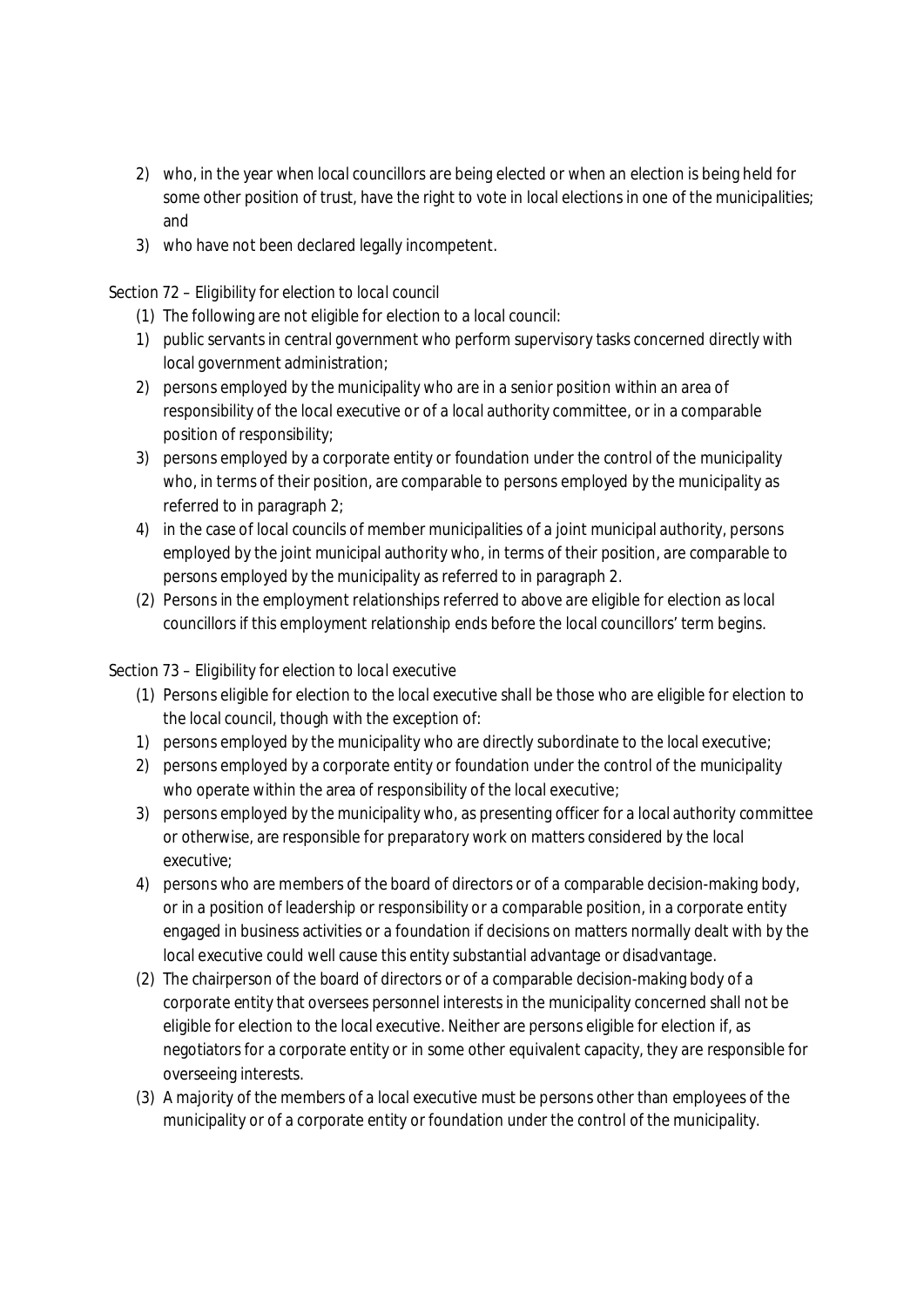(4) Subsection 1(4) above does not apply to members of the board of directors, or of a comparable decision-making body, of a corporate entity under the control of the municipality.

### Section 74 – *Eligibility for election to other decision-making bodies*

- (1) Persons eligible for election to a local authority committee or standing committee shall be those who are eligible for election to a local council, though with the exception of:
- 1) persons employed by the municipality who are subordinate to the local authority committee or standing committee in question;
- 2) persons employed by a corporate entity or foundation which is under the control of the municipality and operates within the area of responsibility of the local authority committee or standing committee in question;
- 3) persons who are members of the board of directors or of a comparable decision-making body, or in a position of leadership or responsibility or a comparable position, in a corporate entity engaged in business activities if decisions on matters normally dealt with by the local authority committee in question could well cause this entity substantial advantage or disadvantage.
- (2) The provisions of section 73(2) shall apply to decision-making bodies that principally manage personnel matters.
- (3) Persons who are not eligible for election to the local executive or a local authority committee, or whose municipality of residence is not the municipality in question may nevertheless be elected to a management board or a commission.

## Section 75 – *Eligibility for election to local authority audit committee*

The following are not eligible for election to the local authority audit committee:

- 1) members of the local executive;
- 2) mayor and deputy mayors;
- 3) near relatives, or other comparable persons, as referred to in section 28(2–3) of the Administrative Procedure Act (434/2003) concerning the grounds for disqualification, of a local executive member, the chief executive, the mayor or a deputy mayor;
- 4) persons employed by the municipality or by a corporate entity or foundation under the of the municipality;
- 5) persons who are not eligible for election to the local executive.

### Section 76 – *Eligibility for election to decision-making bodies of joint municipal authorities*

- (1) Persons eligible for election to decision-making bodies of joint municipal authorities shall be those who, under section 71, are eligible for election to a position of trust in a member municipality of the joint municipal authority. However, persons referred to in section 72(1)(1) and persons in an employment relationship in the same joint municipal authority shall not be eligible for election.
- (2) Furthermore, persons who are members of the board of directors or of a comparable decisionmaking body, or in a position of leadership or responsibility or a comparable position, in a corporate entity engaged in business activities or a foundation shall not be eligible for election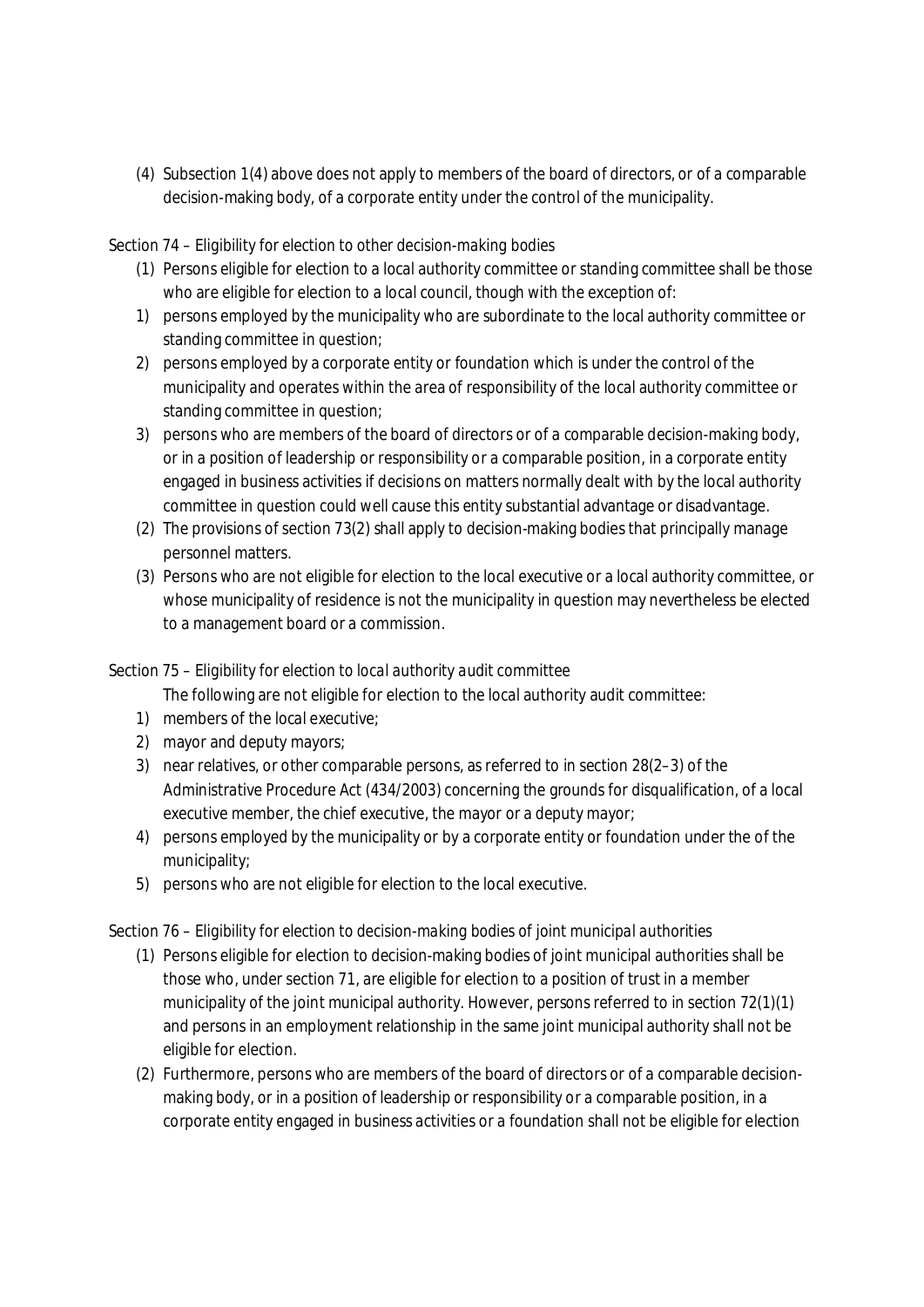as members of other decision-making bodies than those referred to in section 58(1) if decisions on matters normally dealt with by the decision-making body could well cause this entity substantial advantage or disadvantage.

(3) However, persons who are not eligible for election to the joint municipal authority's other decision-making bodies or whose municipality of residence is not a member municipality of the joint municipal authority may be elected to a management board or a commission.

## Section 77 – *Eligibility for election to joint municipal decision-making bodies*

The members of a joint municipal decision-making body, on which provisions are laid down in section 51, may be persons eligible for election to the corresponding decision-making body in the other municipalities concerned.

### Section 78 – *Forfeiting eligibility for election*

- (1) If an elected official forfeits his or her eligibility for election, the decision-making body that elected the official shall declare the position of trust to be terminated. In the case of local councillors, the decision shall be made by the local council. The decision shall take effect immediately.
- (2) If an elected official is engaged temporarily for not more than six months in an employment relationship referred to in sections 72–76, the official will not forfeit his or her eligibility for election to a decision-making body. However, he or she may not attend to a position of trust for the duration of the employment relationship.

## Section 79 – *Holding a position of trust*

- (1) Elected officials shall remain in their positions of trust for the period for which they were elected, and thereafter until another person is elected to the position. If a position of trust falls vacant before the end of the term, a new elected official must be appointed for the rest of the term.
- (2) An elected official chosen for a position of trust must continue attending to this position until the matter has been finally resolved if:
- 1) an appeal is made concerning the election of the official;
- 2) a resignation has not been accepted; or
- 3) the local executive, by virtue of section 96, has not put the local council's election decision into effect.

## Section 80 – *Position of full-time and part-time elected officials*

- (1) Persons who have consented to take up the position may be elected to a full-time or part-time position of trust.
- (2) Full-time elected officials are entitled to leave of absence from their jobs for the duration of the full-time position of trust. If the full-time position of trust ends prematurely on account of forfeiture of eligibility for election or due to resignation, the person shall be entitled to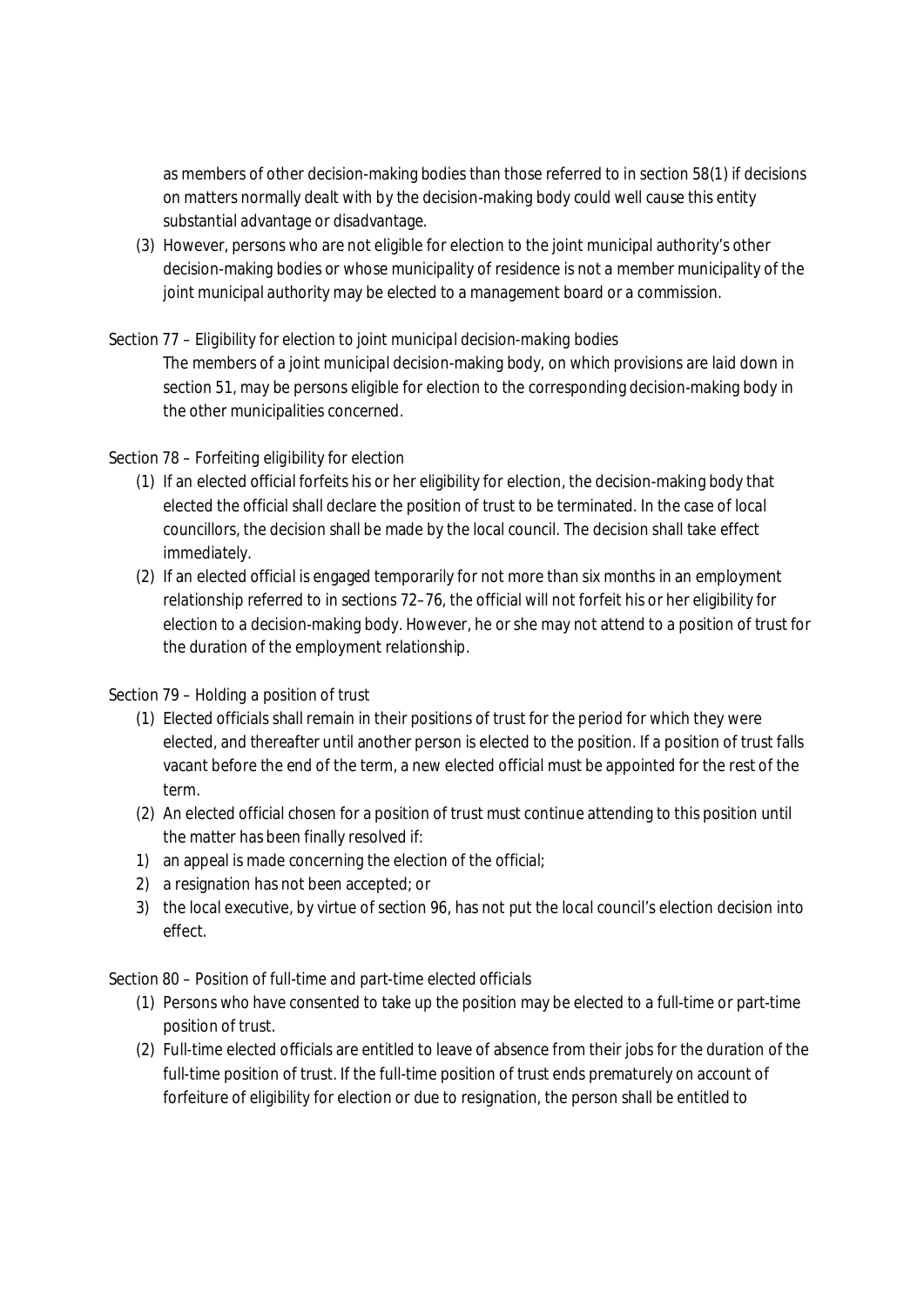discontinue the leave of absence by notifying his or her employer of this at least one month prior to returning to work.

- (3) In the case of leave of absence required in order to attend to a part-time position of trust, the elected official must agree this with his or her employer. Unless there is an important workrelated reason, the employer may not refuse to grant leave of absence for attending to a parttime position of trust. The employer must, on request, provide a written explanation of the reasons for refusal.
- (4) The local council shall decide on the monthly pay and remuneration of full-time and part-time elected officials. Full-time and part-time elected officials have the right to annual leave, sick leave and family leave, as well as occupational health care services, on the same basis as local government officers. The provisions of the Employment Accidents Act (608/1948) concerning the employer and the employee shall apply correspondingly to municipalities, to both full-time and part-time elected officials.

## Section 81 – *Right of elected officials to leave of absence to attend to position of trust*

- (1) A municipality's elected officials are entitled to leave of absence to attend meetings of a municipal decision-making body. The employer may, however, refuse to grant leave of absence if the information about the necessary leave of absence was not provided to the employer at least 14 days prior to the meeting date and the employer has an important work-related reason for the refusal.
- (2) In the case of leave of absence required in order to attend to a position of trust specified by the municipality other than that referred to in subsection 1, or in order to participate in a local council group meeting, the elected official must agree this with his or her employer.
- (3) Elected officials must notify their employer of the meeting dates of the decision-making body and local council group, and of positions of trust specified by the municipality as soon as they become aware of them. The employer must, on request, provide a written explanation of the reasons for refusal.

### Section 82 – *Fees and compensation*

- (1) Elected officials shall be paid:
- 1) meeting fees;
- 2) compensation for loss of earnings and for costs incurred in engaging a substitute, arranging child care or for other similar reasons arising from the position of trust;
- 3) compensation for travel costs and a per diem allowance.
- (2) Elected officials may also be paid a fee for a fixed period and other separate fees.
- (3) On the basis of authorisation received from an elected official, the municipality may collect the elected officials charge referred to in section 31(1)(5) of the Income Tax Act (1535/1992) from the fees paid to the official, and then disburse this to the party or party association. The sum of these charges collected must be notified in the municipality's financial statements.

### Section 83 – *Right to information*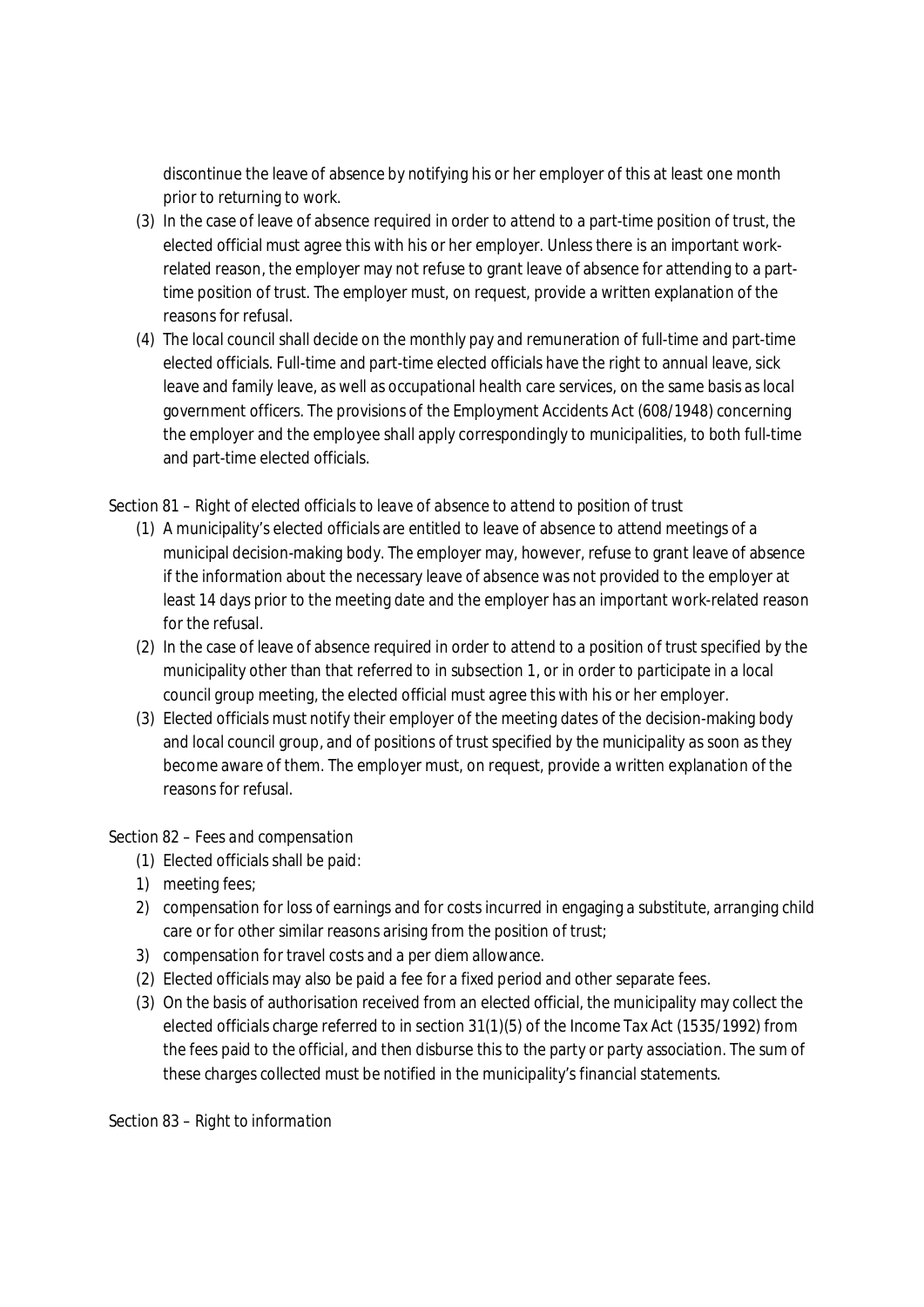- (1) Elected officials have the right to obtain information from municipal authorities where they consider this information necessary for their work and it has not yet entered the public domain under sections 6 and 7 of the Act on the Openness of Government Activities (621/1999), unless the provisions on secrecy require otherwise.
- (2) Elected officials have the right to obtain from the municipality's local authority corporation management information that has been entrusted to it concerning the activities of local authority subsidiaries, unless the provisions on secrecy require otherwise.

### Section 84 – *Declaration of private interests*

- (1) A municipality's elected officials and local government officers referred to in subsection 2 of this section must submit a declaration of private interests concerning their managerial duties and positions of trust in enterprises engaged in business activities and in other corporate entities, about their significant assets and about other private interests that could be of significance in attending to a position of trust or in public posts.
- (2) The obligation to declare private interests applies to members of the local executive and of decision-making bodies managing tasks referred to in the Land Use and Building Act (132/1999), chairpersons and deputy chairpersons of the local council and of local authority committees, the chief executive, the mayor and deputy mayor, and presenting officers for the local executive and for local authority committees. The declaration must be made within two months of the person being elected to his or her position. He or she must also declare without delay any changes that occur regarding private interests.
- (3) Declarations of private interests shall be submitted to the local authority audit committee, which shall oversee compliance with the obligation to declare and shall forward the declarations to the local council for its information. The local authority audit committee may, if necessary, urge persons who are obliged to declare to submit a new declaration or to augment the information in a declaration already made.
- (4) Municipalities must maintain a register of private interests in a public information network, unless the provisions on secrecy require otherwise. When the position of trust or the task to which the obligation to declare relates comes to an end, the information about the person must be removed from the register and from the information network.

### Section 85 – *Wrongful acts in a position of trust*

- (1) When performing their duties, elected officials are subject to liability for acts in office and are subject to the provisions of the Criminal Code (39/1889) concerning offences in office.
- (2) If there is probable cause to suspect that an elected official has, in a position of trust, committed an offence in office or otherwise acted contrary to his or her obligations, the local executive must demand an explanation from the party concerned and, if necessary, notify the local council of the matter. If an offence in office has manifestly been committed, a report of an offence shall be completed without delay.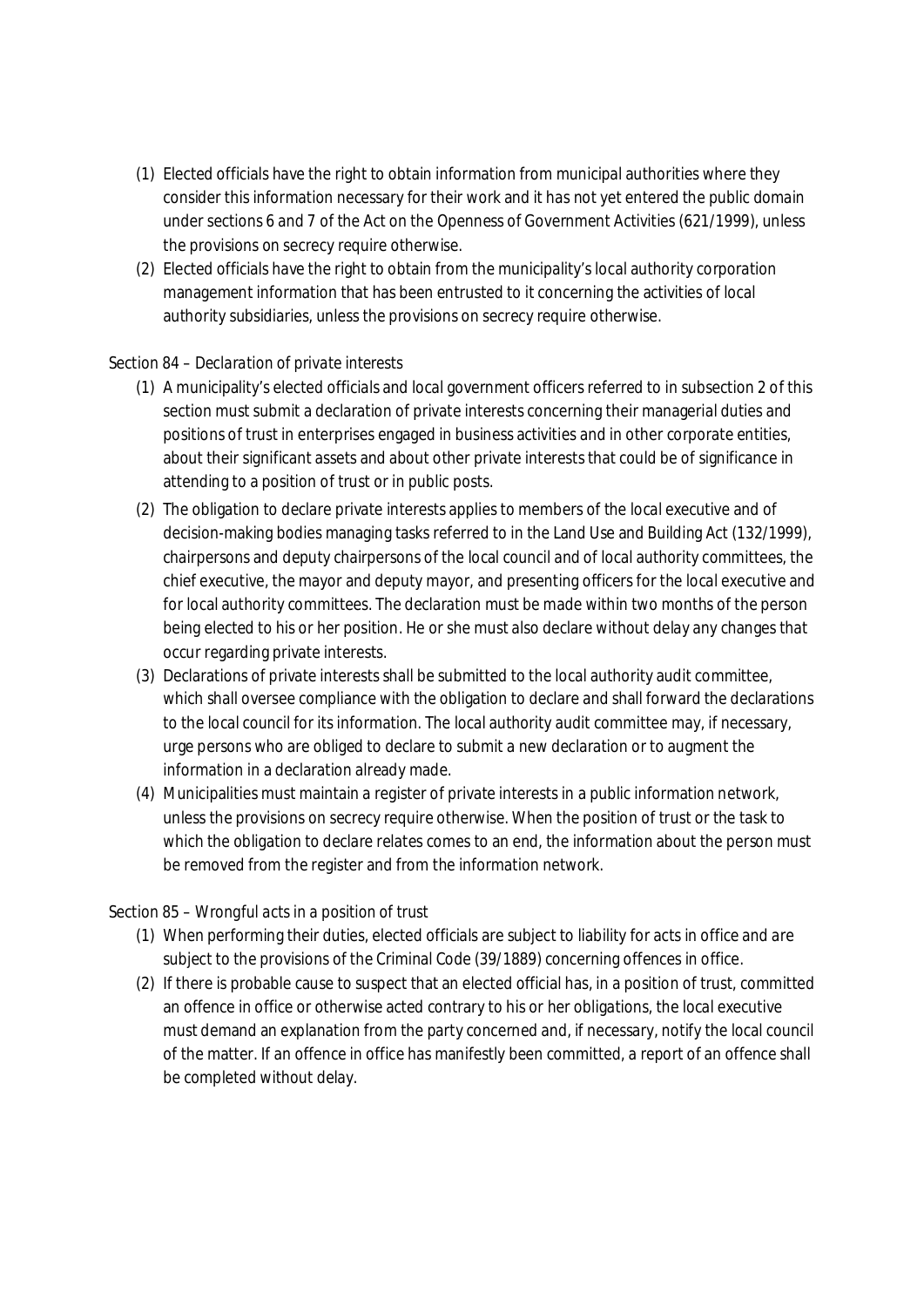(3) The local council may suspend an elected official for the duration of the investigation or legal proceedings. Before the local council meets, the council's chairperson may make an interim decision concerning suspension. A suspension decision may be put into effect immediately.

### Section 86 – *Criminal acts outside a position of trust*

- (1) If an elected official is charged with a crime where the nature of the crime or the way in which it was perpetrated suggest that the official cannot attend to his or her position of trust in the required manner, the local council may suspend the elected official for the duration of the legal proceedings. A suspension decision may be put into effect immediately.
- (2) If an elected official is sentenced to at least six months in prison under a legally valid judgement after being elected, the local council may remove him or her from the position of trust. The decision shall take effect immediately.

### Chapter 11 – **Personnel**

### Section 87 – *Municipal personnel*

- (1) The personnel employed by municipalities shall have a public-service employment relationship or a contractual employment relationship with the municipality. Separate provisions are laid down on public-service employment relationships and on contractual employment relationships.
- (2) Tasks in which public authority is exercised shall be performed in a public-service employment relationship. Public posts shall be established for these types of task. However, if there is a justifiable reason, a person may be engaged in a public-service employment relationship for such a task without a public post being established for this.

## Section 88 – *Establishing and discontinuing public posts*

- (1) The establishment or discontinuation of public posts shall be decided by the local council or by some other municipal decision-making body specified in the administrative regulations.
- (2) If a public post in which public authority is not exercised becomes vacant, it shall be discontinued.

# Section 89 – *Conversion of a public-service employment relationship into a contractual employment relationship*

The employer can decide to convert a public-service employment relationship into a contractual employment relationship if the duties of the public post do not involve the exercise of public authority and the employer has offered the local government officer work in a contractual employment relationship under at least the previous employment relationship terms and conditions and has provided the local government officer with a written explanation of the main terms and conditions of work as referred to in section 4 of Chapter 2 of the Employment Contracts Act (55/2001). Once the decision is legally valid, the public-service employment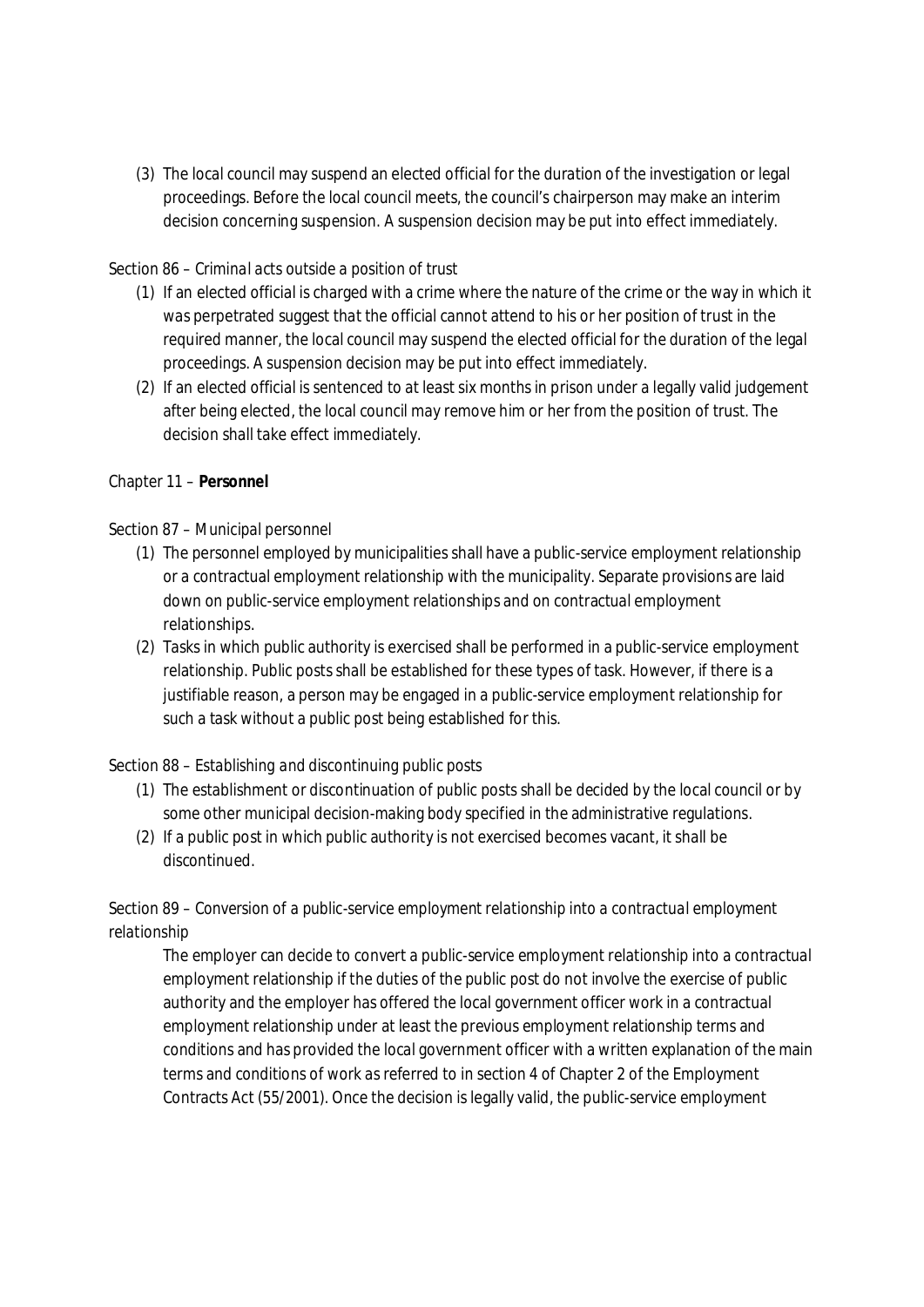relationship will become a contractual employment relationship in accordance with the employer's offer as referred to in this section.

## PART V **ADMINISTRATION**

Chapter 12 – **Decision-making and administrative procedure**

### Section 90 – *Administrative regulations*

- (1) The administrative regulations shall contain the necessary stipulations on at least:
- 1) the following matters concerning the arrangement of administration and activities:
- a) decision-making bodies and management;
- b) duties of chairperson of the local executive;
- c) the personnel organisation;
- d) financial management;
- e) auditing of administration and finances;
- f) internal control and risk management;
- 2) the following matters concerning decision-making and administrative procedure:
- a) delegation of powers;
- b) convening of decision-making bodies;
- c) calling in deputy members;
- d) duties of chairpersons of decision-making bodies;
- e) temporary chairpersons of meetings;
- f) presence of local executive representative and chief executive or mayor and their right to speak at meetings of other decision-making bodies;
- g) presence of persons other than members at meetings of decision-making bodies and their right to speak;
- h) decision-making methods of decision-making bodies and how municipalities can ensure that the technical equipment and connections necessary for participation in electronic meetings and in electronic decision-making procedure are available;
- i) presentation procedure;
- j) drafting, examining and giving notification of records of proceedings and decisions;
- k) signing of documents;
- l) arranging document management;
- m) payments collected for documents or provision of information;
- n) handling of initiatives referred to in section 23 and the information to be given to those who submitted the initiative;
- o) principles of communication;
- p) procedure when a matter is taken for consideration by a higher decision-making body;
- 3) the following matters concerning the activities of the local council:
- a) local council meeting procedure;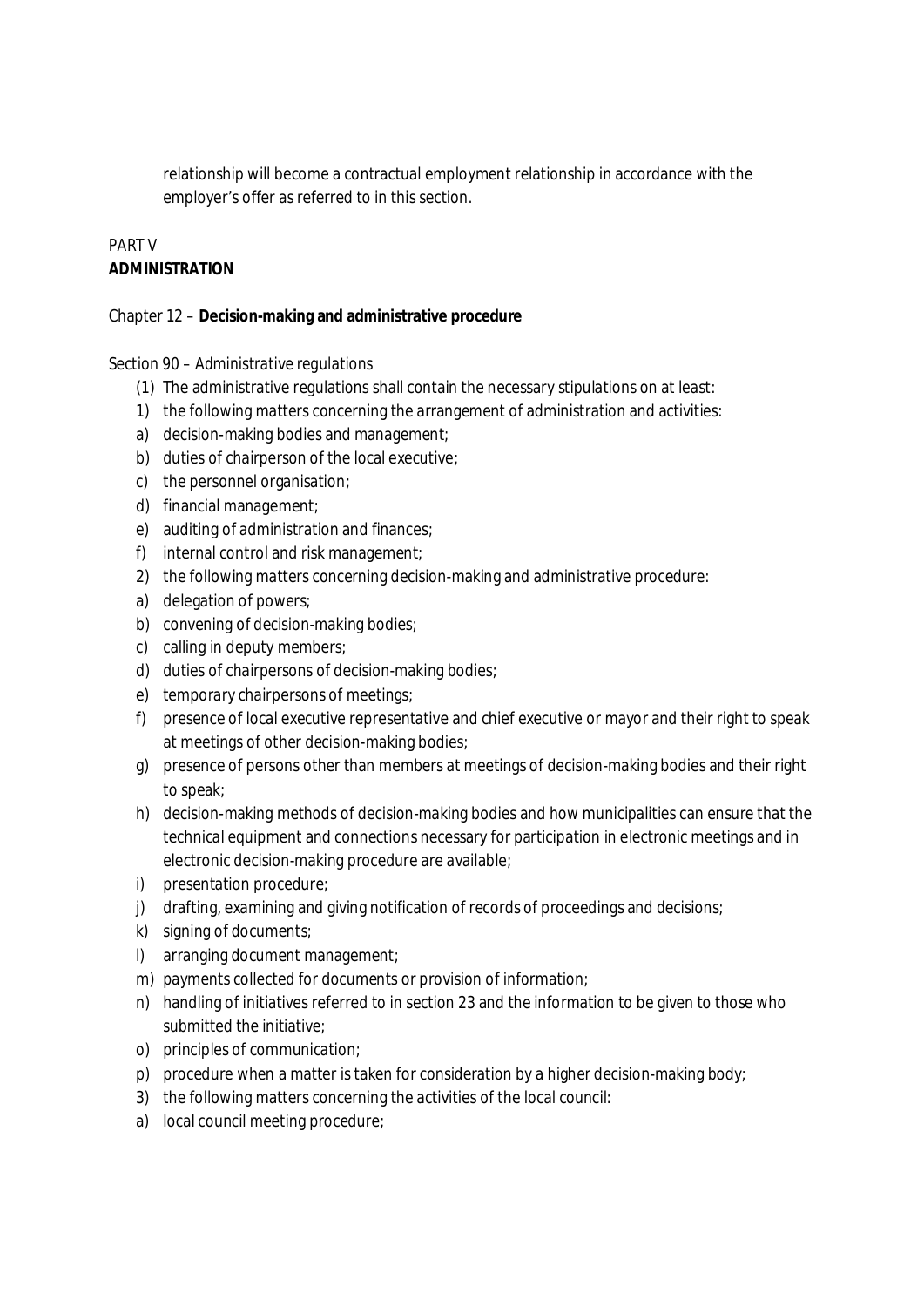- b) calling in a deputy councillor to replace a local councillor;
- c) handling initiatives from local councillors;
- d) local council groups formed for local councillors to conduct council business;
- e) participating in meetings and sending invitations to meetings by electronic means;
- f) the length of time a local councillor may speak on individual matters if this is necessary to ensure the progress of meetings.
- (2) The administrative regulations shall contain the necessary provisions to ensure that the linguistic rights provided in the Language Act (423/2003) and elsewhere in the law are in place in the municipality's administration.

### Section 91 – *Delegation of powers*

- (1) Local councils may, in their administrative regulations, delegate powers to other municipal decision-making bodies and to elected officials and local government officers. However, powers may not be delegated in matters on which the local council is required to take a decision under a specific provision of this Act or elsewhere in the law.
- (2) Local councils may, in their administrative regulations, grant to another authority of the municipality as referred to in subsection 1 the right to further transfer powers delegated to it. Powers delegated in this way may not be further delegated.
- (3) Powers in matters involving the use of administrative enforcement may be delegated only to one of the decision-making bodies.

## Section 92 – *Taking matters for consideration by a higher decision-making body*

- (1) The local executive, the chairperson of the local executive, the chief executive and any local government officers specified in the administrative regulations may take for consideration by the local executive any matters that have been transferred under this Act to the jurisdiction of an authority subordinate to the local executive or of a sub-committee of the local executive and on which the authority in question has made a decision.
- (2) The administrative regulations may specify that the right referred to in subsection 1 shall apply correspondingly to local authority committees, their chairpersons and any local government officers specified in the administrative regulations in matters transferred to the jurisdiction of an authority subordinate to the relevant local authority committee or of a sub-committee of the local authority committee, unless the local executive, the chairperson of the local executive, the chief executive or a local government officer specified in the administrative regulations referred to in subsection 1 has stated that the matter is to be taken for consideration by the local executive.
- (3) The administrative regulations may stipulate that a management board of a municipally owned company, its chairperson or a local government officer can take for consideration by the company's management board a matter that has been transferred under this Act to the jurisdiction of an authority subordinate to the company's management board and on which the authority in question has made a decision. A matter cannot therefore be taken for consideration by a local authority committee to which the company's management board is subordinate. If it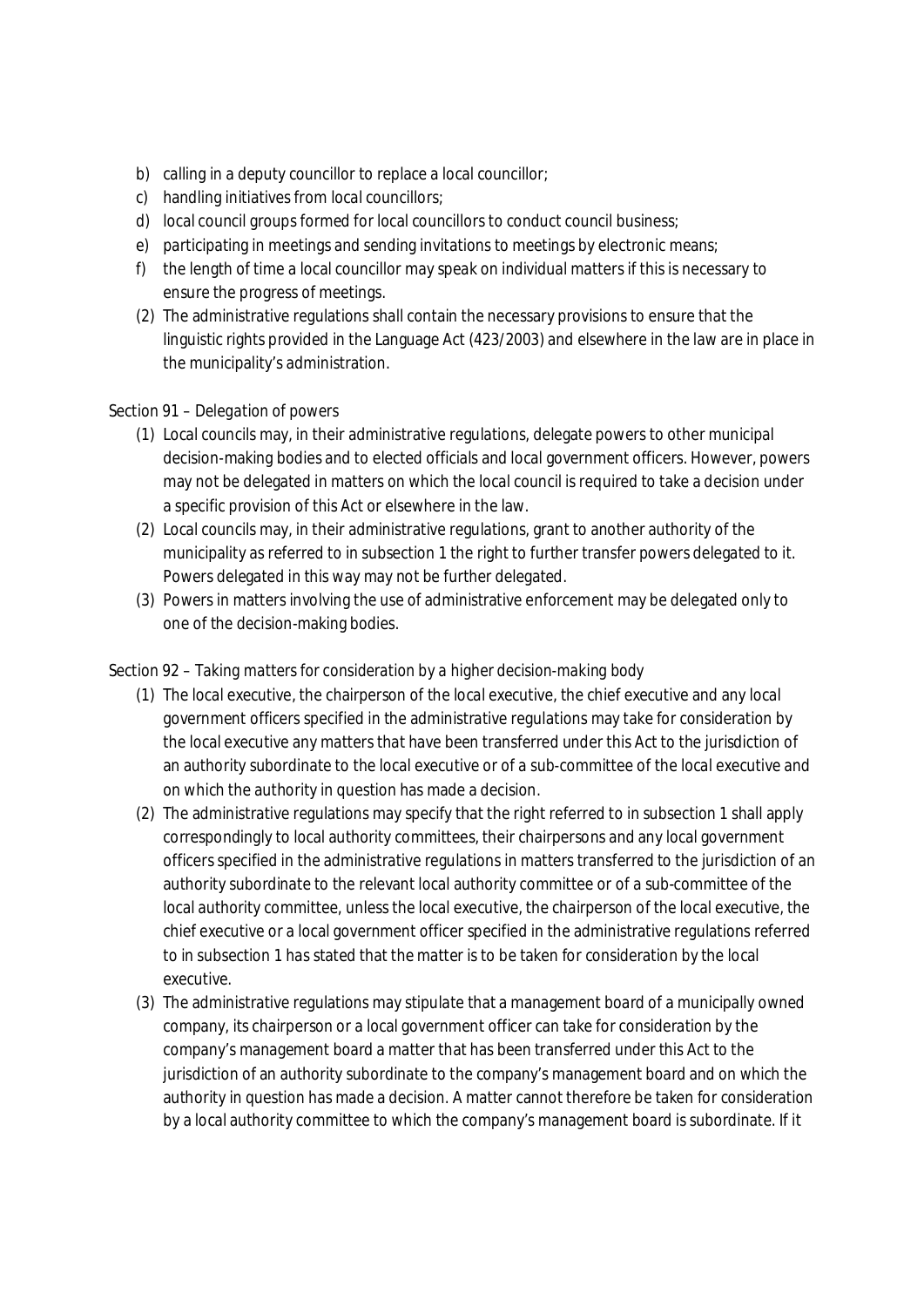has been decided to take the matter for consideration by both the company's management board and the local executive, the matter shall be considered by the local executive.

- (4) Matters must be taken for consideration by a higher decision-making body by the deadline within which a claim for a revised decision referred to in section 134 is required to be made.
- (5) The following may not, however, be taken for consideration by a higher decision-making body:
- 1) matters concerning permit, notification, supervision or performance procedures laid down in an act or decree;
- 2) education, health care or social welfare matters concerning individuals;
- 3) matters transferred to a joint decision-making body of municipalities referred to in section 51 if so agreed by the municipalities in question.

### Section 93 – *Preparation of local council matters*

The local executive must prepare matters that are to be considered by the local council, with the exception of matters that concern the internal organisation of the local council's activities or that are prepared by a council ad hoc committee referred to in section 35 or by the local authority audit committee referred to in section 121.

### Section 94 – *Convening of local council*

- (1) Local councils shall convene at times determined by themselves and also whenever the council chairperson considers this necessary.
- (2) The local council must also be convened if so requested by the local executive or by at least a quarter of local councillors for the purpose of considering a stated matter. Such matters must be prepared urgently.
- (3) The local council shall be convened by the chairperson. The meeting notice for the first meeting of the local council shall be issued by the chairperson of the local executive, and the meeting shall be opened by the eldest local councillor present, who shall direct the proceedings until the chairperson and deputy chairpersons of the local council have been elected. The meeting notice must declare the matters to be dealt with.
- (4) The meeting notice must be sent at least four days before the meeting. At the same time, information about the meeting must be provided in a public information network. Meeting notices can be sent by electronic means if the municipality ensures that the technical equipment and connections needed for this are available.

## Section 95 – *Matters dealt with by local council*

- (1) Local councils may deal with matters mentioned in the meeting notice and which have been prepared in the manner referred to in section 93.
- (2) If a matter is urgent but was not mentioned in the meeting notice, the local council can still decide to consider this matter. If a matter has not been prepared, the decision to consider it must be made unanimously.

### Section 96 – *Overseeing legality of local council decisions*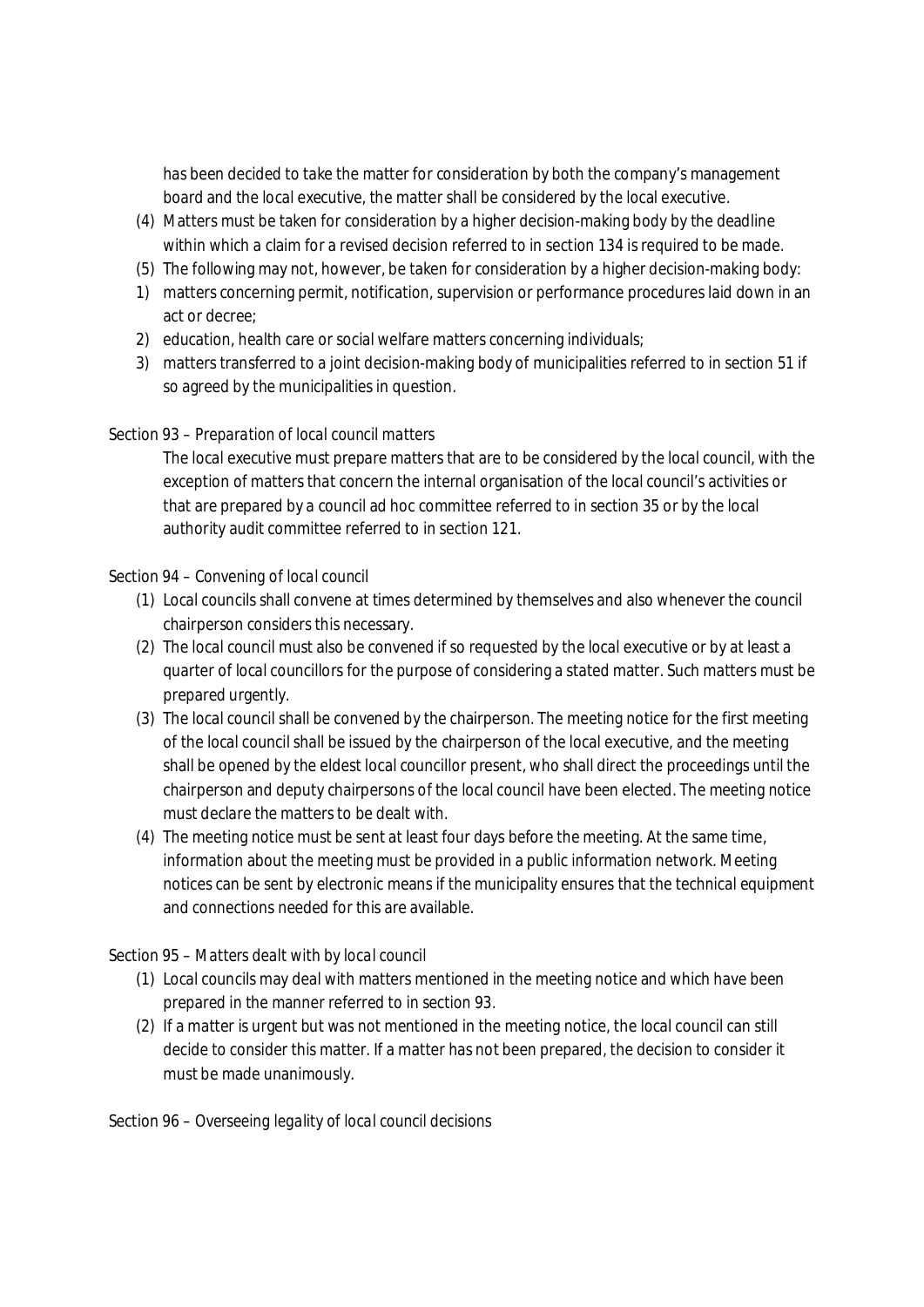If the local executive deems that a local council decision was made out of sequence or that the local council has exceeded its authority or that a decision is otherwise unlawful, the local executive must not put the decision into effect. The matter must then be brought for reconsideration by the local council without delay.

### Section 97 – *Disqualification*

- (1) Local councillors shall be disqualified from considering in the local council any matter that concerns them personally or their near relatives or other comparable persons referred to in section 28(2–3) of the Administrative Procedure Act. If a local councillor gets involved in the consideration of a matter in another decision-making body, he or she shall be subject to the disqualification provisions concerning members of that decision-making body.
- (2) Provisions on the disqualification of other elected officials, auditors and the municipality's local government officers and employees are laid down in sections 27–30 of the Administrative Procedure Act.
- (3) An employment relationship with the municipality as referred to in section 28(1)(4) of the Administrative Procedure Act shall not, however, disqualify elected officials, local government officers or employees in matters in which the municipality is an interested party. However, if on the basis of his or her employment relationship, an elected official has presented a matter or otherwise dealt similarly with a matter, the elected official shall be disqualified.
- (4) Section 28(1)(5) of the Administrative Procedure Act does not apply to elected officials, local government officers or employees of a municipality, even when these persons are in a position referred to in the stated section of the Act in a municipally owned company or joint municipal authority. However, disqualification does apply if the interests of the municipality are in conflict with those of the company or joint municipal authority or the impartial consideration of a matter requires that the person does not take part in such consideration. Section 28(1)(6) of the Administrative Procedure Act shall not apply to municipalities.
- (5) Persons who are subject to disqualification in a matter must declare this. Persons must also, at the request of a decision-making body, present information on factors that may be of significance in assessing grounds for their disqualification.

### Section 98 – *Decision-making methods of decision-making body*

- (1) Matters pertaining to a decision-making body may be decided at an actual meeting, at a meeting taking place in an electronic environment (*electronic meeting*) or by electronic means prior to a meeting (*electronic decision-making procedure*).
- (2) At electronic meetings and in the electronic decision-making procedure, the municipality must take care of information security and ensure that information to be kept secret is not accessible by outsiders.

### Section 99 – *Electronic meetings*

The preconditions for electronic meetings are that those declared present can see and hear each other on a comparable basis.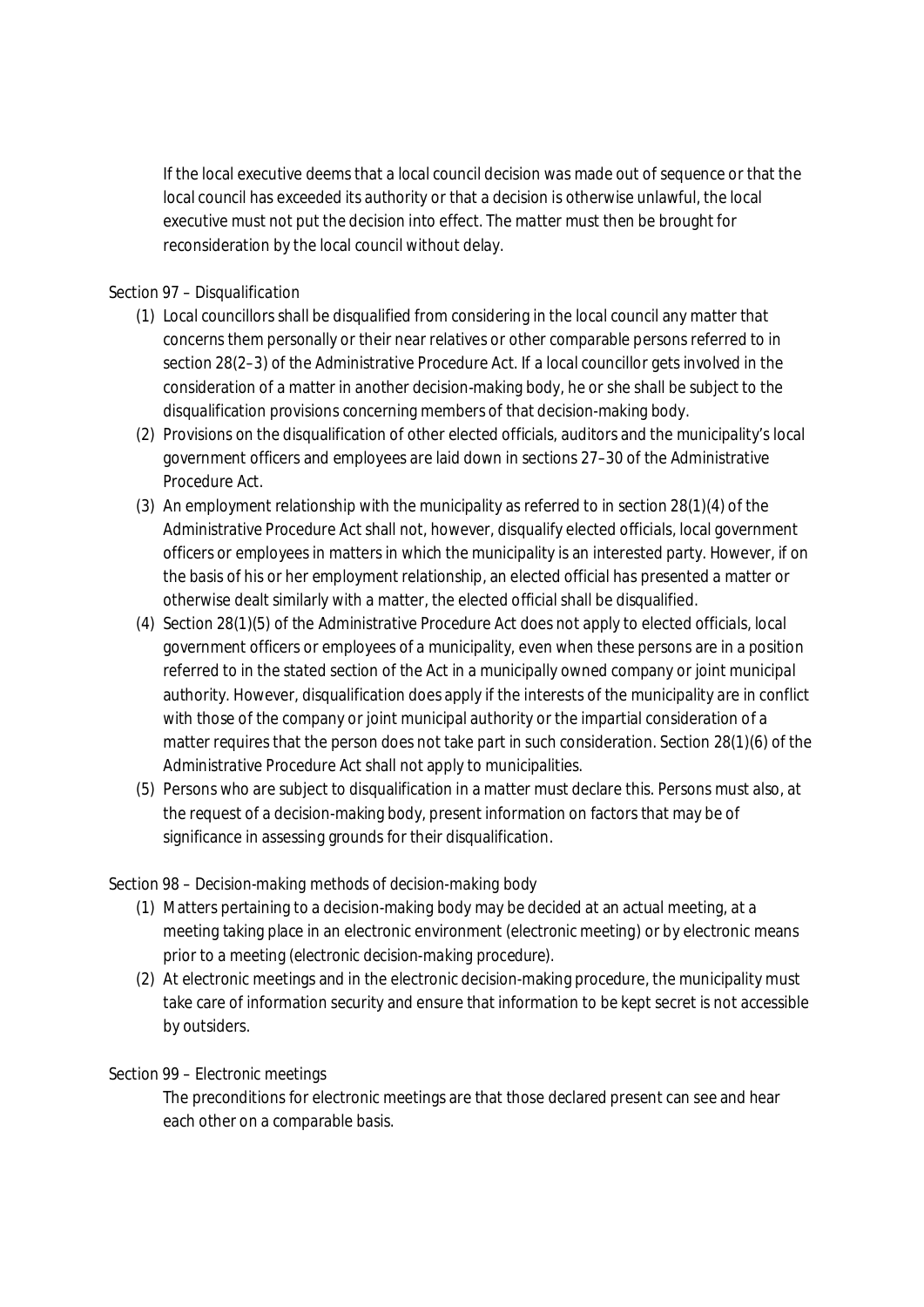#### Section 100 – *Electronic decision-making procedure*

- (1) With the exception of public meetings of the local council and of other decision-making bodies, the decision-making of decision-making bodies may be made in a closed electronic decisionmaking procedure.
- (2) The matters to be considered must be specified in the meeting notice and must state the time by which the matter is to be considered in the electronic decision-making procedure. The consideration of the matter is completed when all the decision-making body members have expressed their view on the matter and the consideration deadline has expired. A matter is transferred for consideration at a meeting if one or more members so require or have not expressed their view.
- (3) The record of the decisions made in the electronic decision-making procedure may be examined before the meeting.

### Section 101 – *Openness of meetings*

- (1) Local council meetings shall be open to public access unless the meeting deals with a matter or document that is required by law to be kept secret or unless the local council, for an important reason, decides otherwise in some matter.
- (2) Documents presented in a closed meeting of a local council and documents drawn up on the discussions at such a session shall be kept secret if the law so provides.
- (3) Meetings of decision-making bodies other than the local council shall be open to public access only if the meeting is not considering a matter or document that is required by law to be kept secret and the decision-making body so decides.
- (4) The general public must be able to follow a decision-making body meeting that is open to public access, including any participation occurring by electronic means.

### Section 102 – *Chairing of meetings and addressing meetings*

- (1) At meetings of a decision-making body, the chairperson shall direct the handling of matters and ensure that order is maintained. If a person present at a meeting behaves in a way that disrupts the course of the meeting, the chairperson must urge the person to behave in an appropriate manner. If the person does not comply, the chairperson may order him or her to leave. If disorder ensues, the chairperson must suspend or close the meeting.
- (2) Decision-making body members have the right to speak on matters that are being discussed. When speaking, members must adhere to the matter in question. If the speaker diverges from the matter when speaking, the chairperson must urge him or her to return to the matter in question. If the speaker does not comply, the chairperson may forbid him or her from continuing to speak. If a speaker speaks in a protracted and manifestly needless manner, the chairperson may, after first calling attention to this, forbid him or her from continuing to speak.

### Section 103 – *Quorum*

(1) The local council is quorate when at least two thirds of the local councillors are present.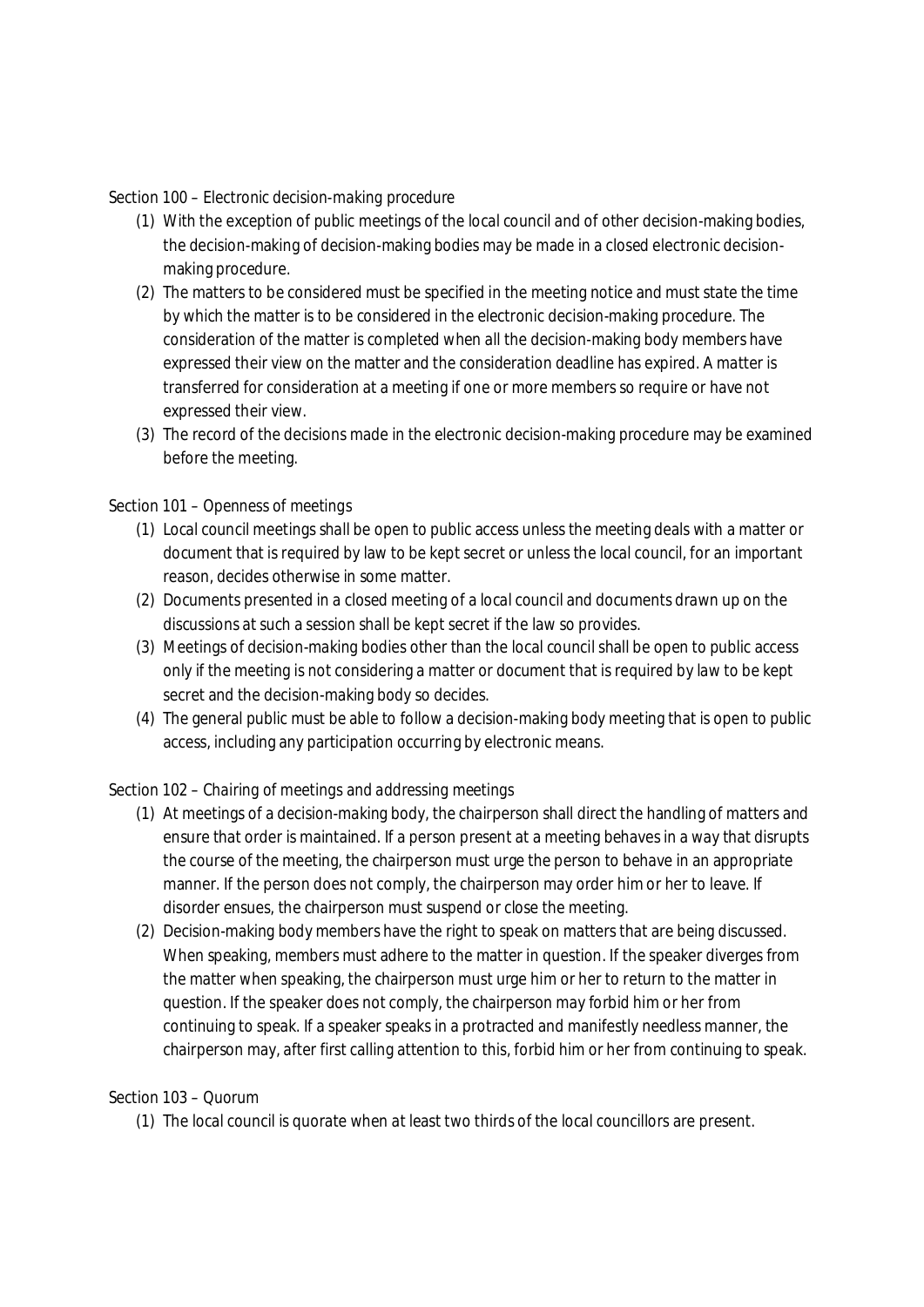- (2) A decision-making body other than the local council is quorate when more than half its members are present.
- (3) Those present are also considered to include members of the decision-making body who are participating in the meeting by electronic means.

### Section 104 – *Voting*

- (1) If a decision-making body is unanimous on a matter or if a counter-proposal is not supported, the chairperson shall declare the decision. Otherwise, the chairperson shall announce which proposals will not be voted on because of lack of support and which proposals will be voted on. The chairperson shall propose a method of voting for approval by the decision-making body and, if several votes are to be taken, the order of voting, and shall propose a voting scheme whereby a vote 'for' or 'against' will express the voter's position on the proposal.
- (2) Voting shall be conducted openly. The decision shall be the proposal receiving the most votes, or in the event of a tie, the proposal that was supported by the chairperson.

### Section 105 – *Elections*

- (1) In elections, the person or persons receiving the most votes shall be elected.
- (2) Elections of elected officials shall be proportional if so demanded by at least a minimum number of the decision-making body members present, this minimum being obtained by dividing the total number of members present by the number being elected plus one. If the quotient is not a whole number, it shall be increased to the next whole number.
- (3) Deputy members shall be elected in the same election as members. Where deputy members are personal deputies, the candidates must be approved before the election and the candidates shall comprise both the member and his or her deputy member. If deputy members are not personal deputies, those elected as deputy members shall be the candidates gaining the most votes after those elected as members or the candidates with the highest comparative index.
- (4) When a proportional election is held, the provisions of the Election Act on local elections shall apply. Local councils may also issue regulations on the holding of elections. Proportional elections, and also elections by majority if required, must be by secret ballot. In the event of a tie, the election shall be decided by lot.
- (5) In electronic meetings, an election may be held by secret ballot only if voting secrecy is secured.

### Section 106 – *Dissenting opinions*

- (1) Persons participating in decision-making who have made a counter-proposal or voted against a decision, and the presenting officer on the matter if the decision diverges from that proposed, shall be entitled to declare a dissenting opinion. This must be declared as soon as the decision is taken. Written justifications presented before examination of the record of proceedings and decisions shall be attached to the record.
- (2) Persons voting against a decision or declaring a dissenting opinion shall not be responsible for the decision. Presenting officers are responsible for the decisions made on the basis of their presentations, unless they have declared a dissenting opinion.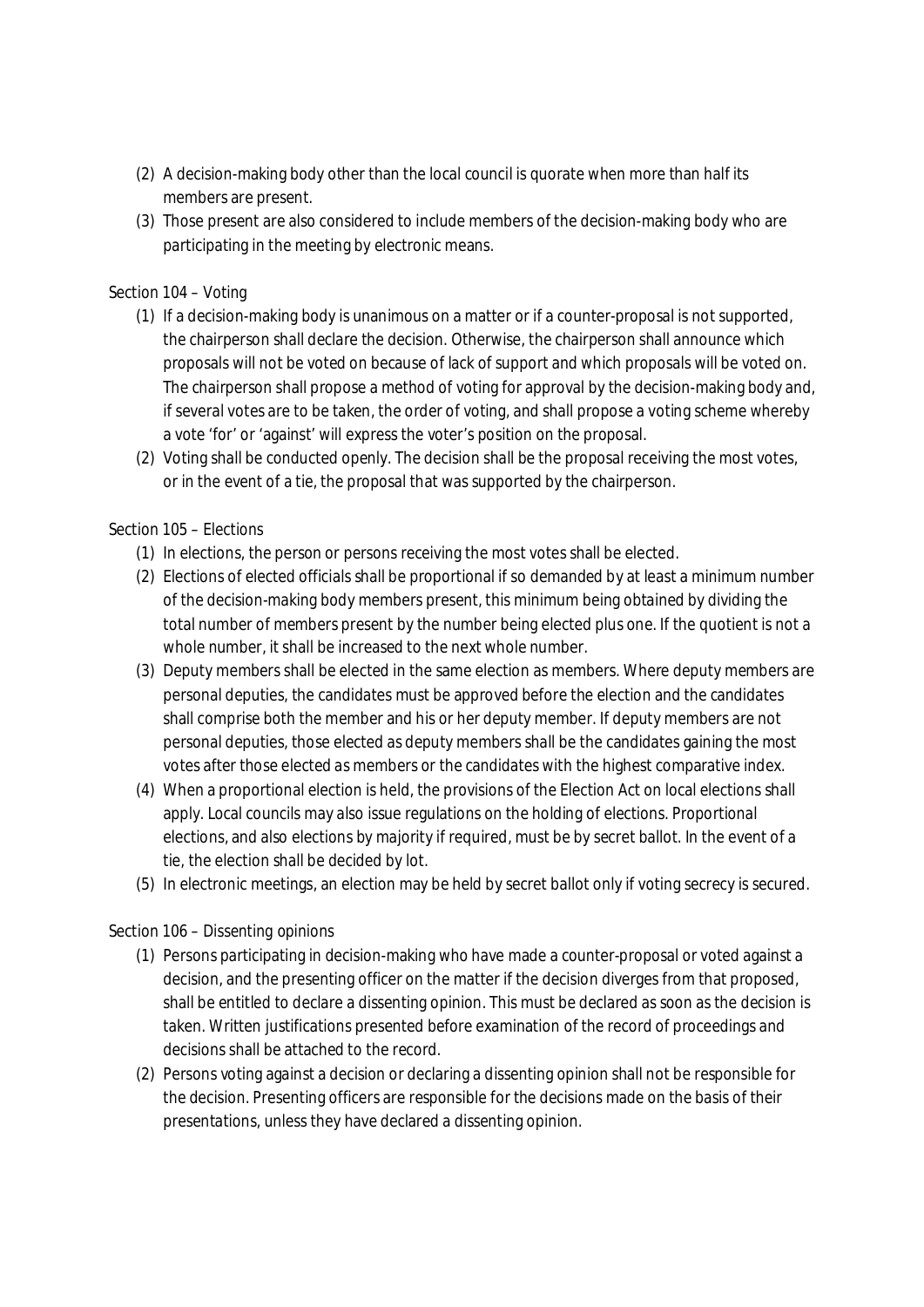Section 107 – *Record of proceedings and decisions*

- (1) Minutes shall be taken at meetings of decision-making bodies.
- (2) An official record shall be made of decisions taken by elected officials and local government officers, unless the nature of the decision renders this unnecessary.

### Section 108 – *Municipal announcements*

- (1) Municipal announcements shall be issued by publishing them in a public information network, unless the provisions on secrecy require otherwise, and, if necessary, in some other manner decided by the municipality.
- (2) The announcements must remain in a public information network for 14 days, unless the nature of the matter requires otherwise. Any personal data contained in the announcements must be removed from the information network at the end of the aforementioned period.

### Section 109 – *Availability of information in a public information network*

The essential information about the services arranged by a municipality and about the municipality's activities must be published in a public information network. At least the following information must be available in a public information network:

- 1) municipal strategy;
- 2) administrative regulations;
- 3) budget and financial plan;
- 4) financial statements;
- 5) local authority audit committee's assessment report;
- 6) auditors' report;
- 7) agreements on cooperation between municipalities;
- 8) corporate governance principles applying to the local authority corporation;
- 9) declarations of private interests of elected officials and local government officers;
- 10) principles applying to fees and compensation of elected officials;
- 11) payments charged for services.

## PART VI **FINANCES**

Chapter 13 – **Local government finances**

### Section 110 – *Budgets and financial plans*

(1) By the end of each year, local councils must approve a budget for the municipality for the next calendar year, taking into account the financial responsibilities and obligations of the local authority corporation. In connection with the budget approval, local councils must also approve a financial plan for three or more years (*planning period*). The budget year shall be the first year of the financial plan.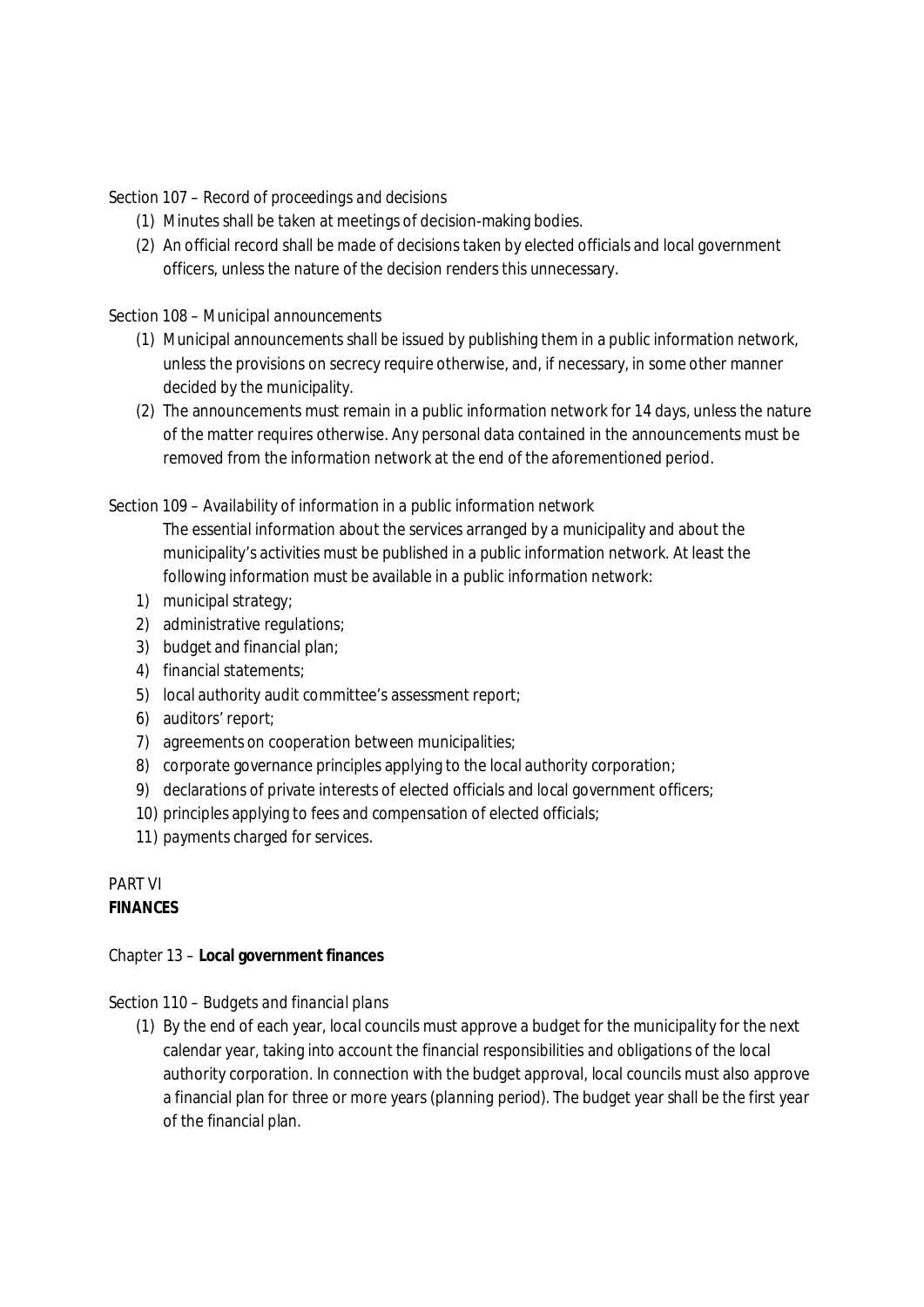- (2) The budget and financial plan must be drawn up so as to put the municipal strategy into effect and to secure the preconditions for performance of the municipality's functions. The operating and financial targets of the municipality and the local authority corporation shall be approved in the budget and financial plan.
- (3) The financial plan must be in balance or in surplus. A deficit in the municipality's balance sheet must be covered within no more than four years from the start of the year following adoption of the financial statements. In its financial plan, the municipality must decide on the specific measures for covering the deficit during the stated period.
- (4) The budget shall include the appropriations and revenue estimates required to fulfil the duties and meet the operating targets, and an indication of how the financing requirement will be covered. The appropriations and the revenue estimates may be stated in gross or net terms. Budgets and financial plans shall have a section covering operational finances and an income statement, and a section on investment and financing.
- (5) The budget must be adhered to in the municipality's activities and financial management.
- (6) The deficit coverage obligation, on which provisions are laid down in subsection 3 above, shall also apply to joint municipal authorities.

### Section 111 – *Decisions on taxes*

Local councils must determine the municipality's rate of local income tax, rates of real estate tax and the basis for other taxes no later than when the budget is approved.

## Section 112 – *Accounting*

In addition to the provisions of this Act, the accounting obligations, accounting and financial statements of municipalities are subject to the provisions of the Accounting Act. The local government sub-committee of the Finnish Accounting Board issues instructions and opinions on the application of the Accounting Act and of sections 113–116 of this Act.

### Section 113 – *Financial statements*

- (1) The accounting period for municipalities shall be the calendar year. The local executive must prepare financial statements for the accounting period by the end of March of the year following that accounting period, and must submit these to the auditors for auditing. The auditors must audit the financial statements by the end of May. After the audit, the local executive must submit the financial statements for consideration by the local council. The local council must consider the financial statements before the end of June.
- (2) The financial statements shall comprise a balance sheet, income statement and cash flow statement, with appended notes, and a budget review and report on operations.
- (3) The financial statements must provide accurate and sufficient information on the municipality's financial result, financial position, financing and activities. Additional information necessary for this purpose must be reported in the notes to the financial statements.
- (4) The financial statements shall be signed by the members of the local executive and the chief executive or the mayor.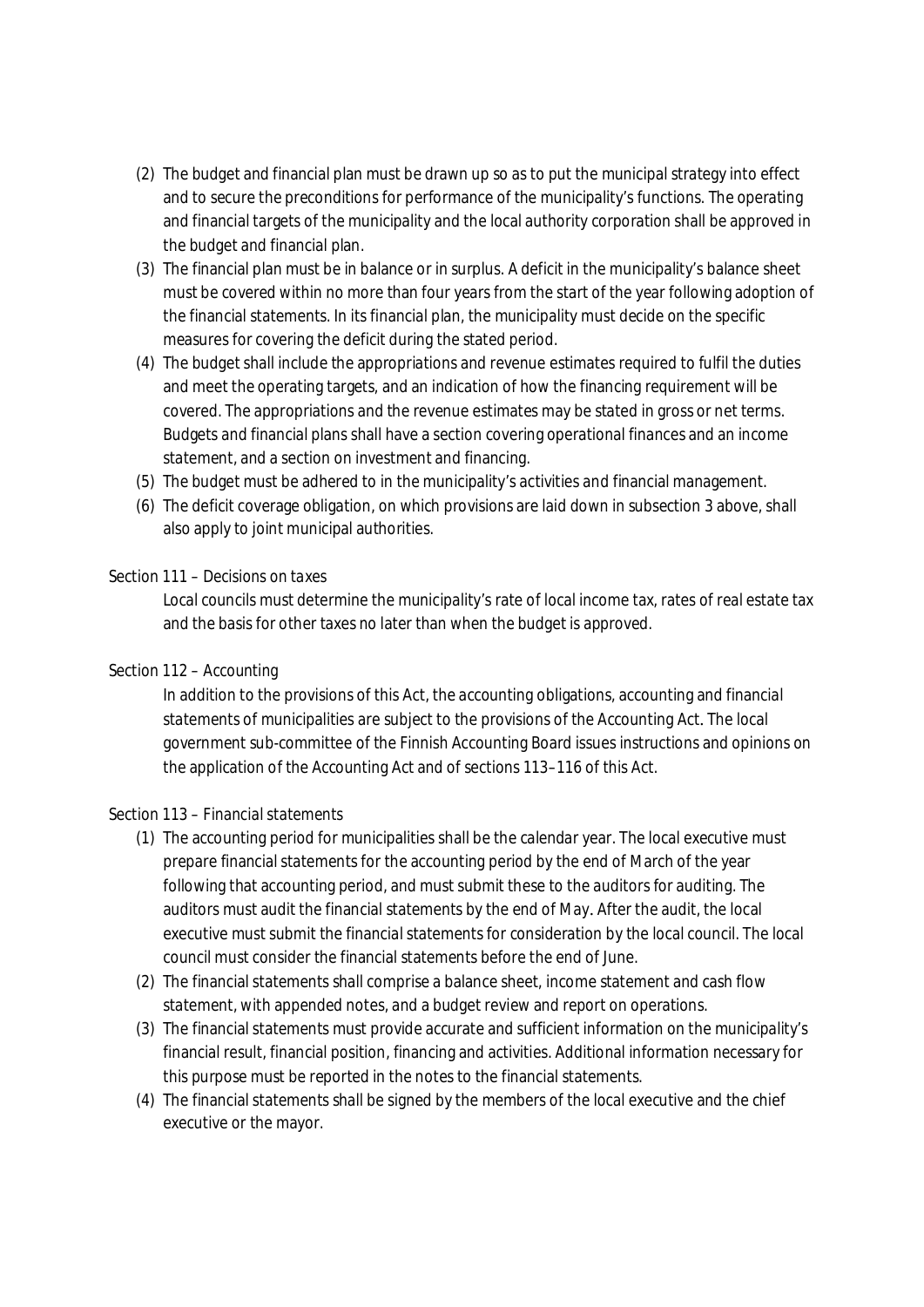### Section 114 – *Consolidated financial statements*

- (1) Municipalities which with their subsidiaries constitute a local authority corporation must draw up consolidated financial statements and include these in the municipality's financial statements. The consolidated financial statements must be drawn up on the same date as the municipality's financial statements.
- (2) The consolidated financial statements shall combine the balance sheets and income statements and appended notes of the local authority corporation's constituent entities. The consolidated financial statements shall also include the consolidated cash flow statement, which shall contain information on the local authority corporation's acquisition and use of assets during the accounting period.
- (3) The financial statements for a joint municipal authority shall be consolidated into the consolidated financial statements of the member municipalities. A municipality which has no subsidiaries but is a member municipality of a joint municipal authority or business-based joint municipal authority must include in its financial statements information that corresponds to that of consolidated financial statements.

### Section 115 – *Report on operations*

- (1) The report on operations must give an account of the extent to which the operating and financial targets set by the local council have been achieved in the municipality and the local authority corporation. The report on operations must also provide information on any important matters connected with the finances of the municipality and the local authority corporation that are not evident from their balance sheets, income statements or cash flow statements. Such matters include at least an assessment of the likely future outlook and information on the arrangements for internal control and risk management, and the main conclusions.
- (2) If the municipality's balance sheet has an uncovered deficit, the report on operations must present an explanation of the extent to which the finances were balanced in the accounting period and of the adequacy of the current financial plan for balancing the finances.
- (3) In the report on operations, the local executive must present a proposal for dealing with the surplus/deficit for the period.

### Section 116 – *Duty of disclosure of subsidiaries and joint municipal authorities*

Local authority subsidiaries and joint municipal authorities must provide the local executive with the information necessary for an assessment of the local authority corporation's financial position and for calculating the financial result of its activities.

## Section 117 – *Financing of joint municipal authorities*

Financing of joint municipal authority expenditure that is not otherwise covered shall be the responsibility of the member municipalities in accordance with the division of responsibilities among them agreed in the charter.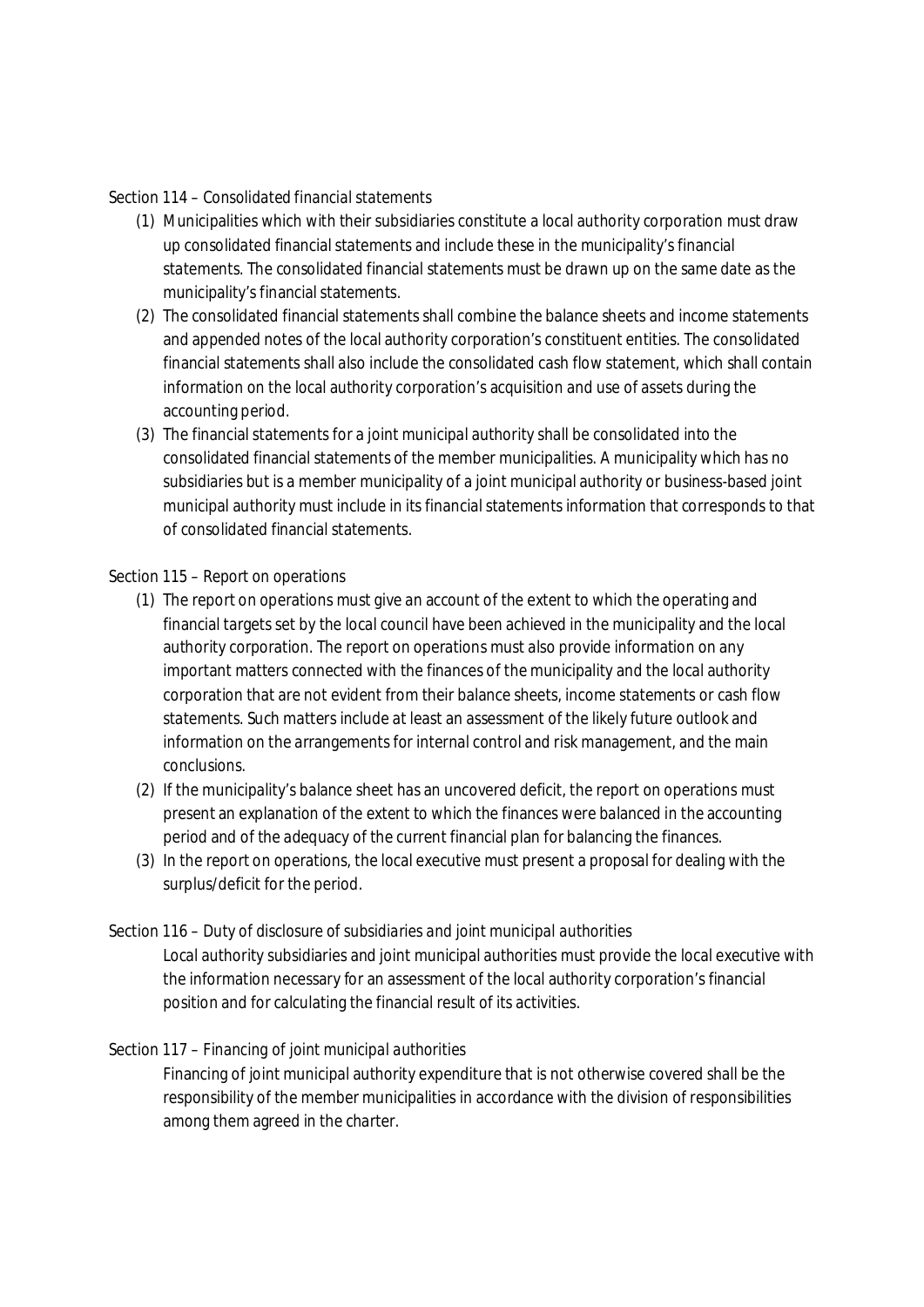### Section 118 – *Assessment procedure for municipalities in a very difficult financial position*

- (1) If at least the conditions referred to in either subsection 2 or subsection 3 for the assessment procedure for a municipality in a very difficult financial position are met, the municipality and the central government must together examine the municipality's opportunities for securing the services for its residents that are required by legislation and must take measures to ensure the preconditions for the services are in place.
- (2) The assessment procedure can be started if a municipality has not covered the deficit in its balance sheet within the period laid down in section 110(3).
- (3) The assessment procedure may also be started if the latest financial statements of the local authority corporation show a deficit per resident of at least EUR 1,000 and the preceding financial statements a deficit per resident of at least EUR 500, or if the financial key figures for finance adequacy or solvency of the municipality and the local authority corporation have reached the following limits for two successive years:
- 1) the annual contribution margin of the local authority corporation is negative without the discretionary increase in central government transfers to local government granted under section 30 of the Act on Central Government Transfers to Local Government for Basic Public Services (1704/2009);
- 2) the municipality's rate of local income tax is at least 1.0 percentage point higher than the weighted average rate of local income tax of all municipalities;
- 3) the local authority corporation's debt per resident exceeds the average debt for all local authority corporations by at least 50 per cent;
- 4) the local authority corporation's relative indebtedness is at least 50 per cent.
- (4) The key figure limits referred to in subsection 3 above shall be calculated annually from the consolidated financial statements data kept by Statistics Finland. The calculation basis used by Statistics Finland and the rate of local income tax confirmed by the municipality together form the calculation basis for the key figures.
- (5) The examination referred to in subsection 1 above shall be performed by an assessment group, one of whose members shall be appointed by the Ministry of Finance and one by the municipality. After hearing the views of the municipality, the Ministry of Finance shall appoint as the group's chairperson a person who is independent of the municipality and the ministry. The group shall formulate proposals for the measures required to secure the services for the municipality's residents.
- (6) The local council must consider the group's proposed measures and inform the Ministry of Finance of its decision on them for the purpose of any further action. Based on the group's proposed measures and the local council's decisions, the Ministry of Finance shall make a decision on the need for a special report referred to in the Act on Local Authority Boundaries for the purpose of amending municipal boundary divisions.

Section 119 – *Assessment procedure in joint municipal authorities*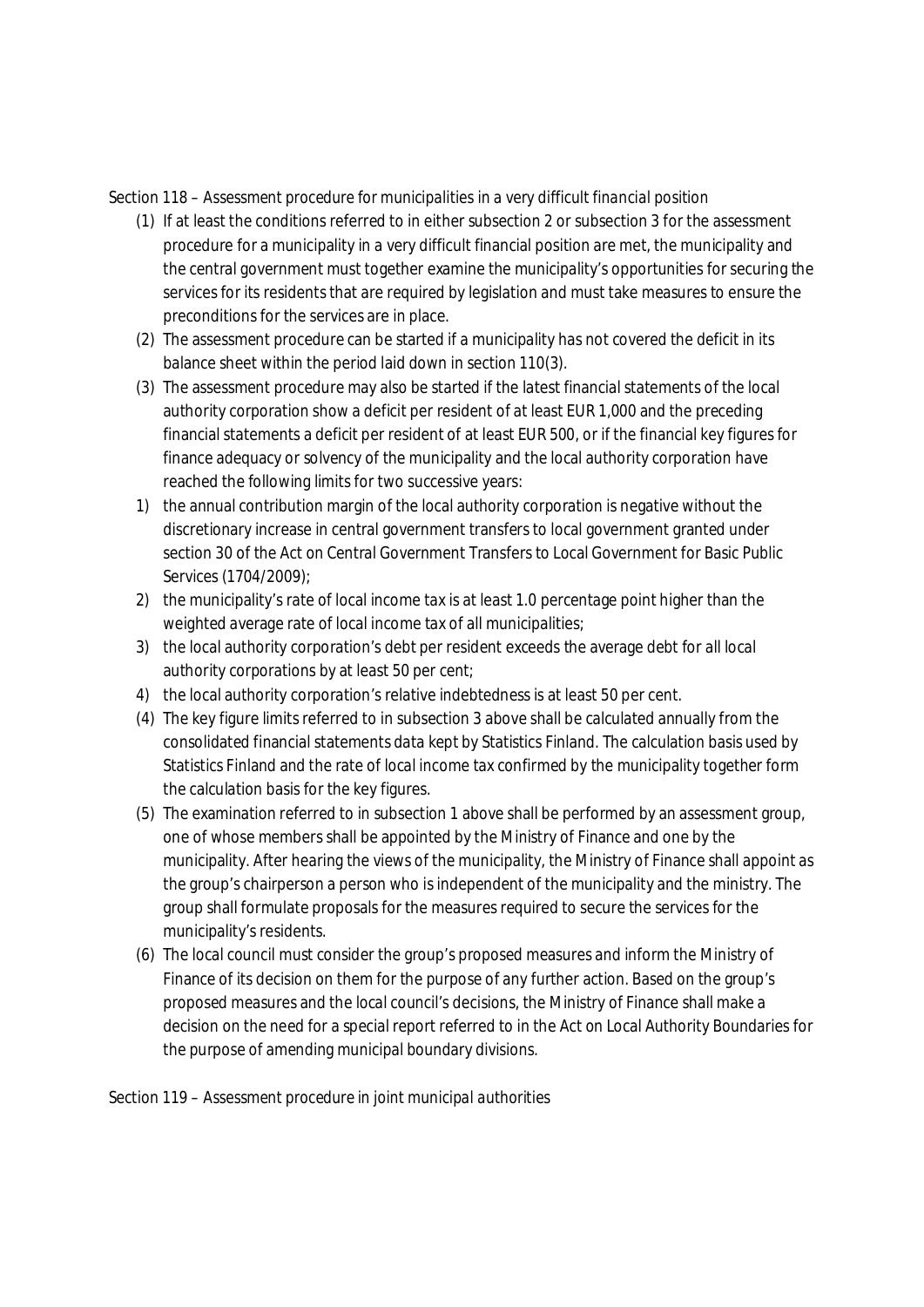- (1) If a joint municipal authority has not covered the deficit in its balance sheet within the period laid down in section 110(3), the Ministry of Finance may, after hearing the views of the joint municipal authority and its member municipalities, designate an independent assessor with the task of drawing up proposals for an agreement between the joint municipal authority and its member municipalities concerning the balancing of the joint municipal authority's finances. In drawing up the proposals, the assessor must consult the joint municipal authority and the member municipalities.
- (2) The decision-making body exercising the highest power of decision in the joint municipal authority and the local councils of the member municipalities must consider the assessor's agreement proposal referred to in subsection 1. The member municipalities may approve the agreement in the manner laid down in section 57(1). The Ministry of Finance must be informed of the agreement.

### Section 120 – *Finances of municipally owned companies*

- (1) The finances of municipally owned companies shall be subject to the provisions concerning local government finances, but in such a way that:
- 1) the budget and financial plan of a municipal or joint municipal company shall be drawn up as a separate part of the municipality's or joint municipal authority's budget and financial plan;
- 2) the budget and financial plan of a municipally owned company shall have sections covering the income statement, investment and financing;
- 3) the accounting of a municipal or joint municipal company must be differentiated in the municipality's or joint municipal authority's accounting;
- 4) separate financial statements for the accounting period must be drawn up on the activities of a municipal or joint municipal company and submitted for inspection by the auditors and brought for consideration by the local executive of the municipality or of the joint municipal authority;
- 5) the financial statements of a municipally owned company shall be signed by the management board members and the company's director;
- 6) the municipal or joint municipal company's surplus/deficit for the period may be converted into an investment reserve of no more than the surplus balance of the municipality or joint municipal authority;
- 7) the management board shall present information in the report on operations about the treatment of the company's surplus/deficit for the period.
- (2) The expenditure and income items in the municipality's or joint municipal authority's budget that are binding on municipal or joint municipal companies are:
- 1) the capital investment in the company by the municipality or joint municipal authority and the company's repayment of capital to the municipality or joint municipal authority;
- 2) compensation for the capital invested by the municipality or joint municipal authority;
- 3) business grants given to the municipal or joint municipal company by the municipality or joint municipal authority.

Chapter 14 – **Auditing the administration and finances**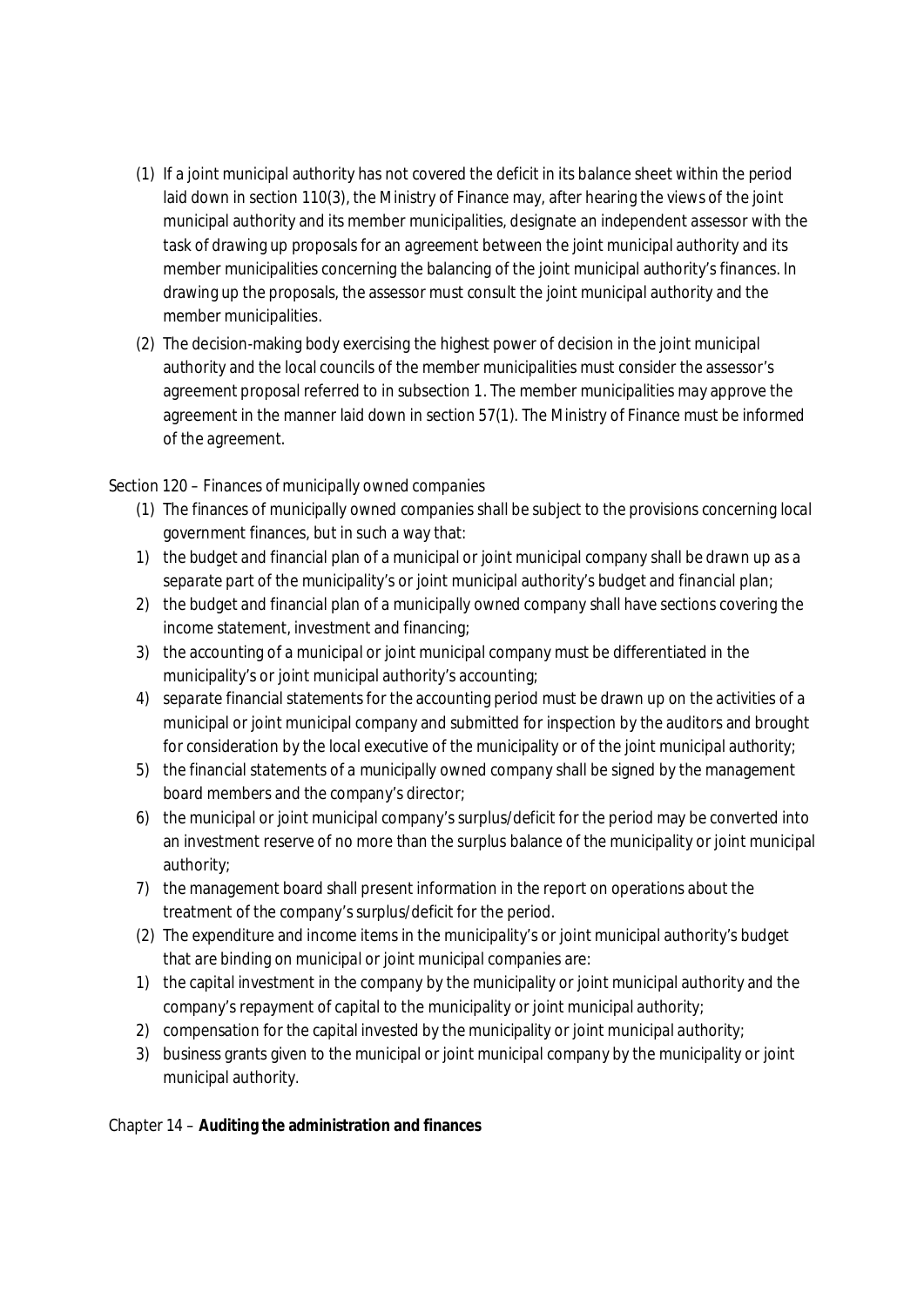Section 121 – *Local authority audit committee*

- (1) Local councils shall set up a local authority audit committee to arrange audits and assessments of the administration and finances. The committee's chairperson and deputy chairperson must be local councillors.
- (2) The local authority audit committee shall:
- 1) conduct preparatory work on matters for the decision of the local council concerning audit of the administration and finances;
- 2) assess the extent to which the operating and financial targets set by the local council have been achieved in the municipality and the local authority corporation and whether or not the activities are arranged in a cost-effective and appropriate manner;
- 3) assess the extent to which the finances were balanced in the accounting period and the adequacy of the current financial plan if the municipality's balance sheet has an uncovered deficit;
- 4) ensure that the auditing of the municipality and its subsidiaries is coordinated;
- 5) oversee compliance with the obligation to declare private interests as laid down in section 84, and submit the declarations to the local council;
- 6) draw up proposals for the local executive concerning provisions in the administrative regulations covering the committee's tasks and for the auditing budget.
- (3) The local executive may deviate from the local authority audit committee's proposals concerning provisions on the audit committee in the administrative regulations and on the budget if there is a justifiable reason associated with reconciling the municipality's administrative regulations and the budget proposal.
- (4) The local authority audit committee shall draw up an assessment plan and submit to the local council an assessment report on each year, in which the assessment results shall be presented. The local council shall consider the assessment report in conjunction with the financial statements. The local authority audit committee may provide the local council with other documents regarding the assessment results if the committee deems this necessary.
- (5) The local executive shall provide the local council with a statement on the measures arising from the assessment report.

### Section 122 – *Audit*

- (1) For the audit of the administration and finances, the local council shall appoint a firm of authorised public accountants, which must be a firm approved by the Board of Chartered Public Finance Auditing (a CPFA corporation). The CPFA corporation must appoint a chartered public finance auditor (a CPFA auditor) as responsible auditor. Auditors shall, in their duties, be subject to liability for acts in office.
- (2) The auditors appointed for local authority subsidiaries must be the municipality's firm of authorised public accountants, unless deviation from this would be justified on grounds related to arrangement of the audit.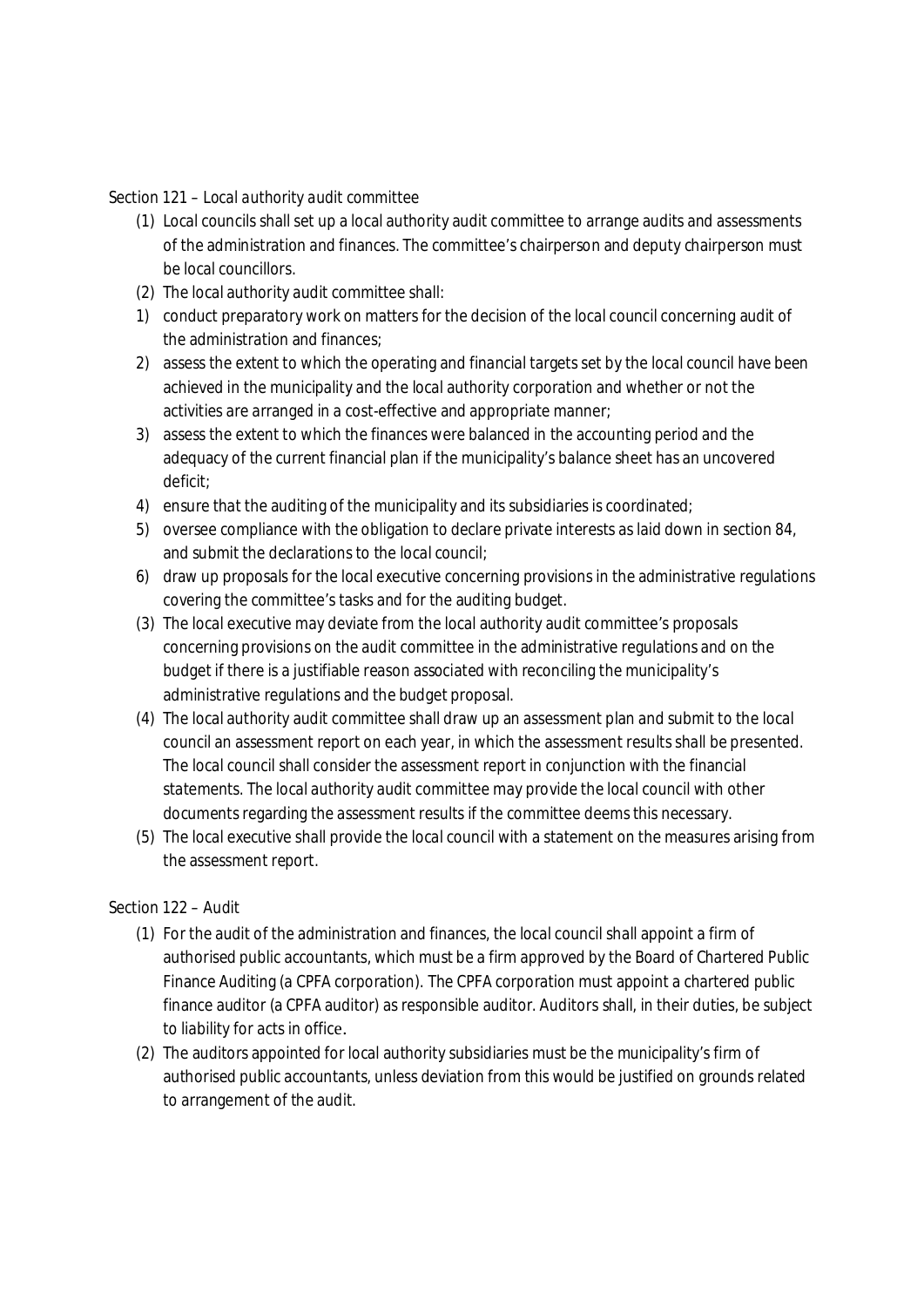- (3) A firm of authorised public accountants may, at any one time, be appointed to audit the administration and finances for a period comprising no more than six accounting periods.
- (4) The auditors must be able to perform impartial and sufficiently extensive audits. If the preconditions for an impartial audit do not exist, the auditors must refuse to accept the assignment or must abandon it.
- (5) Persons who, under section 75, are not eligible for election to a local authority audit committee may not act as auditors.

## Section 123 – *Duties of auditors*

- (1) The auditors must audit the administration, accounting and financial statements for the respective accounting period by the end of May in accordance with good auditing practice in public administration. The auditors are required to examine whether:
- 1) the administration of the municipality has been in accordance with the law and with the decisions of the local council;
- 2) the municipality's financial statements and the consolidated financial statements provide, in accordance with the provisions concerning the preparation of financial statements, accurate and sufficient information on the municipality's financial result, financial position, financing and activities;
- 3) the information provided about the basis for central government transfers to local government is correct;
- 4) the internal control and risk management of the municipality and oversight of the local authority corporation have been properly arranged.
- (2) The auditors must follow any instructions issued by the local council or the local authority audit committee, unless these conflict with the law or with the administrative regulations or good auditing practice in public administration.
- (3) Any material irregularities found by the auditors must be notified without delay in the audit records to be given to the local executive. The local authority audit committee shall be informed of the audit records.

Section 124 – *Local authority audit committee's and auditors' right to information*

- (1) Notwithstanding the provisions on secrecy, a local authority audit committee has the right to obtain information and view documents from municipal authorities where it considers this necessary for the performance of assessment duties.
- (2) Notwithstanding the provisions on secrecy, the auditors have the right to obtain information and view documents from municipal authorities and from corporate entities and foundations forming part of a local authority corporation where the auditors consider this necessary for the performance of audit duties.

## Section 125 – *Auditors' report and its consideration*

(1) The auditors must provide the local council with a report for the respective accounting period in which the results of the audit shall be presented. The report must also state whether the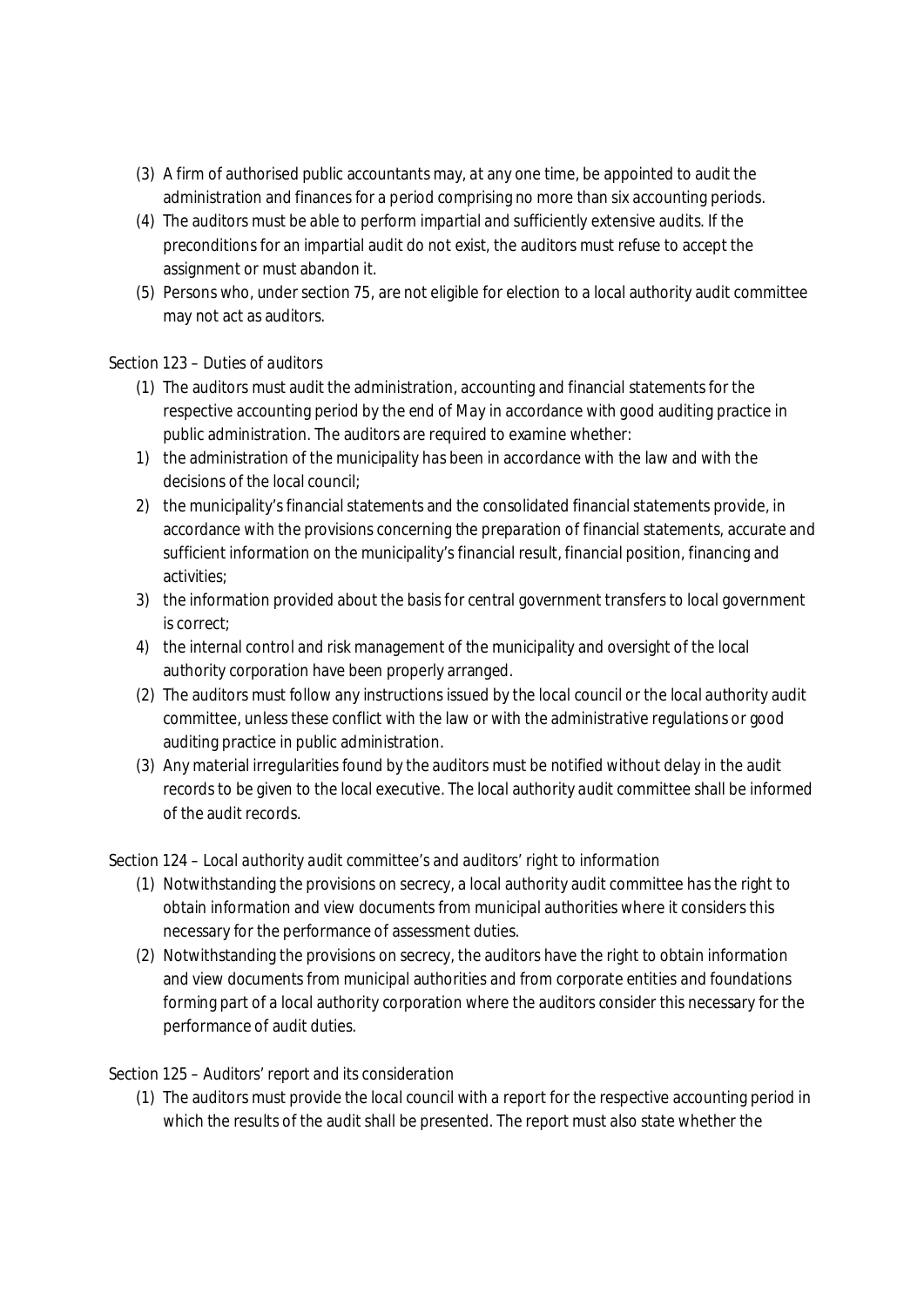financial statements can be approved and whether the members of the decision-making bodies and the senior local government officers for the relevant areas of responsibility of the decisionmaking bodies (*parties liable to render accounts*) can be discharged from liability.

- (2) If the auditors find that the municipality's administration and finances have been managed contrary to the law or to decisions of the local council, and the error or the damage caused is not of a minor nature, the party liable to render accounts must be admonished in the auditors' report. The local council may not be admonished.
- (3) The local authority audit committee must procure from the party concerned an explanation regarding the admonishment made in the auditors' report and a statement from the local executive. The local council shall decide on any necessary action on the basis of the preparatory work by the local authority audit committee, the auditors' report and admonishments made in the report. When approving the financial statements, the local council shall decide whether to discharge from liability the parties liable to render accounts.

# PART VII **MISCELLANEOUS PROVISIONS**

Chapter 15 – **Municipal activities in a market environment**

Section 126 – *Municipal activities in a competitive market environment*

- (1) When a municipality carries out functions referred to in section 7 in a competitive market environment, it must assign these to a limited liability company, cooperative, association or foundation to perform (*corporatisation obligation*).
- (2) A municipality shall not carry out a function in a competitive market environment in at least the following cases:
- 1) if the municipality is providing, by law, services that form part of its own activities for the municipality's residents and for others for whom the municipality is required by law to arrange services;
- 2) if the function is being carried out through cooperation in the manner referred to in section 49 on the basis of a cooperation obligation laid down by law, and the services are provided as the municipality's own services for the area's residents and for others for whom the services are required to be arranged by law;
- 3) if the function is being carried out through cooperation in the manner referred to in section 49 and it concerns activities of an affiliated unit or affiliated enterprise referred to in section 10 of the Act on Public Contracts or in section 19 of the Act on Public Contracts by Contracting Authorities in the Water, Energy, Transport and Postal Services Sectors, or if a competitive tendering obligation does not otherwise apply to the cooperation;
- 4) if the municipality is arranging education services laid down by law that require authorisation to provide education, an operating licence or an education institution licence and other tasks specified in the aforementioned authorisation and licences, or is providing services in the form of pupil and student projects that are closely connected to this educational provision;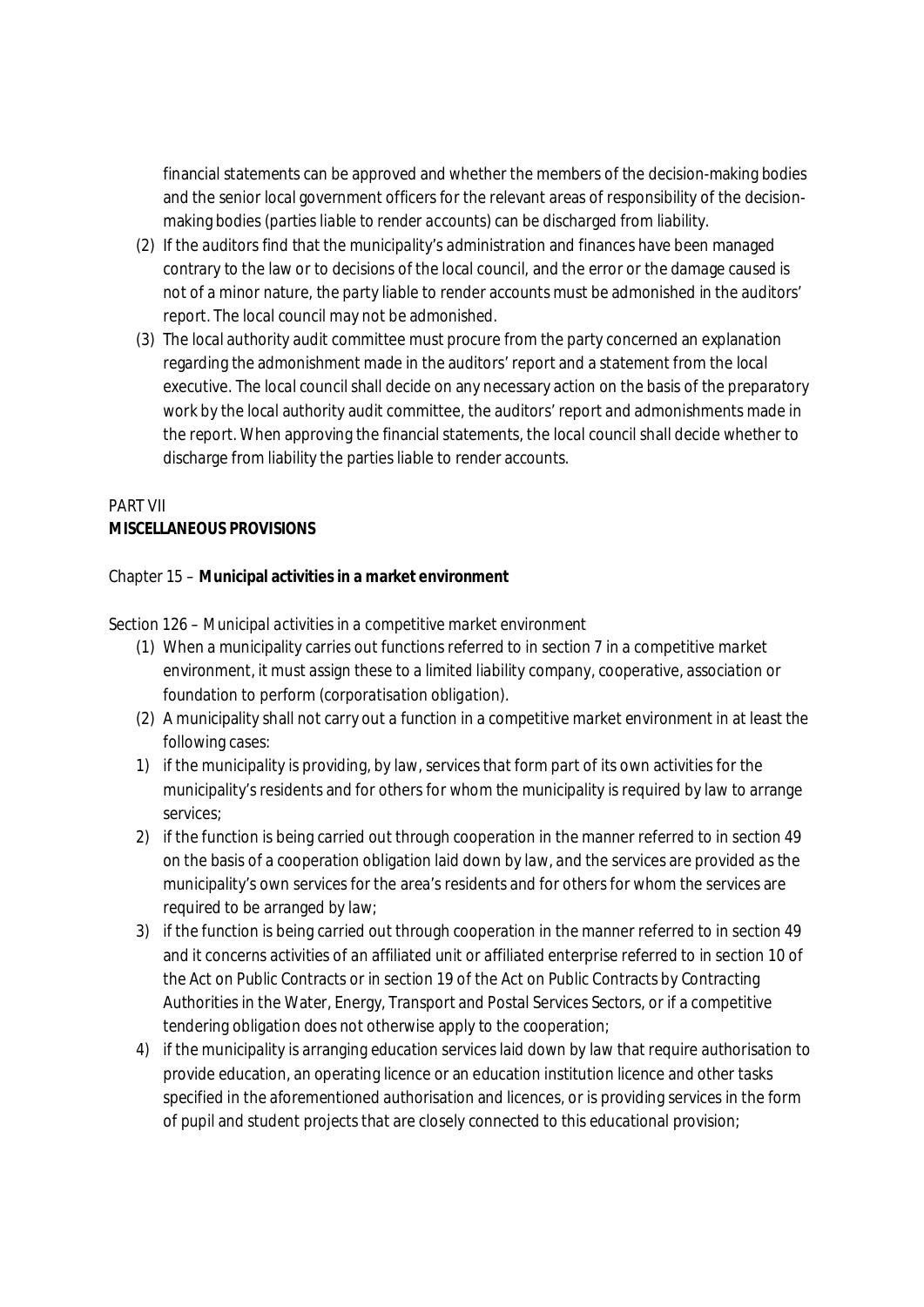- 5) if the activities are based on the status of statutory monopoly or constitute a natural monopoly or provide services directly related to these; or
- 6) if the municipality is buying, selling or renting real estate and the activities concern the performance of municipal functions referred to in the Land Use and Building Act.
- (3) A municipality is operating in a competitive market environment if it takes part in an invitation to tender. However, a municipality is not operating in a competitive market environment if it takes part in an invitation to tender for arranging education services or other tasks specified in the licence as referred to in subsection 2(4).

## Section 127 – *Exceptions to the corporatisation obligation*

- (1) Notwithstanding the corporatisation obligation, a municipality may perform a function referred to in section 126 as part of its own activities if:
- 1) the activities are seen as minor in nature;
- 2) the municipality may, by law, specifically provide services for another party or participate in an invitation to tender concerning such activities;
- 3) the municipality is providing support services for its subsidiaries;
- 4) the municipality is providing services for an affiliated unit referred to in section 10 of the Act on Public Contracts or for an affiliated enterprise or joint enterprise referred to in section 19 of the Act on Public Contracts by Contracting Authorities in the Water, Energy, Transport and Postal Services Sectors;
- 5) the municipality is renting business premises primarily for use in its own activities and for subsidiaries forming part of the local authority corporation or for use in service provision for which the municipality has invited competitive tenders;
- 6) the municipality is providing services on the basis of an employment relationship for persons employed by the municipality or a local authority subsidiary; or
- 7) the activities are directed related to the obligation to have preparations in place for emergency conditions under a contingency plan referred to in the Emergency Powers Act (1552/2011).
- (2) The provisions of subsection 1 above concerning services shall also apply to the sale of goods in a competitive market environment.
- Section 128 *Pricing when municipalities operate in a competitive market environment* When municipalities operate in a competitive market environment in cases referred to in section 127 they must adopt market-based pricing for their activities.

### Section 129 – *Granting a loan or guarantee or other security*

- (1) A loan, guarantee or other security granted by a municipality must not put at risk the municipality's ability to fulfil the responsibilities laid down for it by law. Municipalities must not grant a loan, guarantee or other security if this incorporates a significant financial risk. The municipality's interests must be safeguarded with counter-security of sufficient coverage.
- (2) Municipalities may grant a guarantee or other security for the debt or other liability of a corporate entity operating in a competitive market environment if the entity forms part of the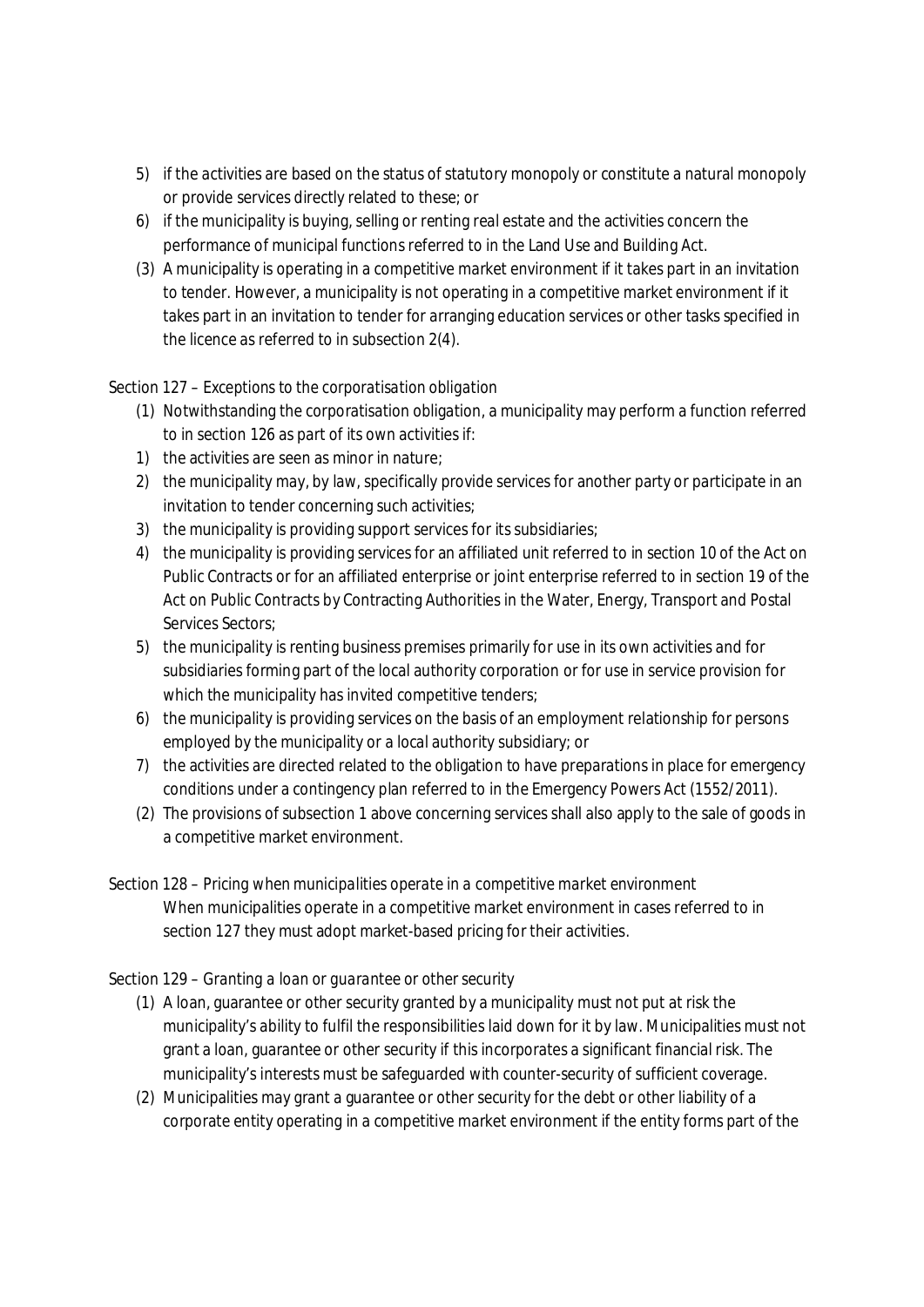local authority corporation or is under municipal control or the joint control of municipalities and central government.

- (3) Notwithstanding the provisions of subsection 2, a municipality may grant a guarantee or other security that is connected with furthering the duties of the municipality under the Sports Act (1054/1998), the Municipal Cultural Activities Act (728/1992), the Museums Act (729/1992), the Theatres and Orchestras Act (730/1992) or the Youth Act. The preconditions for granting a guarantee or other security are, however, subject to the provisions laid down separately on this. Municipalities may also grant a guarantee or other security if this is based on a support scheme or individual support approved under law or is connected with a service obligation assigned to a corporate entity or foundation.
- (4) Municipalities must also take into account the provisions of Articles 107 and 108 of the Treaty on the Functioning of the European Union.

Section 130 – *Disposal of real estate owned by a municipality or specification of marked-based leases*

- (1) Municipalities may dispose of real estate in their ownership or make it available for rent for at least ten years to a party operating in a competitive market environment by means of an invitation to tender for which no conditions are to be set. The invitation to tender must be open and it must be sufficiently well publicised.
- (2) If a municipality disposes of real estate in its ownership or makes it available for rent for at least ten years without an invitation to tender referred to in subsection 1, an impartial valuer will assess the real estate's market value or the market-based rent.
- (3) Municipalities must also take into account the provisions of Articles 107 and 108 of the Treaty on the Functioning of the European Union.

Section 131 – *Service obligation*

- (1) For the purpose of ensuring the services necessary for the well-being of the municipality's residents, municipalities may impose a fixed-term service obligation on a services provider operating in a competitive market environment if the operation of the market is inadequate. Before imposing the service obligation the municipality must ascertain whether the operation of the market is adequate.
- (2) The service obligation must be imposed in writing and must specify the main terms concerning service provision and the determination of compensation. The compensation payable to secure the service must also take into account the provisions of the European Commission's legislation on State aid and general economic interest.
- (3) The services provider must be selected in an open and non-discriminatory procedure. If the service obligation meets the definition of a public contract or a concession contract laid down in the Act on Public Contracts, the selection of services provider must comply with the procedure provided in that act.

Section 132 – *Application of Competition Act*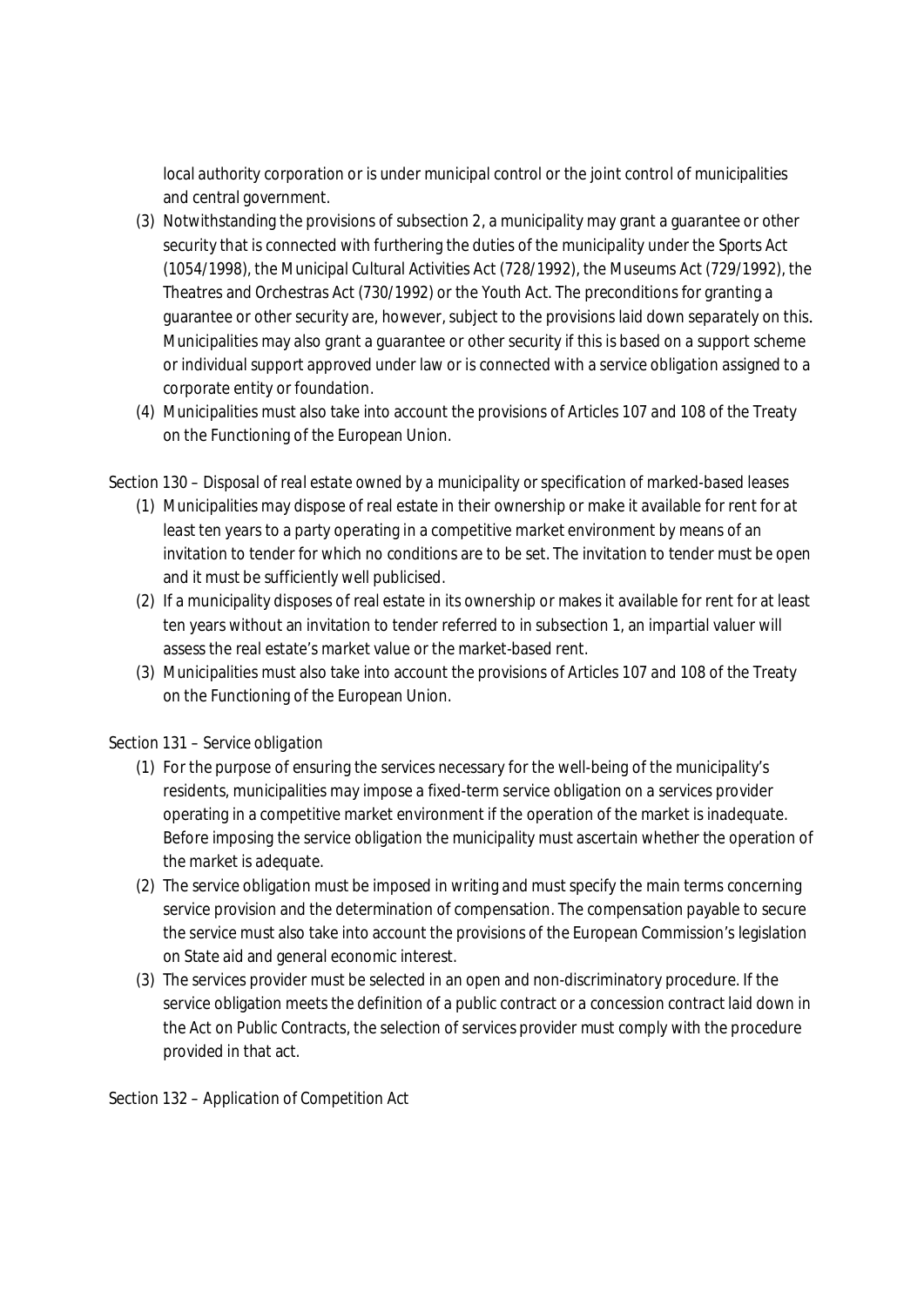The Competition Act (948/2011) lays down provisions on the right of the Finnish Competition and Consumer Authority to intervene in procedures or operating structures of a municipality or joint municipal authority, or of a corporate entity within its control, that are in breach of the Competition Act.

Chapter 16 – **Claims for a revised decision and appeals against the decision of a municipal authority**

### Section 133 – *Application of the provisions of this Chapter*

In the case of a decision made by a public authority of a municipality or joint municipal authority, the provisions of this Chapter shall apply to making a claim for a revised decision and submitting an appeal against the decision of a municipal authority, unless otherwise provided separately by law. Section 134 will not apply if the decision can be appealed against under some other act by submitting an appeal against a municipal authority decision.

### Section 134 – *Claim for a revised decision*

- (1) Any party dissatisfied with the decision of a local executive, local authority committee or standing committee or of their sub-committees, or of a public authority subordinate to these may seek a revised decision.
- (2) A claim for a revision to a decision made by a decision-making body or its sub-committee or a subordinate public authority as referred to in subsection 1 shall be submitted to the decisionmaking body concerned. A claim for a revision to a decision made by the management board of a municipally owned company as referred to in section 67(3) or by the management board of a business-based joint municipal authority as referred to in section 67(5) shall be submitted to the management board that made the decision. If the administrative regulations specify that under section 92 a decision can be placed before the company's management board, a claim for a revision to a decision made by the management board or by a subordinate public authority shall be submitted to the management board. A claim for a revised decision must be dealt with urgently.
- (3) If the local executive has, by virtue of section 92, taken for its consideration a matter decided by a public authority subordinate to it or by a sub-committee of the local executive, any claim for a revision to this decision must be dealt with by the local executive.

### Section 135 – *Appeal against the decision of a municipal authority*

- (1) An appeal against the decision of a local council or of a joint municipal authority's decisionmaking body referred to in section 58(1), or against a decision issued by the local executive, a local authority committee or a management board as a result of the claim for a revised decision, shall be made by submitting an appeal against a municipal authority decision to the administrative court.
- (2) An appeal may be made on the grounds that:
- 1) the decision was not taken in the proper sequence;
- 2) the public authority that made the decision exceeded its powers; or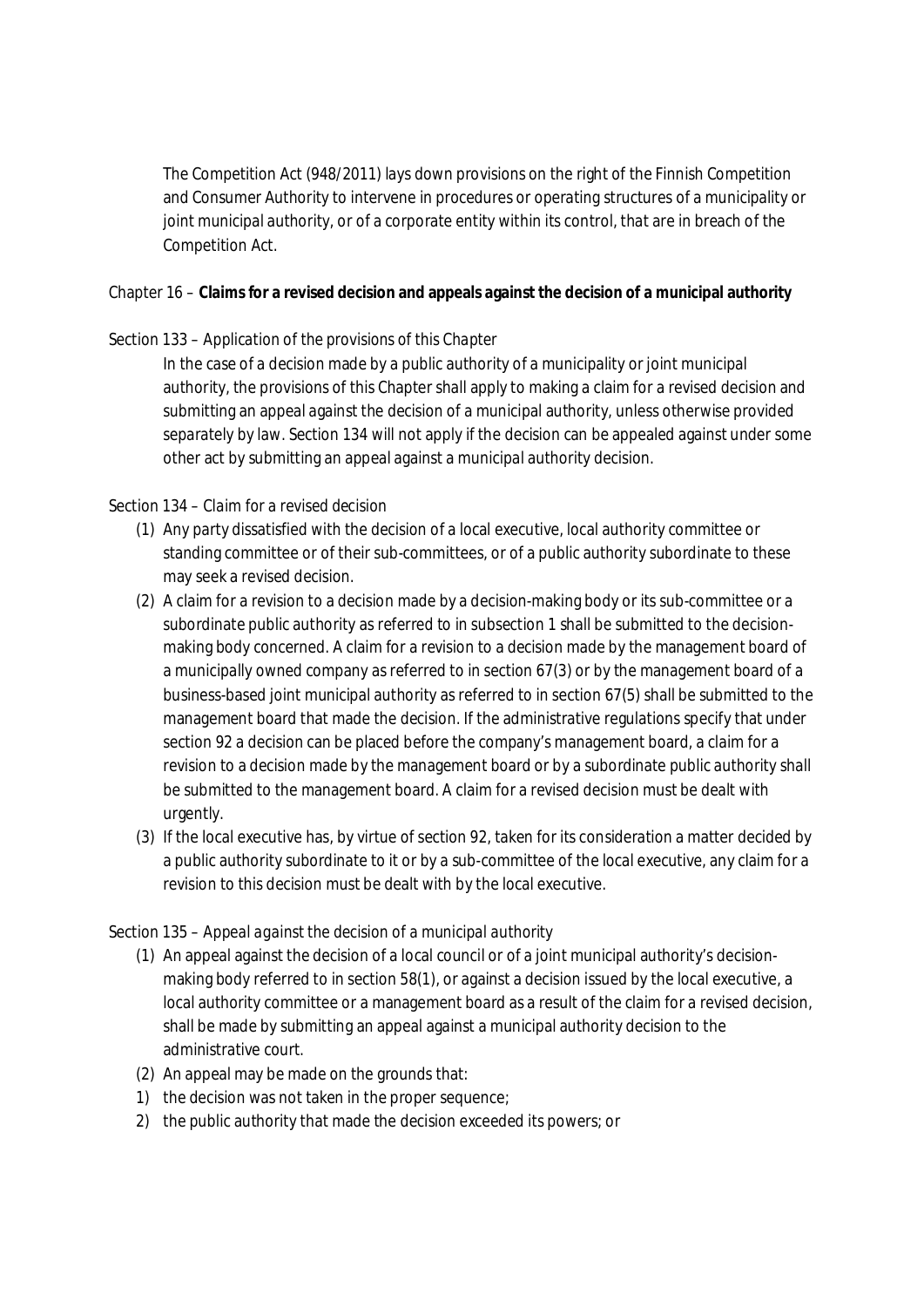- 3) the decision is otherwise unlawful.
- (3) The appellant must state the grounds for appeal referred to in subsection 2 before the appeal period expires.

Section 136 – *Scope of appeals and of claims for a revised decision*

Claims for a revised decision and appeals against the decision of a municipal authority may not be submitted in the case of decisions concerning only preparatory work or implementation.

### Section 137 – *Right to make a claim for a revised decision and right of appeal*

- (1) Claims for a revised decision and appeals against the decision of a municipal authority may be made by the party to whom the decision applies or whose right, obligation or interests are directly affected by the decision (*interested party*), or by natural and legal persons resident in the municipality.
- (2) In the case of decisions made by a public authority of a joint municipal authority, a claim for a revised decision and an appeal against a municipal authority decision may also be made by a member municipality of the joint municipal authority or by natural or legal persons resident in that municipality, and, in the case of a decision of a joint municipal decision-making body, by a municipality that is party to the agreement or by natural or legal persons resident in that municipality.
- (3) When a decision is issued as a result of a claim for a revised decision, any appeal against the decision of a municipal authority may be made only by the party that made the claim for a revised decision. If a decision changes as a result of a claim for a revised decision, an appeal against the decision of a municipal authority may also be made by a party that is entitled under subsections 1 or 2 to submit such an appeal.
- Section 138 *Period for claims for a revised decision and for appeals*

A claim for a revised decision must be submitted within 14 days, and an appeal against the decision of a municipal authority within 30 days, of being informed of the decision.

Section 139 – *Notifications of decisions to interested parties*

The notification of decisions to the interested parties shall be subject to the provisions of section 59 of the Administrative Procedure Act concerning standard notification and the provisions of section 19 of the Act on Electronic Services and Communication in the Public Sector (13/2003) concerning standard electronic notification.

Section 140 – *Notifications of decisions to natural and legal persons resident in a municipality*

(1) Records of proceedings and decisions of a local council, local executive or local authority committee, or of a joint municipal authority's decision-making body referred to in section 58(1), and appended instructions concerning claims for a revised decision and instructions for appeal shall, after being examined, be kept available for inspection in a public information network, unless the provisions on secrecy require otherwise. If a matter is to be kept secret in its entirety,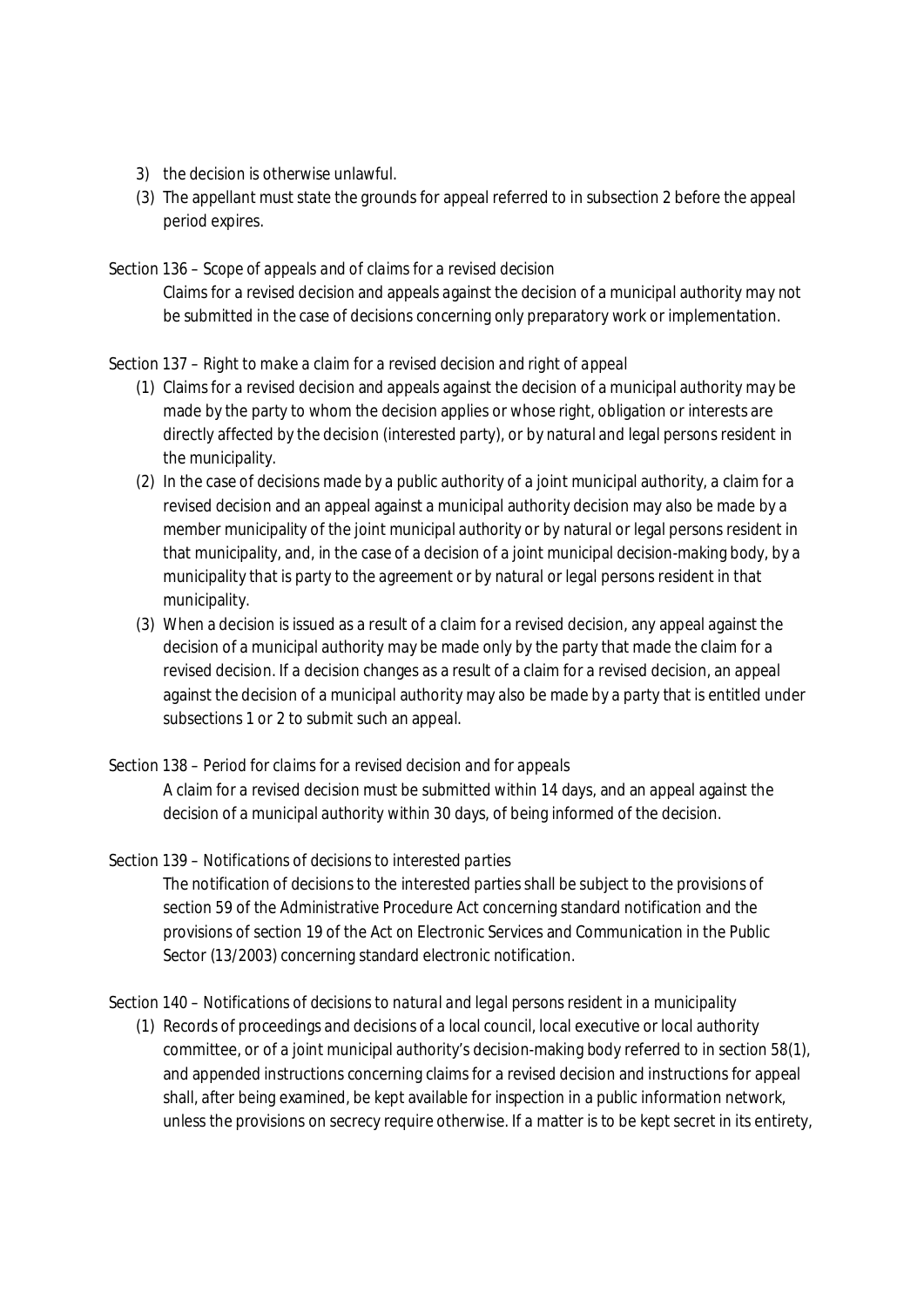the record of proceedings and decisions shall only include mention of the consideration of the secret matter. Personal data contained in a record of proceedings and decisions shall consist only of that which is essential for notification purposes. Personal data contained in a record of proceedings and decisions must be removed from the information network at the end of the period for claims for a revised decision and for appeals.

- (2) Records of proceedings and decisions of authorities of a municipality or joint municipal authority other than those referred to in subsection 1 shall likewise be kept available for public inspection if the authority in question deems this necessary.
- (3) Natural and legal persons resident in a municipality and municipalities referred to in section 137(2) are considered to have been notified of decisions seven days after the record of proceedings and decisions became available for inspection in a public information network.

Section 141 – *Instructions concerning claim for a revised decision and instructions for appeal*

- (1) Instructions on submitting claims for a revised decision must be appended to decisions on which such claims may be made.
- (2) Instructions for appeal must be appended to decisions on which appeals against a municipal authority decision may be submitted.
- (3) A notice of prohibition of appeal must be appended to decisions on which neither a claim for a revised decision nor an appeal against a municipal authority decision is permitted. The notice must state the legal provision on which the prohibition is based.

## Section 142 – *Further appeal*

- (1) Appeals against an administrative court judgement may be submitted to the Supreme Administrative Court. The municipality, joint municipal authority or relevant municipalities must place a notice of the decision immediately in a public information network, unless the provisions on secrecy require otherwise. Personal data contained in the decision must be removed from the information network at the end of the appeal period.
- (2) The appeal period shall begin when the notice of the decision has been published. However, if an interested party is notified separately about a decision, the appeal period shall begin from this notification.

## Section 143 – *Eligibility of decisions for implementation*

Decisions may be put into effect before they have attained legal force. However, this is not permitted if a claim for a revised decision or an appeal would consequently be rendered useless or if the decision-making body handling the claim for a revised decision or the appellate authority forbids implementation.

Section 144 – *Other provisions on claims for a revised decision and on appeals against the decision of a municipal authority*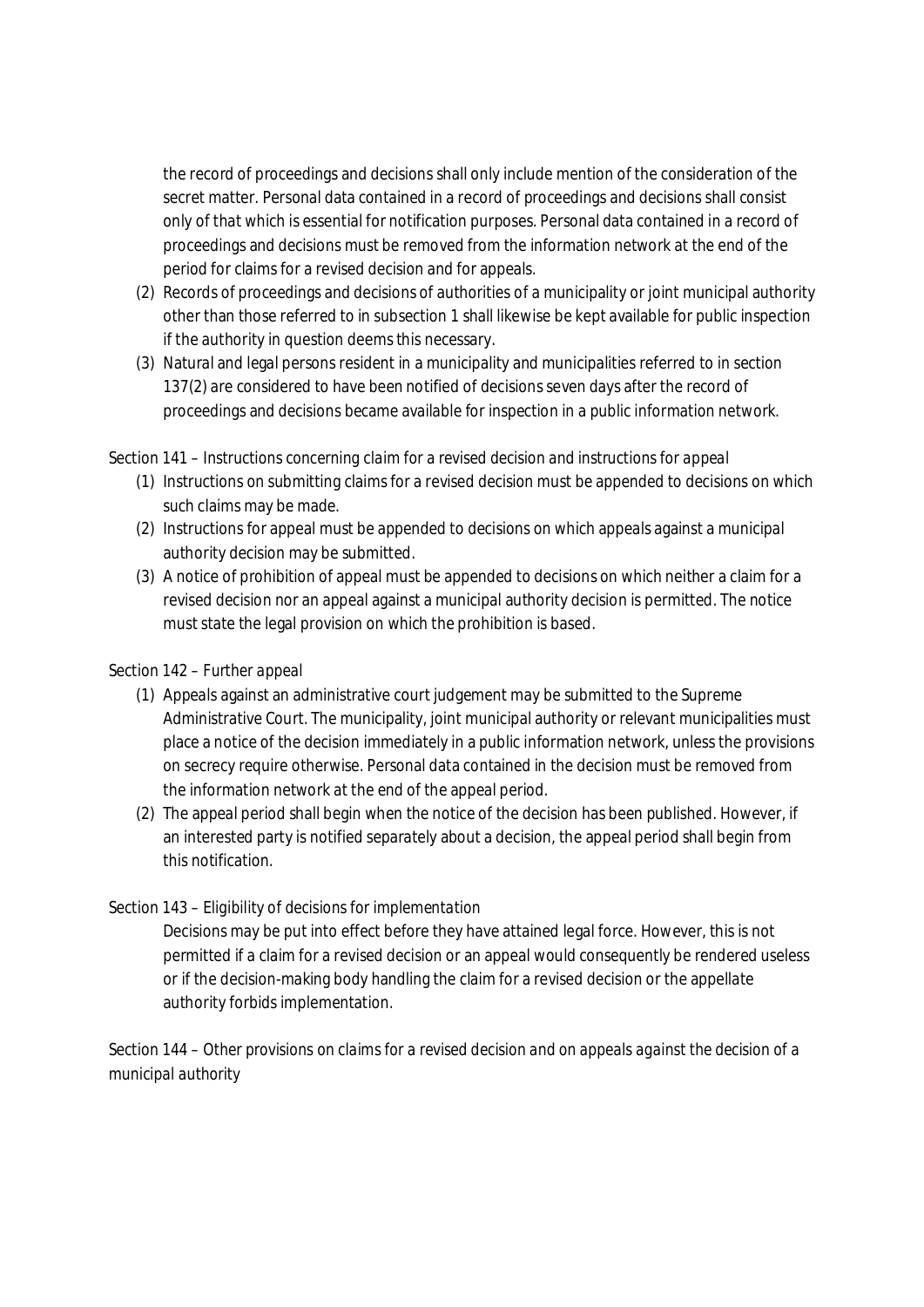Claims for a revised decision and appeals against the decision of a municipal authority are otherwise subject to the provisions of the Administrative Procedure Act and the Administrative Judicial Procedure Act.

Chapter 17 – **Entry into force**

### Section 145 – *Entry into force*

This Act enters into force on 1 May 2015.

### Section 146 – *Repealed provisions*

- (1) This Act repeals the Local Government Act (365/1995).
- (2) If there are references elsewhere in the law to the Local Government Act that was in force at the time of the entry into force of this Act, such references shall apply to this Act instead.

Section 147 – *Transitional provisions concerning decision-making bodies, management, rights of participation of residents, elected officials, decision-making and administrative procedure, claims for a revised decision and appeals against the decision of a municipal authority*

- (1) The provisions of Chapters 4–7, sections 59, 60(2), 64(4) and Chapters 10, 12 and 16 above shall apply from the start of the term of local councils elected in 2017. Until then, decision-making bodies, management, rights of participation of residents, elected officials, decision-making and administrative procedure, claims for a revised decision and appeals against the decision of a municipal authority shall be subject to the provisions of the Local Government Act that was in force at the time of the entry into force of this Act.
- (2) The provisions above in section 15(1) on the term of local councils and section 16 on the number of local councillors shall apply for the first time to local councils elected in 2017. The term of local councils competent at the time this Act enters into force shall continue until the end of May 2017.
- (3) Local councillors, or other elected officials of a municipality referred to in section 32 of the Local Government Act that was in force at the time of the entry into force of this Act, may, if they wish, resign at the end of 2016 due to the extension of the local council's term. In this case, a deputy councillor shall be called in to replace the local councillor for the remaining term, and for other positions of trust a new person shall be elected. Resignations from the duties of local councillor or from other positions of trust in a municipality must be notified by the end of November 2016 in writing to the local council or other decision-making body that elected the official.
- (4) The obligation of municipalities, referred to in section 19(2) above, to notify the amount of support paid to local council groups and the obligation of municipalities, referred to in section 82(3), to notify the amount of elected officials charges collected shall apply for the first time when the financial statements for 2015 are prepared.
- (5) Agreements on cooperation between municipalities must comply with the provisions of Chapter 8 no later than at the start of the term of local councils elected in 2017.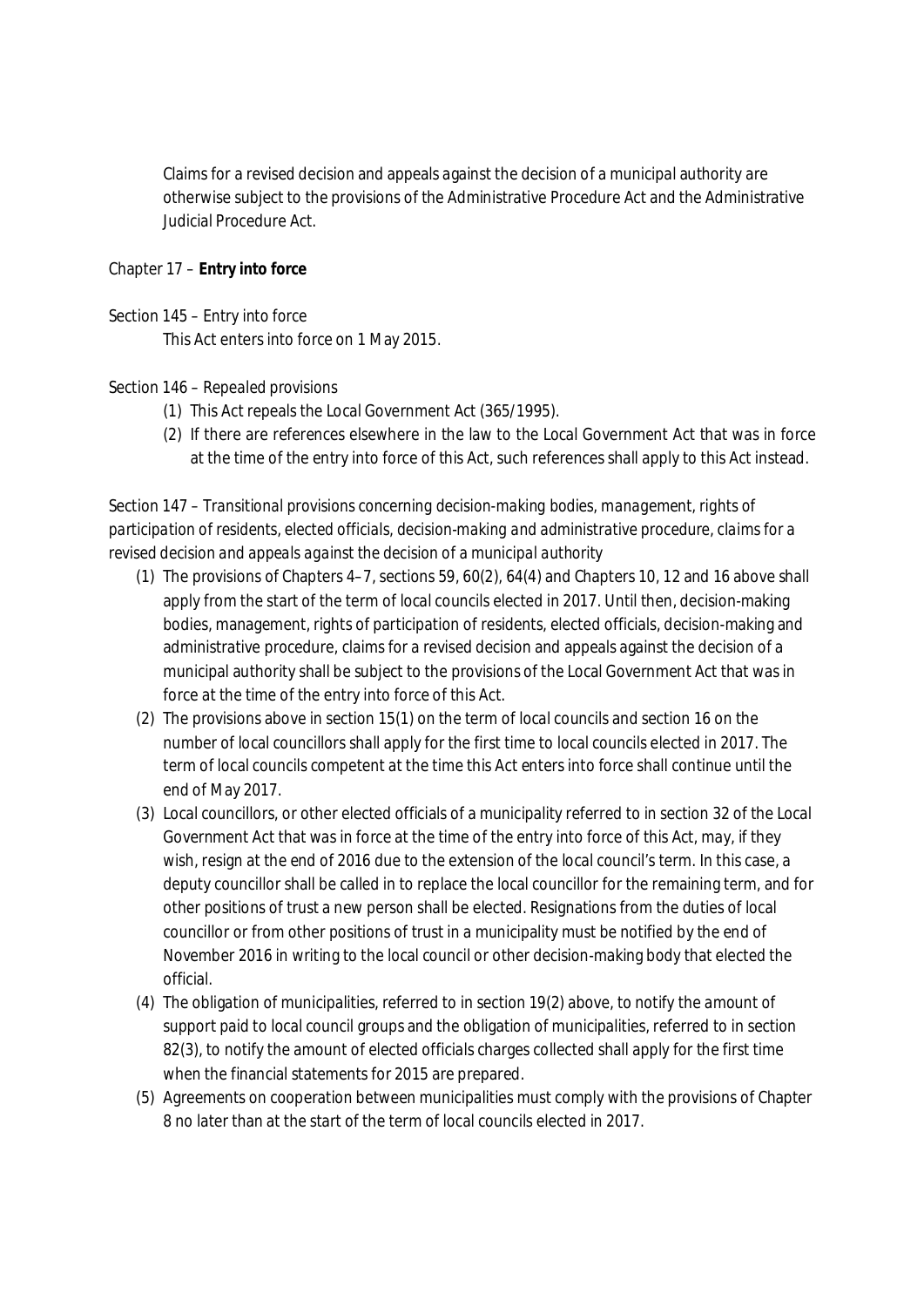Section 148 – *Transitional provisions concerning deficit coverage and the assessment procedure*

- (1) The provisions on the obligation to cover a municipality's balance sheet deficit, laid down in section 110(3) above, shall apply for the first time to balance sheet deficits in the financial statements for the 2015 accounting period.
- (2) Notwithstanding the provisions of section 110(3) on the obligation to cover a municipality's balance sheet deficit, the deficit must be covered no later than in the financial statements for the 2022 accounting period if the deficit in the municipality's balance sheet in its financial statements for the 2015 accounting period exceeds EUR 500 per resident.
- (3) The provisions of section 65(3) of the Local Government Act that was in force at the time of the entry into force of this Act concerning specific measures to be decided for covering a deficit in conjunction with the financial plan shall apply until the end of 2016.
- (4) Sections 118(1) and 118(3–5) concerning the assessment procedure for municipalities in a very difficult financial position shall be applied for the first time to balance sheet deficits for the 2017 accounting period, and subsection 2 for the first time to deficits in the 2015 balance sheet, if the financial statements for the 2020 accounting period show that the deficit has not been covered. In cases laid down in subsection 2 above, the assessment procedure shall be applied for the first time to deficits in the 2015 balance sheet if the financial statements for the 2022 accounting period show that the deficit has not been covered. The assessment procedure for municipalities in a very difficult financial position in 2015 and 2016 shall be subject to section 63a of the Act on Central Government Transfers to Local Government for Basic Public Services, which was in force at the time of the entry into force of this Act, and the Decree issued on the basis of it.
- (5) The provisions of section 119 concerning the assessment procedure in joint municipal authorities shall be applied for the first time to deficits in the 2015 balance sheet if the financial statements for the 2020 accounting period show that the deficit has not been covered.

Section 149 – *Transitional provisions concerning audit of the administration and finances*

- (1) The provisions in force at the time of the entry into force of this Act shall apply to audits of administration and finances for the 2014 accounting period.
- (2) The provisions of section 122 above on the appointment of a firm of authorised public accountants shall apply for the first time upon the expiry of auditing agreements in force at the time of the entry into force of this Act.

Section 150 – *Transitional provisions concerning the corporatisation obligation*

- (1) If the activities of a municipality or joint municipal authority involve providing services under the Act on Public Employment and Business Services (916/2012) in a competitive market environment, the municipality or joint municipal authority must, by the end of 2016, assign the performance of the duty to a company, corporate entity or foundation, or must arrange the activities in some other way so that they do not distort competition.
- (2) Section 126(1) above shall apply to the provision of occupational health care services referred to in section 18(3) of the Health Care Act (1326/2010) from the start of 2017. If a municipality